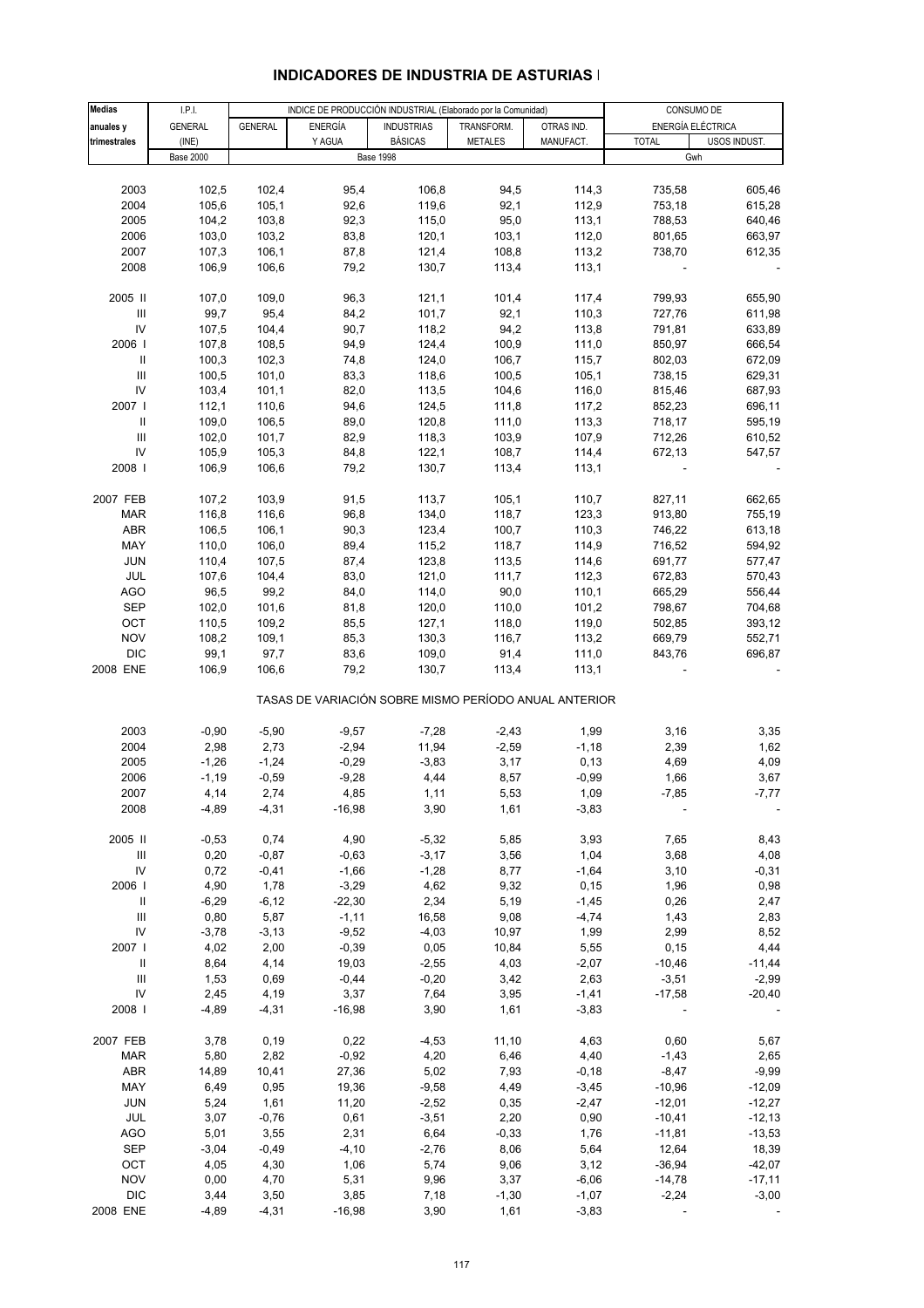### **INDICADORES DE INDUSTRIA DE ASTURIAS. II**

| <b>Medias</b>    |                                                       | ENCUESTA DE COYUNTURA INDUSTRIAL: TOTAL INDUSTRIA (1) |                         |                         |                    |
|------------------|-------------------------------------------------------|-------------------------------------------------------|-------------------------|-------------------------|--------------------|
| anuales y        | INDICADOR DE                                          | NIVEL CARTERA                                         | <b>TENDENCIA</b>        | <b>NIVEL</b>            | <b>UTILIZACIÓN</b> |
| trimestrales     | CLIMA INDUST.                                         | <b>PEDIDOS</b>                                        | PRODUCCIÓN              | <b>STOCKS</b>           | CAPACIDAD          |
|                  |                                                       | Saldo de respuestas                                   |                         |                         | $\%$               |
|                  |                                                       |                                                       |                         |                         |                    |
| 2003             | 0,0                                                   | -9                                                    | 18                      | 1                       | 84,6               |
| 2004             | 0,7                                                   | $-20$                                                 | 24                      | 6                       | 82,6               |
| 2005             | $-2,7$                                                | $-11$                                                 | 9                       | 6                       | 81,5               |
| 2006             | 2,3                                                   | $-2$                                                  | 11                      | 1                       | 85,2               |
| 2007             | 1,5                                                   | 0                                                     | $\overline{7}$          | 1                       | 86,4               |
| 2008             | L,                                                    | $-19$                                                 | 14                      | 10                      | 86,1               |
|                  |                                                       |                                                       |                         |                         |                    |
| 2005 II          | $-2,6$                                                | $-10$                                                 | 13                      | 7                       | 82,1               |
| Ш                | $-3,1$                                                | -9                                                    | $-1$                    | 8                       | 78,9               |
| IV               | $-2,8$                                                | -9                                                    | 3                       | 3                       | 81,3               |
| 2006             | $-0,4$                                                | -5                                                    | 14                      | $\overline{\mathbf{c}}$ | 87,2               |
| Ш                | 2,4                                                   | 2                                                     | 20                      | 1                       | 85,3               |
| Ш                | 3,6                                                   | $-4$                                                  | 14                      | -2                      | 83,0               |
| IV               | 3,7                                                   | $-1$                                                  | $-2$                    | 3                       | 85,1               |
| 2007 l           | 2,4                                                   | 10                                                    | 8                       | 3                       | 82,9               |
| Ш                | 1,1                                                   | -3                                                    | 10                      | 5                       | 87,7               |
| $\mathsf{III}\,$ | 1,1                                                   | $-2$                                                  | 6                       | 1                       | 88,7               |
| IV               | 1,1                                                   | -6                                                    | $\overline{4}$          | -6                      | 86,3               |
| 2008             | $\overline{a}$                                        | $-19$                                                 | 14                      | 10                      | 86,1               |
|                  |                                                       |                                                       |                         |                         |                    |
| 2007 ABR         | 1,3                                                   | $-4$                                                  | 4                       | 1                       |                    |
| MAY              | 1,1                                                   | -6                                                    | 13                      | 5                       |                    |
| <b>JUN</b>       | 1,0                                                   | 0                                                     | 13                      | 9                       |                    |
| JUL              | 0,8                                                   | 2                                                     | 3                       | 1                       |                    |
| <b>AGO</b>       | 1,0                                                   | $-2$                                                  | 17                      | 10                      |                    |
| <b>SEP</b>       | 1,5                                                   | $-7$                                                  | $-2$                    | -9                      |                    |
| OCT              | 1,5                                                   | $-17$                                                 | 3                       | -5                      |                    |
| <b>NOV</b>       | 0,8                                                   | $-10$                                                 | 8                       | $-17$                   | ٠                  |
| <b>DIC</b>       | ÷,                                                    | 10                                                    | $\overline{\mathbf{c}}$ | 6                       |                    |
| 2008 ENE         |                                                       | $-17$                                                 | 15                      | 10                      |                    |
| FEB              |                                                       | $-21$                                                 | 13                      | 10                      | ÷,                 |
| <b>MAR</b>       |                                                       |                                                       | L.                      |                         |                    |
|                  | TASAS DE VARIACIÓN SOBRE MISMO PERÍODO ANUAL ANTERIOR |                                                       |                         |                         |                    |
|                  |                                                       |                                                       |                         |                         |                    |
| 2003             |                                                       |                                                       |                         |                         |                    |
| 2004             |                                                       |                                                       |                         |                         |                    |
| 2005             |                                                       |                                                       |                         |                         |                    |
| 2006<br>2007     |                                                       |                                                       |                         |                         |                    |
|                  |                                                       |                                                       |                         |                         |                    |
| 2008             |                                                       |                                                       |                         |                         |                    |
| 2005 II          |                                                       |                                                       |                         |                         |                    |
| Ш                |                                                       |                                                       |                         |                         |                    |
| IV               |                                                       |                                                       |                         |                         |                    |
| 2006             |                                                       |                                                       |                         |                         |                    |
| Ш                |                                                       |                                                       |                         |                         |                    |
| $\mathsf{III}\,$ |                                                       |                                                       |                         |                         |                    |
| IV               |                                                       |                                                       |                         |                         |                    |
| 2007 l           |                                                       |                                                       |                         |                         |                    |
| Ш                |                                                       |                                                       |                         |                         |                    |
| Ш                |                                                       |                                                       |                         |                         |                    |
| IV               |                                                       |                                                       |                         |                         |                    |
| 2008             |                                                       |                                                       |                         |                         |                    |
|                  |                                                       |                                                       |                         |                         |                    |
| 2007 ABR         |                                                       |                                                       |                         |                         |                    |
| MAY              |                                                       |                                                       |                         |                         |                    |
| <b>JUN</b>       |                                                       |                                                       |                         |                         |                    |
| JUL              |                                                       |                                                       |                         |                         |                    |
| <b>AGO</b>       |                                                       |                                                       |                         |                         |                    |
| <b>SEP</b>       |                                                       |                                                       |                         |                         |                    |
| OCT              |                                                       |                                                       |                         |                         |                    |
| <b>NOV</b>       |                                                       |                                                       |                         |                         |                    |
| <b>DIC</b>       |                                                       |                                                       |                         |                         |                    |
| 2008 ENE         |                                                       |                                                       |                         |                         |                    |
| FEB              |                                                       |                                                       |                         |                         |                    |
| <b>MAR</b>       |                                                       |                                                       |                         |                         |                    |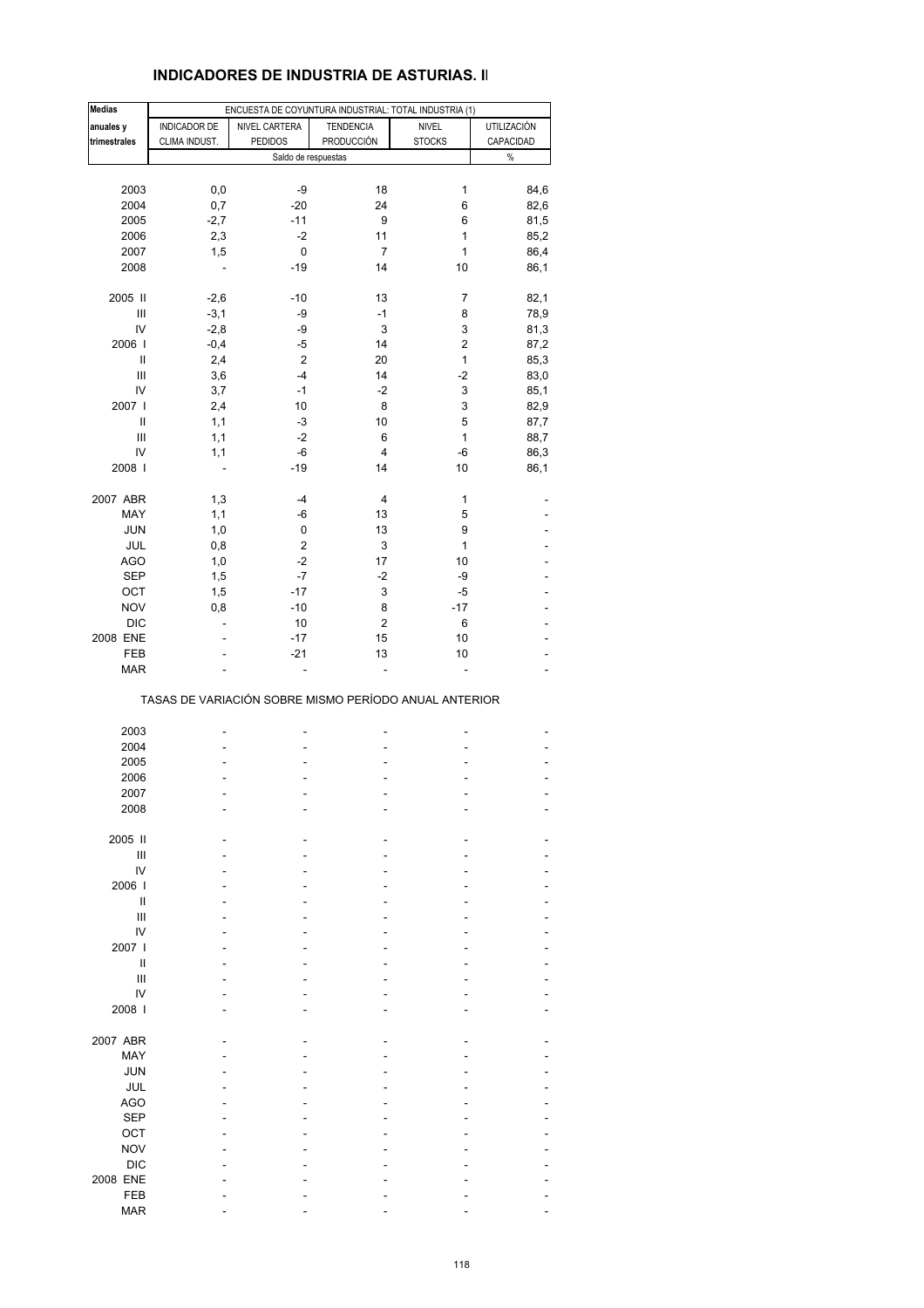| <b>Medias</b> |              | VISADOS: SUPERFICIE A CONSTRUIR |                                                       |                 | LICENCIAS: SUPERFICIE A CONSTRUIR |                |                           |                         |                          |
|---------------|--------------|---------------------------------|-------------------------------------------------------|-----------------|-----------------------------------|----------------|---------------------------|-------------------------|--------------------------|
| anuales y     | <b>TOTAL</b> | <b>EDIFICIOS</b>                | <b>SERVICIOS</b>                                      | <b>OTROS</b>    | <b>TOTAL</b>                      |                | <b>RESIDENCIAL</b>        |                         | NO RESID.                |
| trimestrales  |              | <b>VIVIENDAS</b>                | COMERCIALES                                           | <b>DESTINOS</b> |                                   | <b>TOTAL</b>   | <b>VIVIENDAS</b>          | COLECTIVOS              |                          |
|               |              | Metros cuadrados                |                                                       |                 |                                   |                | Miles de metros cuadrados |                         |                          |
|               |              |                                 |                                                       |                 |                                   |                |                           |                         |                          |
| 2002          | 166.097      | 133.802                         | 16.926                                                | 15.369          | 133                               | 117            | 112                       | 5                       | 16                       |
| 2003          | 184.823      | 154.565                         | 13.974                                                | 16.285          | 142                               | 121            | 118                       | 3                       | 21                       |
| 2004          | 187.063      | 162.572                         | 10.686                                                | 13.805          | 136                               | 118            | 116                       | 2                       | 18                       |
| 2005          | 183.317      | 161.288                         | 4.561                                                 | 17.468          | 151                               | 131            | 129                       | 2                       | 20                       |
| 2006          | 229.437      | 208.950                         | 3.661                                                 | 16.826          | 153                               | 137            | 131                       | 6                       | 16                       |
| 2007          | 184.365      | 163.001                         | 4.727                                                 | 16.638          | 155                               | 138            | 136                       | 2                       | 17                       |
|               |              |                                 |                                                       |                 |                                   |                |                           |                         |                          |
| 2005          | 176.246      | 154.085                         | 1.654                                                 | 20.506          | 156                               | 136            | 134                       | 1                       | 20                       |
| Ш             | 213.039      | 197.215                         | 7.097                                                 | 8.726           | 147                               | 129            | 126                       | 3                       | 18                       |
| Ш             | 155.193      | 142.541                         | 1.444                                                 | 11.207          | 148                               | 127            | 127                       | 0                       | 21                       |
| IV            | 188.789      | 151.310                         | 8.048                                                 | 29.431          | 154                               | 132            | 129                       | 3                       | 22                       |
| 2006          | 192.309      | 178.175                         | 1.251                                                 | 12.882          | 144                               | 128            | 125                       | 3                       | 17                       |
| $\mathbf{II}$ | 192.613      | 160.897                         | 1.842                                                 | 29.875          | 137                               | 120            | 117                       | 3                       | 18                       |
| III           | 294.507      | 275.934                         | 8.088                                                 | 10.485          | 153                               | 143            | 129                       | 14                      | 10                       |
| IV            | 238.321      | 220.794                         | 3.464                                                 | 14.063          | 175                               | 156            | 152                       | 3                       | 20                       |
| 2007 I        | 217.260      | 200.952                         | 1.566                                                 | 14.742          | 134                               | 117            | 114                       | 3                       | 17                       |
| $\mathbf{II}$ | 177.531      | 152.353                         | 5.077                                                 | 20.101          | 189                               | 165            | 164                       | 1                       | 24                       |
| Ш             | 167.615      | 156.207                         | 2.560                                                 | 8.848           | 141                               | 132            | 131                       | 1                       | 9                        |
| IV            | 175.054      | 142.491                         | 9.704                                                 | 22.859          | $\overline{\phantom{a}}$          | ÷,             |                           |                         |                          |
|               |              |                                 |                                                       |                 |                                   |                |                           |                         |                          |
| 2007 ENE      | 159.619      | 142.578                         | 105                                                   | 16.936          | 111                               | 99             | 98                        | 1                       | 12                       |
| FEB           | 173.709      | 158.807                         | 1.689                                                 | 13.213          | 112                               | 81             | 81                        | 0                       | 31                       |
| MAR           | 318.451      | 301.471                         | 2.903                                                 | 14.077          | 179                               | 170            | 163                       | 7                       | 9                        |
| ABR           | 188.423      | 172.586                         | 10.632                                                | 5.205           | 133                               | 132            | 132                       | 0                       | $\mathbf{1}$             |
| MAY           | 197.625      | 173.579                         | 3.260                                                 | 20.786          | 274                               | 261            | 258                       | 3                       | 13                       |
| <b>JUN</b>    | 146.546      | 110.893                         | 1.340                                                 | 34.313          | 161                               | 102            | 101                       | 1                       | 59                       |
| JUL           | 156.628      | 144.069                         | 3.734                                                 | 8.825           | 199                               | 181            | 180                       | $\mathbf{1}$            | 18                       |
| <b>AGO</b>    | 192.667      | 184.403                         | 2.686                                                 | 5.578           | 129                               | 125            | 125                       | 0                       | $\pmb{4}$                |
| <b>SEP</b>    | 153.550      | 140.148                         | 1.260                                                 | 12.142          | 94                                | 89             | 88                        | 1                       | 5                        |
| OCT           | 255.375      | 206.934                         | 156                                                   | 48.285          | ä,                                |                |                           | L,                      | $\overline{\phantom{a}}$ |
| <b>NOV</b>    | 114.885      | 107.190                         | 1.192                                                 | 6.503           |                                   |                |                           |                         | $\overline{\phantom{a}}$ |
| <b>DIC</b>    | 154.901      | 113.349                         | 27.763                                                | 13.789          |                                   |                |                           |                         | $\overline{\phantom{0}}$ |
|               |              |                                 | TASAS DE VARIACIÓN SOBRE MISMO PERÍODO ANUAL ANTERIOR |                 |                                   |                |                           |                         |                          |
| 2002          | $-3,15$      | $-4,36$                         | $-5,89$                                               | 12,93           | $-10,81$                          | 5,01           | 1,50                      | 587,50                  | $-57,11$                 |
| 2003          | 11,27        | 15,52                           | $-17,44$                                              | 5,96            | 6,75                              | 3,70           | 5,26                      | $-34,55$                | 28,57                    |
| 2004          | 1,21         | 5,18                            | $-23,53$                                              | $-15,23$        | $-4,27$                           | $-2,61$        | $-1,62$                   | $-41,67$                | $-13,89$                 |
| 2005          | $-2,00$      | $-0,79$                         | $-57,32$                                              | 26,53           | 10,89                             | 10,79          | 10,88                     | 4,76                    | 11,52                    |
| 2006          | 25,16        | 29,55                           | $-19,72$                                              | $-3,67$         | 0,99                              | 4,33           | 1,23                      | 222,73                  | $-20,66$                 |
| 2007          | $-19,64$     | $-21,99$                        | 29,09                                                 | $-1,12$         | 6,67                              | 5,80           | 10,35                     | $-77,05$                | 14,29                    |
|               |              |                                 |                                                       |                 |                                   |                |                           |                         |                          |
| 2005          | $-13,87$     | $-9,80$                         | $-92,25$                                              | 64,60           | 30,08                             | 43,31          | 46,01                     | $-50,00$                | $-20,00$                 |
| Ш             | 12,10        | 26,89                           | $-62,14$                                              | $-45,06$        | $-15,06$                          | $-19,38$       | $-20,55$                  | 166,67                  | 39,47                    |
| Ш             | $-11,53$     | $-11,96$                        | $-3,09$                                               | $-6,79$         | 20,27                             | 19,81          | 22,98                     | $-88,89$                | 23,08                    |
| IV            | 5,96         | $-6,68$                         | 588,87                                                | 98,10           | 18,81                             | 17,86          | 15,52                     | 800,00                  | 25,00                    |
| 2006          | 9,11         | 15,63                           | $-24,36$                                              | $-37,18$        | $-7,28$                           | $-5,90$        | $-7,20$                   | 125,00                  | $-16,67$                 |
| Ш             | $-9,59$      | $-18,42$                        | $-74,05$                                              | 242,35          | $-6,36$                           | $-7,24$        | $-7,65$                   | 12,50                   | 0,00                     |
| Ш             | 89,77        | 93,58                           | 460,13                                                | $-6,45$         | 3,37                              | 12,86          | 1,84                      | $\sim 100$ km s $^{-1}$ | $-53,13$                 |
| IV            | 26,24        | 45,92                           | $-56,96$                                              | $-52,22$        | 14, 10                            | 17,93          | 18,09                     | 11,11                   | $-9,23$                  |
| 2007          | 12,97        | 12,78                           | 25,12                                                 | 14,44           | $-7,16$                           | $-8,62$        | $-8,56$                   | $-11,11$                | 4,00                     |
| $\mathbf{II}$ | $-7,83$      | $-5,31$                         | 175,64                                                | $-32,71$        | 37,86                             | 37,88          | 40,29                     | $-55,56$                | 37,74                    |
| Ш             | $-43,09$     | $-43,39$                        | $-68,35$                                              | $-15,61$        | $-8,26$                           | $-8,14$        | 1,55                      | $-95,35$                | $-10,00$                 |
| IV            | $-26,55$     | $-35,46$                        | 180,13                                                | 62,55           | $\overline{\phantom{a}}$          |                |                           |                         |                          |
|               |              |                                 |                                                       |                 |                                   |                |                           |                         |                          |
| 2007 ENE      | $-11,30$     | $-12,41$                        | 169,23                                                | $-1,16$         | $-5,13$                           | $-12,39$       | $-12,50$                  | 0,00                    | 200,00                   |
| FEB           | 1,98         | 6,33                            | $-53,06$                                              | $-24,02$        | $-34,50$                          | $-49,06$       | $-46,71$                  | $\sim$ $-$              | 158,33                   |
| <b>MAR</b>    | 40,51        | 35,56                           | $\sim 10^{11}$ m $^{-1}$                              | 241,51          | 23,45                             | 53,15          | 48,18                     | 600,00                  | $-73,53$                 |
| ABR           | 15,46        | 16,18                           | 304,41                                                | $-56,68$        | 14,66                             | 24,53          | 33,33                     | $\sim$                  | $-90,00$                 |
| MAY           | $-6,74$      | 21,40                           | $\sim$                                                | $-69,76$        | 68,10                             | 81,25          | 80,42                     | 200,00                  | $-31,58$                 |
| <b>JUN</b>    | $-27,71$     | $-41,99$                        | $-50,52$                                              | 287,28          | 21,05                             | $-6,42$        | $-6,48$                   | 0,00                    | 145,83                   |
| JUL           | $-34,74$     | $-36,68$                        | 9,05                                                  | $-2,58$         | $-7,01$                           | $-12,98$       | 5,26                      | $-97,30$                | 200,00                   |
| AGO           | $-30,05$     | $-26,90$                        | $-86,04$                                              | 41,61           | $-14,57$                          | $-10,71$       | $-8,76$                   | $\sim$ $\sim$           | $-63,64$                 |
| <b>SEP</b>    | $-58,28$     | $-59,73$                        | $-21,54$                                              | $-34,21$        | $-1,05$                           | 8,54           | 11,39                     | $-66,67$                | $-61,54$                 |
| OCT           | $-15,06$     | $-22,55$                        | $-97,31$                                              | 74,36           | $\blacksquare$                    |                |                           |                         |                          |
| <b>NOV</b>    | $-47,30$     | $-48,31$                        | $-59,97$                                              | $-14,86$        | $\blacksquare$                    |                |                           |                         |                          |
| <b>DIC</b>    | $-21,09$     | $-39,65$                        | $\sim 100$                                            | 101,09          | $\Box$                            | $\blacksquare$ |                           |                         |                          |

# **INDICADORES DE CONSTRUCCIÓN DE ASTURIAS. I**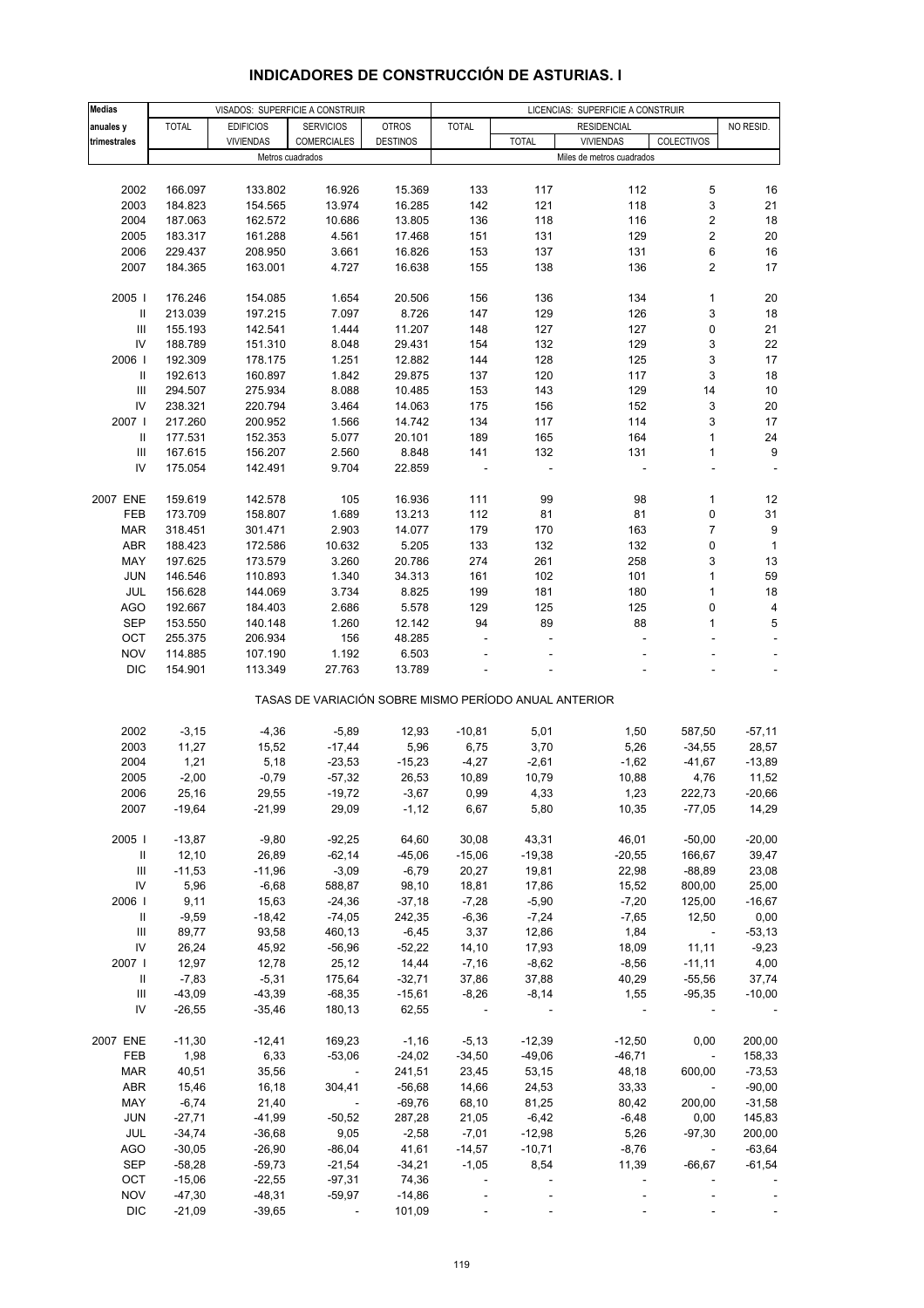| <b>Medias</b>                      |              |              |              | VIVIENDAS VISADAS COLEGIO ARQUITECTOS TÉCNICOS        |          |                 | LICENCIAS MUNIC.: Nº DE VIVIENDAS |          |               |
|------------------------------------|--------------|--------------|--------------|-------------------------------------------------------|----------|-----------------|-----------------------------------|----------|---------------|
| anuales y                          | <b>TOTAL</b> |              | OBRA NUEVA   |                                                       | Α        | A               | <b>OBRA</b>                       | REHABI-  | DEMO-         |
| trimestrales                       |              | <b>TOTAL</b> | EDIF.VIV.    | OTROS EDIF.                                           | AMPLIAR  | <b>REFORMAR</b> | <b>NUEVA</b>                      | LITACIÓN | <b>LICIÓN</b> |
|                                    |              |              |              |                                                       | Unidades |                 |                                   |          |               |
|                                    |              |              |              |                                                       |          |                 |                                   |          |               |
| 2002                               | 1.067        | 851          | 844          | $\overline{7}$                                        | 13       | 202             | 751                               | 36       | 41            |
| 2003                               | 1.231        | 1.004        | 998          | 6                                                     | 12       | 215             | 761                               | 50       | 42            |
| 2004                               | 1.324        | 1.075        | 1.095        | 1                                                     | 12       | 237             | 779                               | 67       | 49            |
| 2005                               | 1.358        | 1.054        | 1.054        | 0                                                     | 15       | 288             | 803                               | 62       | 37            |
| 2006                               | 1.648        | 1.357        | 1.355        | 2                                                     | 14       | 277             | 895                               | 59       | 40            |
| 2007                               | 1.343        | 1.064        | 1.064        | 0                                                     | 13       | 267             | 893                               | 69       | 45            |
|                                    |              |              |              |                                                       |          |                 |                                   |          |               |
| 2005                               | 1.291        | 968          | 967          | 0                                                     | 21       | 302             | 579                               | 52       | 24            |
| $\, \parallel$                     | 1.500        | 1.233        | 1.233        | 0                                                     | 17       | 249             | 864                               | 62       | 35            |
| $\ensuremath{\mathsf{III}}\xspace$ | 1.343        | 987          | 987          | 0                                                     | 13       | 343             | 896                               | 62       | 62            |
| IV                                 | 1.297        | 1.029        | 1.029        | 0                                                     | 10       | 258             | 874                               | 71       | 28            |
| 2006                               | 1.410        | 1.149        | 1.139        | 9                                                     | 15       | 247             | 847                               | 56       | 44            |
| Ш                                  | 1.405        | 1.072        | 1.072        | 0                                                     | 19       | 314             | 778                               | 69       | 47            |
| $\ensuremath{\mathsf{III}}\xspace$ | 2.113        | 1.816        | 1.816        | 0                                                     | 11       | 286             | 887                               | 43       | 35            |
| IV                                 | 1.662        | 1.393        | 1.393        | 0                                                     | 10       | 260             | 1.067                             | 67       | 34            |
| 2007 l                             | 1.552        | 1.287        | 1.287        | 0                                                     | 13       | 252             | 781                               | 56       | 50            |
| $\, \parallel$                     |              |              | 1.009        |                                                       |          |                 | 1.084                             |          | 53            |
|                                    | 1.297        | 1.009        |              | 0                                                     | 10       | 278             |                                   | 85       |               |
| $\ensuremath{\mathsf{III}}\xspace$ | 1.335        | 1.029        | 1.029        | 0                                                     | 10       | 296             | 814                               | 66       | 30            |
| IV                                 | 1.186        | 928          | 928          | 0                                                     | 17       | 241             |                                   |          |               |
|                                    |              |              |              | 0                                                     |          |                 |                                   |          |               |
| 2007 ENE                           | 1.180        | 956<br>1.045 | 956<br>1.045 |                                                       | 13<br>17 | 211             | 675<br>520                        | 62<br>54 | 29<br>69      |
| FEB                                | 1.294        |              |              | 0                                                     |          | 232             |                                   |          |               |
| <b>MAR</b>                         | 2.183        | 1.861        | 1.861        | 0                                                     | 10       | 312             | 1.149                             | 52       | 52            |
| ABR                                | 1.401        | 1.128        | 1.128        | 0                                                     | 8        | 265             | 861                               | 86       | 56            |
| MAY                                | 1.420        | 1.121        | 1.121        | 0                                                     | 12       | 287             | 1.676                             | 115      | 70            |
| <b>JUN</b>                         | 1.071        | 779          | 779          | 0                                                     | 9        | 283             | 714                               | 54       | 34            |
| JUL                                | 1.217        | 896          | 896          | 0                                                     | 10       | 311             | 1.256                             | 51       | 44            |
| AGO                                | 1.581        | 1.269        | 1.269        | 0                                                     | 9        | 303             | 652                               | 110      | 26            |
| <b>SEP</b>                         | 1.207        | 922          | 922          | 0                                                     | 12       | 273             | 535                               | 36       | 21            |
| OCT                                | 1.764        | 1.436        | 1.436        | 0                                                     | 35       | 293             |                                   |          |               |
| <b>NOV</b>                         | 956          | 702          | 702          | 0                                                     | 13       | 241             |                                   |          |               |
| <b>DIC</b>                         | 838          | 647          | 647          | 0                                                     | 2        | 189             |                                   |          |               |
|                                    |              |              |              | TASAS DE VARIACIÓN SOBRE MISMO PERÍODO ANUAL ANTERIOR |          |                 |                                   |          |               |
| 2002                               |              |              |              |                                                       |          |                 |                                   |          |               |
|                                    | $-5,42$      | $-6,20$      | $-6,14$      | $-12,24$                                              | 12,14    | $-3,00$         | 5,03                              | $-26,03$ | 0,00          |
| 2003                               | 15,43        | 17,89        | 18,20        | $-18,60$                                              | $-6,37$  | 6,47            | 1,34                              | 39,39    | 0,81          |
| 2004                               | 7,51         | 7,08         | 9,76         | $-75,71$                                              | $-5,44$  | 10,26           | 2,39                              | 34,62    | 18,44         |
| 2005                               | 2,58         | $-1,91$      | $-3,75$      | $-94, 12$                                             | 32,37    | 21,43           | 3,03                              | $-8,07$  | $-24,03$      |
| 2006                               | 21,37        | 28,75        | 28,54        |                                                       | $-10,33$ | $-3,96$         | 11,45                             | $-4,32$  | 7,35          |
| 2007                               | $-18,52$     | $-21,65$     | $-21,51$     | ٠                                                     | $-9,09$  | $-3,61$         | 6,62                              | 22,53    | 5,80          |
| 2005                               | $-9,02$      | $-17,48$     | $-17,11$     | $-94,12$                                              | 68,42    | 29,29           | $-8,14$                           | $-23,53$ | $-56, 10$     |
| Ш                                  | 11,64        | 18,48        | 18,48        | $\overline{\phantom{a}}$                              | 45,71    | $-14,22$        | $-17,25$                          | $-21,85$ | $-31,61$      |
| Ш                                  | 5,64         | $-1,95$      | $-1,95$      | $\blacksquare$                                        | 18,18    | 35,22           | 28,07                             | $-14,29$ | 5,06          |
| IV                                 | 2,88         | $-4,61$      | $-11,78$     | ÷                                                     | $-9,09$  | 50,78           | 17,38                             | 45,21    | $-10,64$      |
| 2006                               | 9,27         | 18,70        | 17,78        | $\overline{\phantom{a}}$                              | $-29,69$ | $-18,23$        | 46,34                             | 7,69     | 84,72         |
| $\, \parallel$                     | $-6,31$      | $-13,11$     | $-13,11$     | $\overline{\phantom{a}}$                              | 13,73    | 25,94           | $-9,88$                           | 11,83    | 32,08         |
| $\ensuremath{\mathsf{III}}\xspace$ | 57,32        | 83,96        | 83,96        | $\blacksquare$                                        | $-15,38$ | $-16,62$        | $-0,93$                           | $-30,11$ | $-43,32$      |
| IV                                 | 28,17        | 35,39        | 35,39        |                                                       | $-3,33$  | 0,65            | 22,09                             | $-4,72$  | 22,62         |
| 2007 l                             | 10,07        | 12,07        | 12,99        | $\blacksquare$                                        | $-11,11$ | 2,03            | $-7,79$                           | 0,00     | 12,78         |
| Ш                                  | $-7,66$      | $-5,82$      | $-5,82$      | ÷,                                                    | $-50,00$ | $-11,36$        | 39,23                             | 22,60    | 14,29         |
| Ш                                  | $-36,83$     | $-43,35$     | $-43,35$     |                                                       | $-6,06$  | 3,38            | $-8,23$                           | 51,54    | $-14,15$      |
| IV                                 | $-28,65$     | $-33,34$     | $-33,34$     | $\blacksquare$                                        | 72,41    | $-7,31$         | $\overline{\phantom{a}}$          |          |               |
|                                    |              |              |              |                                                       |          |                 |                                   |          |               |
| 2007 ENE                           | $-12,92$     | $-9,90$      | $-7,45$      |                                                       | 30,00    | $-25,70$        | $-16,25$                          | 29,17    | $-52,46$      |
| FEB                                | 14,01        | 15,85        | 15,85        | $\blacksquare$                                        | 21,43    | 5,94            | $-49,86$                          | $-3,57$  | 102,94        |
| <b>MAR</b>                         | 25,39        | 25,49        | 25,49        | $\blacksquare$                                        | $-52,38$ | 31,65           | 64,38                             | $-18,75$ | 36,84         |
| ABR                                | 6,22         | 15,93        | 15,93        |                                                       | $-20,00$ | $-21,13$        | 32,67                             | 0,00     | 43,59         |
| MAY                                | 14,89        | 20,67        | 20,67        | $\blacksquare$                                        | $-60,00$ | 3,61            | 75,87                             | 101,75   | 159,26        |
| <b>JUN</b>                         | $-35,48$     | $-40,67$     | $-40,67$     | $\blacksquare$                                        | $-50,00$ | $-13,98$        | $-2,59$                           | $-16,92$ | $-54,05$      |
| JUL                                | $-35,88$     | $-42,75$     | $-42,75$     | ÷,                                                    | $-33,33$ | $-2,20$         | 4,67                              | $-10,53$ | $-6,38$       |
| AGO                                | $-18,71$     | $-24,28$     | $-24,28$     | $\blacksquare$                                        | 50,00    | 15,21           | $-27,80$                          | 189,47   | 13,04         |
| <b>SEP</b>                         | $-51,66$     | $-58,24$     | $-58,24$     | $\blacksquare$                                        | 0,00     | $-1,44$         | $-4,29$                           | 2,86     | $-41,67$      |
| OCT                                | $-7,79$      | $-10,53$     | $-10,53$     | ÷,                                                    | 118,75   | 0,34            | $\blacksquare$                    |          |               |
| <b>NOV</b>                         | $-41,81$     | $-49,17$     | $-49,17$     | $\frac{1}{2}$                                         | 333,33   | $-6,95$         |                                   |          |               |
| <b>DIC</b>                         | $-41,44$     | $-45,72$     | $-45,72$     | $\blacksquare$                                        | $-80,00$ | $-17,47$        |                                   |          |               |
|                                    |              |              |              |                                                       |          |                 |                                   |          |               |

## **INDICADORES DE CONSTRUCCIÓN DE ASTURIAS. II**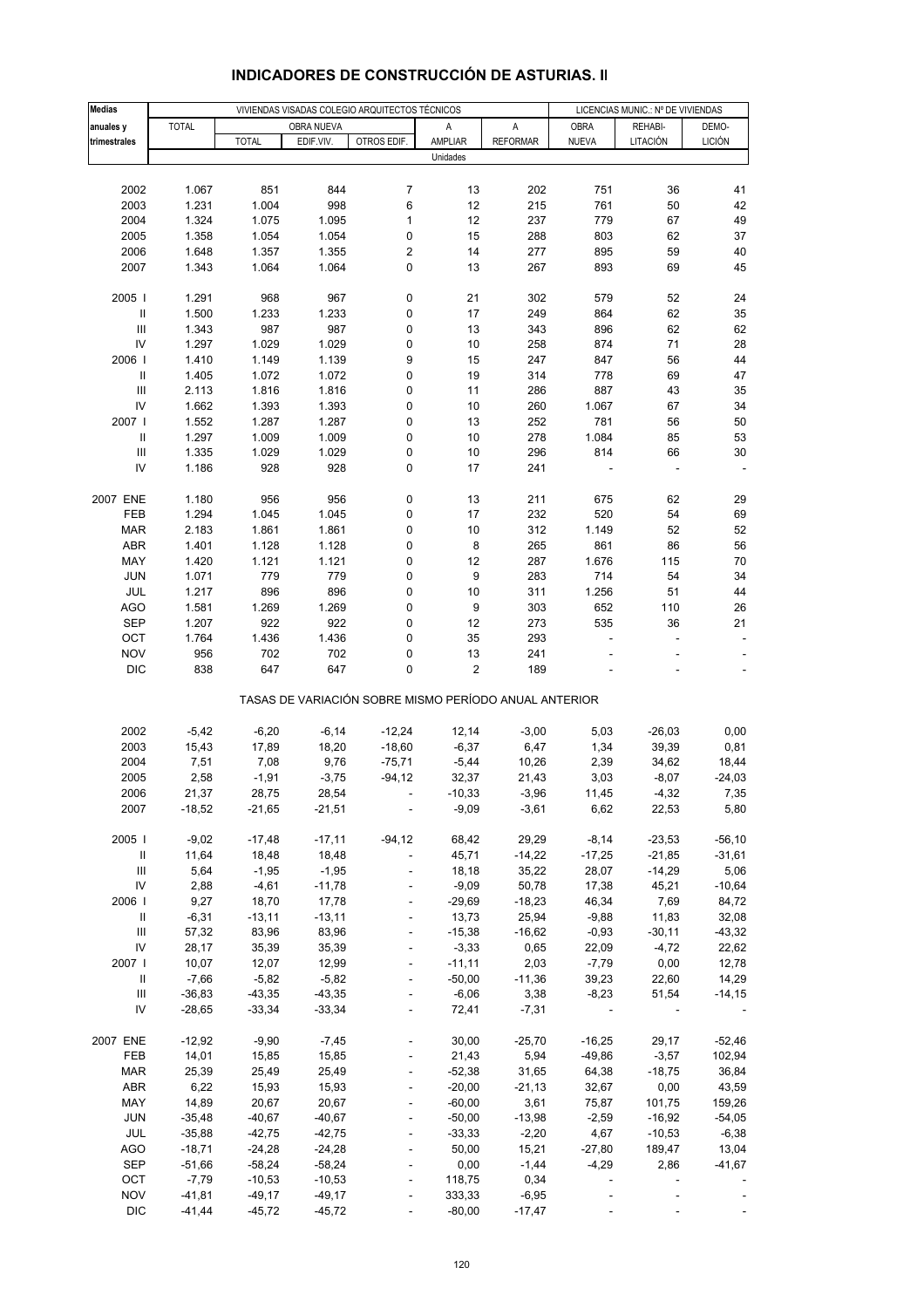| <b>Medias</b>                      |                          | VIVIENDAS (2)            |                          |                          |                              |                          |              | PROYECTOS VISADOS                                     |               | CERTIFICAC.  | LIQUIDACIÓN      |
|------------------------------------|--------------------------|--------------------------|--------------------------|--------------------------|------------------------------|--------------------------|--------------|-------------------------------------------------------|---------------|--------------|------------------|
| anuales y                          |                          | <b>INICIADAS</b>         |                          |                          | <b>TERMINADAS</b>            |                          |              | POR EL COLEGIO DE ARQUITECTOS                         |               | FIN DE OBRA  | <b>EJECUCIÓN</b> |
| trimestrales                       | <b>TOTAL</b>             | <b>PROTEGIDAS</b>        | <b>LIBRES</b>            | <b>TOTAL</b>             | <b>PROTEGIDAS</b>            | <b>LIBRES</b>            | <b>TOTAL</b> | <b>PROTEGIDOS</b>                                     | <b>LIBRES</b> | Nº VIVIENDAS | MAT. OBRA        |
|                                    |                          |                          |                          |                          | Unidades                     |                          |              |                                                       |               | Unidades     | Miles $\epsilon$ |
|                                    |                          |                          |                          |                          |                              |                          |              |                                                       |               |              |                  |
|                                    |                          |                          |                          |                          |                              | 743                      |              | 0                                                     |               | 993          |                  |
| 2002<br>2003                       | 917<br>1.040             | 82<br>76                 | 836<br>964               | 810<br>829               | 66<br>96                     | 733                      | 926<br>1.224 |                                                       | 926<br>1.185  | 1.221        | 45.677<br>52.808 |
|                                    |                          |                          |                          |                          |                              |                          |              | 39                                                    |               |              |                  |
| 2004                               | 1.352                    | 64                       | 1.288                    | 999                      | 50                           | 949                      | 1.508        | 58                                                    | 1.450         | 894          | 53.107           |
| 2005                               | 1.342                    | 147                      | 1.195                    | 1.168                    | 88                           | 1.080                    | 1.574        | 146                                                   | 1.428         | 968          | 61.084           |
| 2006                               | 1.049                    | 164                      | 885                      | 1.142                    | 79                           | 1.064                    | 1.755        | 153                                                   | 1.603         | 1.037        | 65.708           |
| 2007                               | 976                      | 114                      | 862                      | 982                      | 101                          | 881                      | 1.115        | 48                                                    | 1.068         | 1.064        | 69.020           |
|                                    |                          |                          |                          |                          |                              |                          |              |                                                       |               |              |                  |
| 2005                               | 1.469                    | 80                       | 1.389                    | 976                      | 81                           | 894                      | 1.742        | 103                                                   | 1.639         | 794          | 53.225           |
| $\mathbf{II}$                      | 1.381                    | 165                      | 1.216                    | 1.153                    | 110                          | 1.043                    | 1.864        | 165                                                   | 1.699         | 1.293        | 82.677           |
| $\ensuremath{\mathsf{III}}\xspace$ | 1.264                    | $\,6\,$                  | 1.257                    | 1.182                    | 27                           | 1.155                    | 1.277        | 6                                                     | 1.271         | 995          | 59.717           |
| ${\sf IV}$                         | 1.254                    | 338                      | 916                      | 1.361                    | 135                          | 1.226                    | 1.415        | 311                                                   | 1.104         | 791          | 48.718           |
| 2006                               | 958                      | 204                      | 754                      | 1.177                    | 17                           | 1.160                    | 1.453        | 204                                                   | 1.249         | 961          | 62.774           |
| Ш                                  | 725                      | 65                       | 660                      | 979                      | 116                          | 863                      | 1.808        | 65                                                    | 1.743         | 1.219        | 74.759           |
| $\mathbf{III}$                     | 1.015                    | 109                      | 906                      | 1.154                    | 86                           | 1.067                    | 2.282        | 99                                                    | 2.183         | 1.060        | 67.912           |
|                                    |                          |                          |                          |                          |                              |                          |              |                                                       |               |              |                  |
| ${\sf IV}$                         | 1.498                    | 278                      | 1.220                    | 1.260                    | 96                           | 1.164                    | 1.477        | 242                                                   | 1.235         | 908          | 57.386           |
| 2007                               | 1.065                    | 61                       | 1.004                    | 880                      | 82                           | 799                      | 1.756        | 0                                                     | 1.756         | 956          | 59.167           |
| Ш                                  | 1.026                    | 186                      | 840                      | 1.052                    | 91                           | 962                      | 1.055        | 8                                                     | 1.047         | 1.190        | 76.704           |
| $\ensuremath{\mathsf{III}}\xspace$ | 837                      | 95                       | 742                      | 1.013                    | 130                          | 883                      | 908          | 50                                                    | 858           | 896          | 59.088           |
| IV                                 | $\sim$                   | $\bar{a}$                | $\sim$                   |                          |                              |                          | 742          | 132                                                   | 610           | 1.213        | 81.123           |
|                                    |                          |                          |                          |                          |                              |                          |              |                                                       |               |              |                  |
| 2007 ENE                           | 1.214                    | 31                       | 1.183                    | 1.005                    | 109                          | 896                      | 1.182        | 0                                                     | 1.182         | 1.243        | 66.858           |
| FEB                                | 896                      | 48                       | 848                      | 893                      | 43                           | 850                      | 1.415        | 0                                                     | 1.415         | 954          | 57.554           |
| <b>MAR</b>                         | 1.084                    | 104                      | 980                      | 743                      | 93                           | 650                      | 2.672        | 0                                                     | 2.672         | 671          | 53.088           |
| ABR                                | 1.033                    | 237                      | 796                      | 1.198                    | 0                            | 1.198                    | 869          | $\mathbf{1}$                                          | 868           | 917          | 57.254           |
| MAY                                | 903                      | 46                       | 857                      | 946                      | 56                           | 890                      | 1.213        | 0                                                     | 1.213         | 1.027        | 72.865           |
| <b>JUN</b>                         | 1.141                    | 274                      | 867                      | 1.013                    | 216                          | 797                      | 1.083        | 24                                                    | 1.059         | 1.626        | 99.994           |
| JUL                                | 866                      | 64                       | 802                      | 1.096                    | 202                          | 894                      | 1.360        |                                                       | 1.308         | 1.011        | 72.250           |
|                                    |                          |                          |                          |                          |                              |                          |              | 52                                                    |               |              |                  |
| <b>AGO</b>                         | 985                      | 17                       | 968                      | 952                      | 72                           | 880                      | 629          | 64                                                    | 565           | 842          | 55.335           |
| <b>SEP</b>                         | 659                      | 204                      | 455                      | 991                      | 116                          | 875                      | 735          | 34                                                    | 701           | 836          | 49.678           |
| OCT                                | $\overline{\phantom{a}}$ | $\bar{a}$                | $\overline{\phantom{a}}$ |                          |                              | $\overline{\phantom{a}}$ | 602          | 0                                                     | 602           | 1.464        | 95.637           |
| <b>NOV</b>                         |                          |                          |                          |                          |                              |                          | 676          | 0                                                     | 676           | 1.143        | 80.344           |
| <b>DIC</b>                         |                          |                          |                          |                          |                              | $\overline{\phantom{a}}$ | 948          | 396                                                   | 552           | 1.032        | 67.388           |
|                                    |                          |                          |                          |                          |                              |                          |              |                                                       |               |              |                  |
|                                    |                          |                          |                          |                          |                              |                          |              | TASAS DE VARIACIÓN SOBRE MISMO PERÍODO ANUAL ANTERIOR |               |              |                  |
|                                    |                          |                          |                          |                          |                              |                          |              |                                                       |               |              |                  |
| 2002                               | 13,57                    | 5,95                     | 14,38                    | 23,68                    | $-12,54$                     | 28,42                    | 10,64        | $\qquad \qquad \blacksquare$                          | 13,69         | 42,66        | 25,93            |
| 2003                               | 13,38                    | $-7,24$                  | 15,40                    | 2,36                     | 44,78                        | $-1,42$                  | 32,18        | $\blacksquare$                                        | 28,00         | 22,96        | 15,61            |
| 2004                               | 29,97                    | $-15,73$                 | 33,57                    | 20,51                    | $-47,96$                     | 29,48                    | 23,27        | 50,65                                                 | 22,37         | $-26,78$     | 0,57             |
| 2005                               | $-0,72$                  | 130,94                   | $-7,24$                  | 16,96                    | 76,96                        | 13,80                    | 4,39         | 151,22                                                | $-1,51$       | 8,29         | 15,02            |
| 2006                               | $-21,83$                 | 11,19                    | $-25,90$                 | $-2,19$                  | $-10,85$                     | $-1,48$                  | 11,49        | 4,21                                                  | 12,23         | 7,11         | 7,57             |
| 2007                               | 8,49                     | $-9,61$                  | 11,44                    | $-11,00$                 | 37,84                        | $-14,46$                 | $-36,45$     | $-68,80$                                              | $-33,38$      | 2,60         | 5,04             |
|                                    |                          |                          |                          |                          |                              |                          |              |                                                       |               |              |                  |
|                                    |                          | $-26,30$                 |                          |                          |                              |                          |              |                                                       |               |              |                  |
| 2005                               | 2,80                     |                          | 5,20                     | 14,47                    | 45,24                        | 12,31                    | 4,48         | $-5,81$                                               | 5,20          | $-13,88$     | 5,45             |
| $\mathbf{H}$                       | $-7,17$                  | 94,12                    | $-13,31$                 | $-3,81$                  | 77,42                        | $-8,24$                  | 39,22        | 94,12                                                 | 35,50         | 32,54        | 47,51            |
| $\mathop{\mathsf{III}}\nolimits$   | 8,25                     | $-83,76$                 | 11,43                    | 12,75                    | $-18,18$                     | 13,76                    | $-13,95$     | $-83,76$                                              | $-12,06$      | 9,82         | 11,79            |
| ${\sf IV}$                         | $-5,18$                  | $\sim 100$ km s $^{-1}$  | $-29,54$                 | 52,05                    | 177,40                       | 44,84                    | $-8,30$      | $\sim 100$ km s $^{-1}$                               | $-28,47$      | 2,33         | $-7,19$          |
| 2006                               | $-34,79$                 | 153,94                   | $-45,70$                 | 20,60                    | $-79,51$                     | 29,71                    | $-16,56$     | 98,70                                                 | $-23,77$      | 21,03        | 17,94            |
| Ш                                  | $-47,49$                 | $-60,61$                 | $-45,71$                 | $-15,09$                 | 5,76                         | $-17,28$                 | $-2,99$      | $-60,61$                                              | 2,61          | $-5,72$      | $-9,58$          |
| Ш                                  | $-19,68$                 | $\sim 100$               | $-27,94$                 | $-2,37$                  | 219,75                       | $-7,56$                  | 78,70        | $\sim 100$ m $^{-1}$                                  | 71,80         | 6,50         | 13,72            |
| ${\sf IV}$                         | 19,43                    | $-17,85$                 | 33,18                    | $-7,44$                  | $-29,14$                     | $-5,06$                  | 4,41         | $-22,27$                                              | 11,93         | 14,88        | 17,79            |
| 2007                               | 11,13                    | $-70,10$                 | 33,11                    | $-25,18$                 | 390,00                       | $-31,15$                 | 20,85        | $\sim$                                                | 40,58         | $-0,52$      | $-5,75$          |
| Ш                                  | 41,47                    | 185,64                   | 27,27                    | 7,45                     | $-22,06$                     | 11,43                    | $-41,65$     | $-87,18$                                              | $-39,95$      | $-2,35$      | 2,60             |
| Ш                                  | $-17,57$                 | $-12,84$                 | $-18,14$                 | $-12,19$                 | 50,58                        | $-17,27$                 | $-60,21$     | $-49,49$                                              | $-60,70$      | $-15,41$     | $-12,99$         |
| IV                                 | $\sim$                   |                          |                          | $\overline{\phantom{a}}$ | $\overline{\phantom{a}}$     | $\overline{\phantom{a}}$ | $-49,77$     | $-45,45$                                              | $-50,62$      | 33,54        | 41,36            |
|                                    |                          |                          |                          |                          |                              |                          |              |                                                       |               |              |                  |
| 2007 ENE                           |                          |                          |                          |                          |                              |                          |              |                                                       |               |              |                  |
|                                    | 50,62                    | $\overline{\phantom{a}}$ | 46,96                    | 25,94                    | $\blacksquare$               | 12,28                    | $-16,94$     | $\overline{\phantom{a}}$                              | $-16,88$      | 11,48        | 3,55             |
| FEB                                | $-35,03$                 | 20,00                    | $-36,67$                 | $-28,62$                 | $\blacksquare$               | $-32,05$                 | $-0,49$      | ÷                                                     | 2,39          | 21,22        | 16,39            |
| <b>MAR</b>                         | 57,33                    | $-81,79$                 | 730,51                   | $-49,83$                 | 86,00                        | $-54,58$                 | 76,37        | $\blacksquare$                                        | 183,05        | $-31,60$     | $-28,56$         |
| ABR                                | 43,27                    | $\sim 10$                | 10,40                    | 85,74                    | $\sim$                       | 93,23                    | $-47,08$     | $\blacksquare$                                        | $-47,14$      | $-15,25$     | $-7,67$          |
| MAY                                | $-0,11$                  | $-65,15$                 | 11,01                    | $-4, 15$                 | $-66,06$                     | 8,27                     | $-33,39$     | $\Box$                                                | $-28,18$      | $-15,61$     | $-3,56$          |
| JUN                                | 107,45                   | 334,92                   | 78,03                    | $-22,43$                 | 35,85                        | $-30,51$                 | $-44,77$     | $-61,90$                                              | $-44,20$      | 19,82        | 15,32            |
| JUL                                | $-16,09$                 | $-58,97$                 | $-8,45$                  | $-40,53$                 | 19,53                        | $-46,59$                 | $-2,72$      | $-66,67$                                              | 5,31          | 19,08        | 37,64            |
| AGO                                | 25,16                    | $-75,71$                 | 35,01                    | $-19,66$                 | $-19,10$                     | $-19,71$                 | $-74,00$     | $-8,57$                                               | $-75,95$      | $-33,07$     | $-35,59$         |
| <b>SEP</b>                         | $-46,25$                 | 101,98                   | $-59,56$                 | 128,87                   | $\overline{\phantom{a}}$     | 102,55                   | $-75,73$     | $-52,11$                                              | $-76,30$      | $-22,01$     | $-23,96$         |
| OCT                                | $\overline{\phantom{a}}$ | $\overline{\phantom{a}}$ | $\overline{\phantom{a}}$ | $\overline{\phantom{a}}$ | $\qquad \qquad \blacksquare$ | $\blacksquare$           | $-73,33$     | $\sim 10^{-10}$                                       | $-69,50$      | 12,10        | 29,08            |
| <b>NOV</b>                         |                          |                          |                          |                          |                              |                          | $-44,77$     | $\blacksquare$                                        | $-17,86$      | 35,91        | 42,75            |
| <b>DIC</b>                         |                          |                          |                          |                          |                              | $\overline{\phantom{a}}$ | $-0,32$      | 842,86                                                | $-39,27$      | 78,55        | 61,28            |
|                                    |                          |                          |                          |                          |                              |                          |              |                                                       |               |              |                  |

# **INDICADORES DE CONSTRUCCIÓN DE ASTURIAS. III**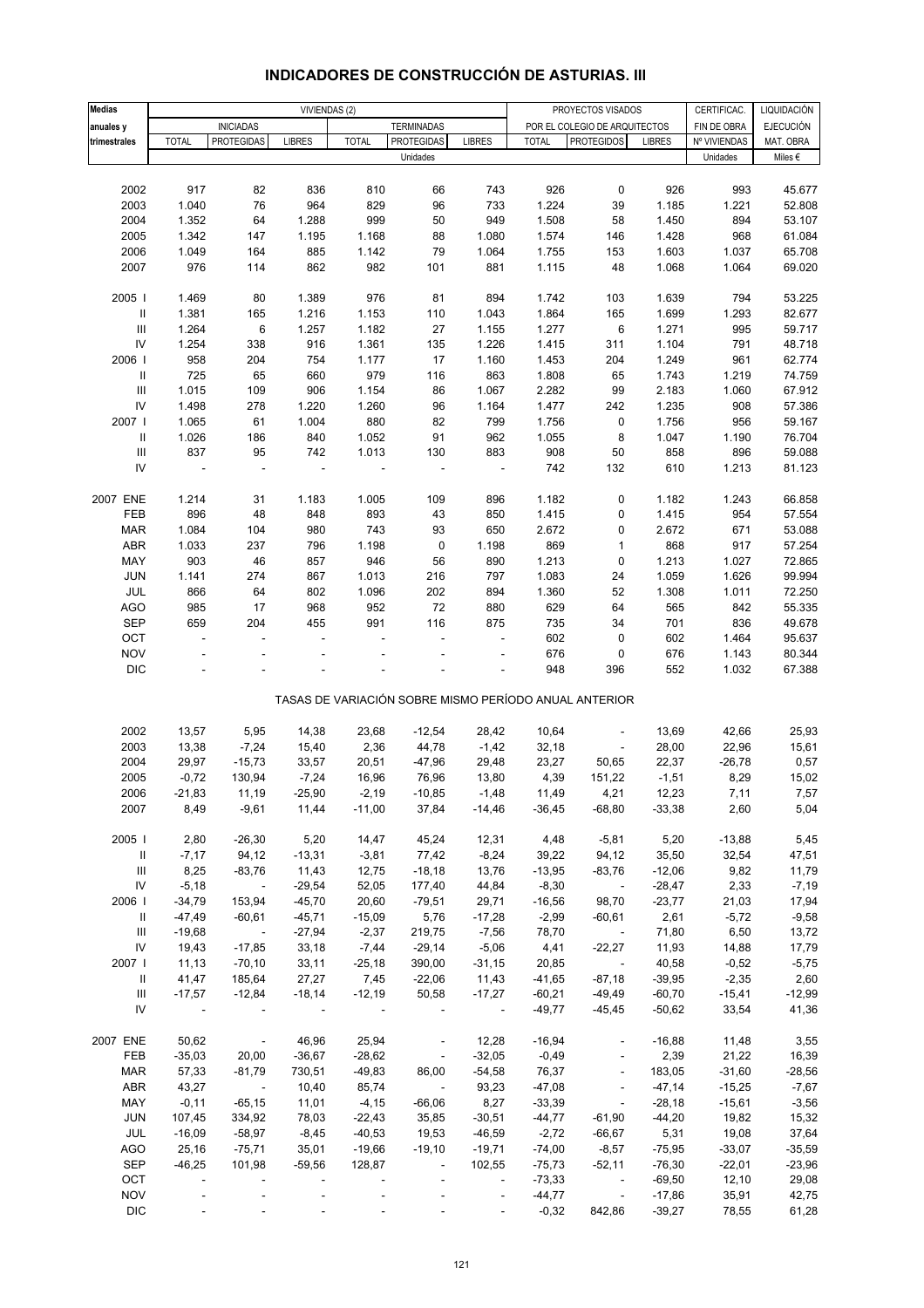| <b>Medias</b> |              | LICITACIÓN OFICIAL (SEOPAN) |                          | LICITACIÓN OFICIAL (FOMENTO)                          |                    |              |  |  |
|---------------|--------------|-----------------------------|--------------------------|-------------------------------------------------------|--------------------|--------------|--|--|
| anuales y     | <b>TOTAL</b> | <b>EDIFICACIÓN</b>          | <b>OBRA CIVIL</b>        | <b>TOTAL</b>                                          | <b>EDIFICACIÓN</b> | INGENIERÍA   |  |  |
| trimestrales  |              |                             |                          |                                                       |                    | <b>CIVIL</b> |  |  |
|               |              |                             |                          | Miles €                                               |                    |              |  |  |
|               |              |                             |                          |                                                       |                    |              |  |  |
| 2003          | 91.942,2     | 8.931,7                     | 83.010,4                 | 48.350                                                | 8.300              | 40.050       |  |  |
| 2004          | 127.168,5    | 33.063,4                    | 94.105,0                 | 116.182                                               | 32.800             | 83.382       |  |  |
| 2005          | 63.567,9     | 15.093,4                    | 48.474,5                 | 53.789                                                | 12.368             | 41.421       |  |  |
| 2006          | 126.427,8    | 24.046,6                    | 102.381,2                | 118.734                                               | 19.860             | 98.874       |  |  |
| 2007          | 88.765,7     | 23.977,6                    | 64.788,1                 | 87.517                                                | 20.862             | 66.655       |  |  |
| 2008          | 51.226,0     | 4.182,0                     | 47.044,0                 |                                                       |                    |              |  |  |
| 2005 II       | 70.021,3     | 10.338,7                    | 59.682,7                 | 60.055                                                | 8.284              | 51.772       |  |  |
| Ш             | 56.291,7     | 15.307,0                    | 40.984,7                 | 54.498                                                | 16.181             | 38.316       |  |  |
| IV            | 77.629,0     | 21.903,7                    | 55.725,3                 | 69.566                                                | 16.059             | 53.506       |  |  |
| 2006          | 52.852,0     | 13.700,3                    | 39.151,7                 | 44.439                                                | 8.282              | 36.157       |  |  |
| Ш             | 270.235,7    | 24.059,0                    | 246.176,7                | 260.953                                               | 21.913             | 239.040      |  |  |
| Ш             | 101.228,0    | 47.717,7                    | 53.510,3                 | 79.881                                                | 28.357             | 51.524       |  |  |
| IV            | 81.395,3     | 10.709,3                    | 70.686,0                 | 89.661                                                | 20.887             | 68.774       |  |  |
| 2007 l        | 72.704,7     | 35.027,0                    | 37.677,7                 | 75.907                                                | 26.732             | 49.174       |  |  |
|               |              |                             |                          |                                                       |                    |              |  |  |
| Ш             | 96.006,7     | 17.234,7                    | 78.772,0                 | 68.900                                                | 10.133             | 58.766       |  |  |
| Ш             | 74.458,0     | 5.987,0                     | 68.471,0                 | 109.826                                               | 9.631              | 100.196      |  |  |
| IV            | 111.893,3    | 37.661,7                    | 74.231,7                 | 99.393                                                | 44.998             | 54.395       |  |  |
| 2008          | 51.226,0     | 4.182,0                     | 47.044,0                 |                                                       |                    |              |  |  |
| 2007 FEB      | 137.428,0    | 67.217,0                    | 70.211,0                 | 39.510                                                | 24.094             | 15.416       |  |  |
| <b>MAR</b>    | 42.583,0     | 20.715,0                    | 21.868,0                 | 74.519                                                | 7.127              | 67.391       |  |  |
| ABR           | 81.585,0     | 12.016,0                    | 69.569,0                 | 114.281                                               | 13.381             | 100.900      |  |  |
| MAY           | 124.181,0    | 19.512,0                    | 104.669,0                | 74.636                                                | 15.933             | 58.703       |  |  |
| <b>JUN</b>    | 82.254,0     | 20.176,0                    | 62.078,0                 | 17.782                                                | 1.086              | 16.696       |  |  |
| JUL           | 30.552,0     | 2.583,0                     | 27.969,0                 | 29.868                                                | 6.974              | 22.895       |  |  |
| AGO           | 33.067,0     | 11.390,0                    | 21.677,0                 | 156.803                                               | 2.923              | 153.880      |  |  |
|               |              |                             |                          |                                                       |                    |              |  |  |
| SEP           | 159.755,0    | 3.988,0                     | 155.767,0                | 142.808                                               | 18.995             | 123.814      |  |  |
| OCT           | 147.322,0    | 21.811,0                    | 125.511,0                | 108.693                                               | 28.502             | 80.191       |  |  |
| NOV           | 85.896,0     | 20.725,0                    | 65.171,0                 | 90.093                                                | 61.494             | 28.599       |  |  |
| DIC           | 102.462,0    | 70.449,0                    | 32.013,0                 |                                                       |                    |              |  |  |
| 2008 ENE      | 51.226,0     | 4.182,0                     | 47.044,0                 |                                                       |                    |              |  |  |
|               |              |                             |                          | TASAS DE VARIACIÓN SOBRE MISMO PERÍODO ANUAL ANTERIOR |                    |              |  |  |
| 2003          | 31,06        | $-33,61$                    | 46,40                    | $-16, 19$                                             | 2,47               | $-19,24$     |  |  |
| 2004          | 38,31        | 270,18                      | 13,37                    | 140,29                                                | 295,16             | 108,19       |  |  |
| 2005          | $-50,01$     | $-54,35$                    | $-48,49$                 | $-53,70$                                              | $-62,29$           | $-50,32$     |  |  |
| 2006          | 98,89        | 59,32                       | 111,21                   | 120,74                                                | 60,58              | 138,70       |  |  |
| 2007          | $-29,79$     | $-0,29$                     | $-36,72$                 | $-30,61$                                              | 2,79               | $-37,01$     |  |  |
| 2008          | 34,44        | $-75,61$                    | 124,51                   |                                                       |                    |              |  |  |
| 2005 II       | 100,20       | 93,29                       | 101,44                   | 90,79                                                 | 71,60              | 94,27        |  |  |
| Ш             | $-83,89$     | $-84,59$                    | $-83,62$                 | $-84,33$                                              | $-84,26$           | $-84,36$     |  |  |
|               |              |                             |                          |                                                       |                    |              |  |  |
| IV            | 48,50        | 27,48                       | 58,80                    | 26,11                                                 | $-19,41$           | 51,85        |  |  |
| 2006          | 5,01         | 6,83                        | 4,39                     | 43,18                                                 | $-7,43$            | 63,68        |  |  |
| Ш             | 285,93       | 132,71                      | 312,48                   | 334,52                                                | 164,53             | 361,72       |  |  |
| Ш             | 79,83        | 211,74                      | 30,56                    | 46,58                                                 | 75,25              | 34,47        |  |  |
| IV            | 4,85         | $-51,11$                    | 26,85                    | 28,89                                                 | 30,06              | 28,54        |  |  |
| 2007 l        | 37,56        | 155,67                      | $-3,76$                  | 70,81                                                 | 222,76             | 36,00        |  |  |
| Ш             | $-64,47$     | $-28,36$                    | -68,00                   | $-73,60$                                              | $-53,76$           | $-75,42$     |  |  |
| Ш             | $-26,45$     | $-87,45$                    | 27,96                    | 37,49                                                 | $-66,04$           | 94,47        |  |  |
| IV            | 37,47        | 251,67                      | 5,02                     | -14,12                                                | 89,08              | -40,84       |  |  |
| 2008          | 34,44        | $-75,61$                    | 124,51                   |                                                       |                    |              |  |  |
| 2007 FEB      | 446,43       | 406,57                      | 490,95                   | 174,36                                                | 134,83             | 272,28       |  |  |
| MAR           | $-54,72$     | 121,17                      | $-74,17$                 | $-12,48$                                              | 51,93              | $-16,24$     |  |  |
| ABR           | -49,81       | $-19,71$                    | $-52,86$                 | $-27,32$                                              | $-2,04$            | $-29,73$     |  |  |
| MAY           | $-75,82$     |                             |                          | $-85,40$                                              |                    |              |  |  |
|               |              | $-28,48$                    | -78,47                   |                                                       | -34,62             | -87,95       |  |  |
| <b>JUN</b>    | $-38,92$     | $-32,59$                    | $-40,73$                 | -84,44                                                | $-96,08$           | $-80,71$     |  |  |
| JUL           | $-41,44$     | $-91,28$                    | 24,01                    | -37,67                                                | $-54,53$           | -29,73       |  |  |
| AGO           | $-82,56$     | $-82,35$                    | -82,67                   | $-5,43$                                               | $-94,69$           | 38,95        |  |  |
| SEP           | 158,25       | $-91,86$                    | $\overline{\phantom{a}}$ | 451,02                                                | 29,46              |              |  |  |
| OCT           | $-3,88$      | 51,56                       | $-9,62$                  | $-39,10$                                              | $-25,27$           | $-42,85$     |  |  |
| <b>NOV</b>    | 57,87        | 93,17                       | 49,20                    | 69,94                                                 | 550,39             | $-34,34$     |  |  |
| DIC           | 180,61       | 905,27                      | 8,50                     |                                                       |                    |              |  |  |
| 2008 ENE      | 34,44        | $-75,61$                    | 124,51                   |                                                       |                    |              |  |  |

# **INDICADORES DE CONSTRUCCIÓN DE ASTURIAS. IV**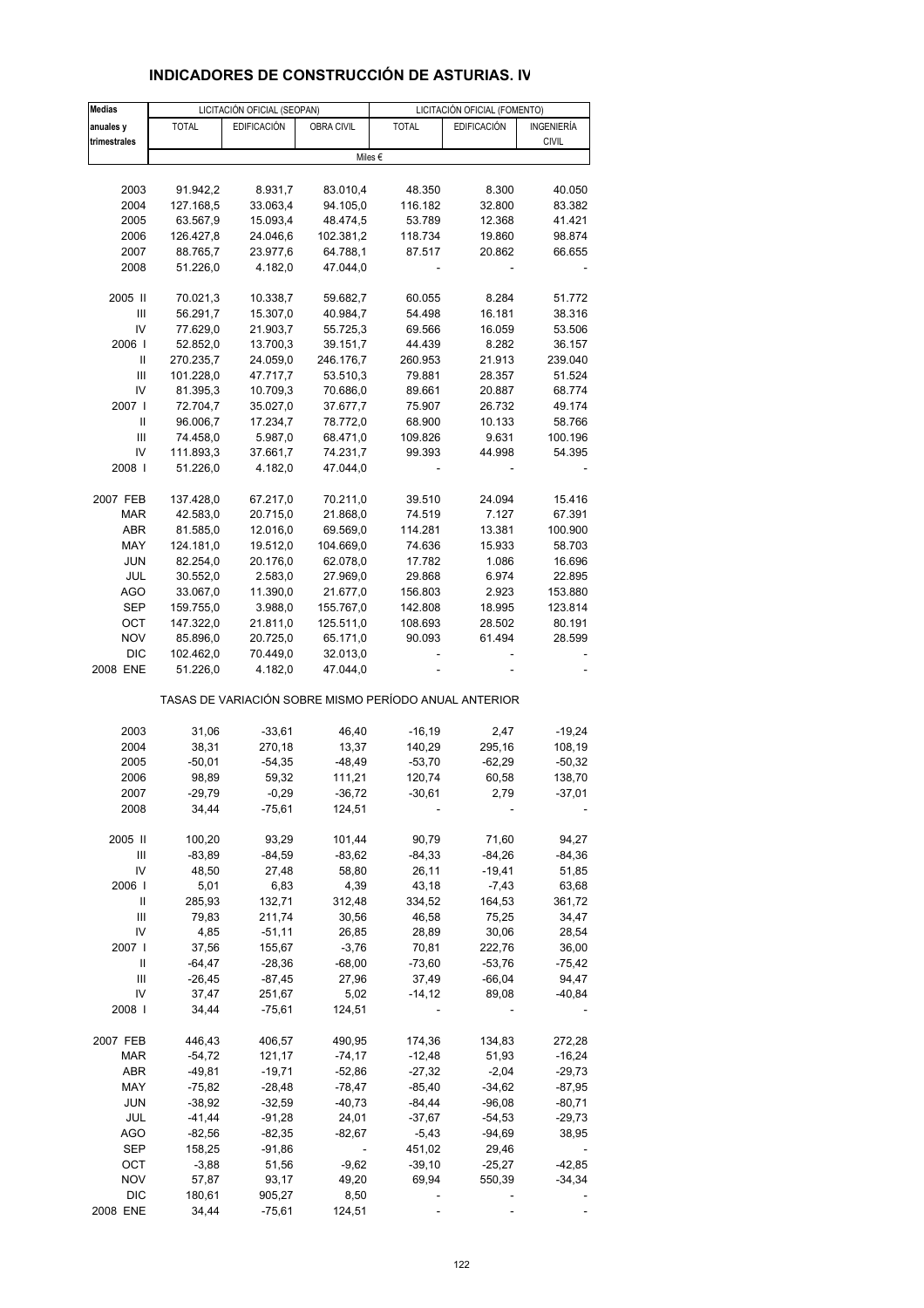| <b>Medias</b>                      |                   |                    |                                                       | ESTABLECIMIENTOS HOTELEROS |                          |                    |                  |  |
|------------------------------------|-------------------|--------------------|-------------------------------------------------------|----------------------------|--------------------------|--------------------|------------------|--|
| anuales y                          |                   | NÚMERO DE VIAJEROS |                                                       |                            | NÚMERO DE PERNOCTACIONES |                    | <b>GRADO DE</b>  |  |
| trimestrales                       | <b>TOTAL</b>      | <b>ESPAÑOLES</b>   | <b>EXTRANJEROS</b>                                    | <b>TOTAL</b>               | <b>ESPAÑOLES</b>         | <b>EXTRANJEROS</b> | <b>OCUPACIÓN</b> |  |
|                                    |                   |                    | Unidades                                              |                            |                          |                    | %                |  |
|                                    |                   |                    |                                                       |                            |                          |                    |                  |  |
| 2003                               | 98.965            | 89.177             | 9.784                                                 | 207.213                    | 187.791                  | 19.415             | 31,70            |  |
| 2004                               | 107.520           | 97.076             | 10.441                                                | 224.709                    | 202.461                  | 22.249             | 32,83            |  |
| 2005                               | 117.188           | 105.569            | 11.619                                                | 254.399                    | 229.730                  | 24.670             | 35,32            |  |
| 2006                               | 126.920           | 113.640            | 13.280                                                | 272.981                    | 244.248                  | 28.733             | 36,97            |  |
| 2007                               | 134.751           | 120.555            | 14.196                                                | 285.620                    | 254.597                  | 31.023             | 38,27            |  |
| 2008                               | 60.462            | 54.569             | 5.893                                                 | 120.898                    | 103.768                  | 17.130             | 20,76            |  |
| 2005 II                            | 113.341           | 100.995            | 12.346                                                | 223.957                    | 198.753                  | 25.203             | 31,39            |  |
| $\mathsf{III}\,$                   | 194.769           | 174.340            | 20.430                                                | 467.669                    | 425.311                  | 42.359             | 58,95            |  |
| IV                                 | 93.848            | 85.087             | 8.761                                                 | 193.388                    | 173.717                  | 19.671             | 28,65            |  |
| 2006                               | 72.113            | 66.373             | 5.740                                                 | 136.227                    | 120.654                  | 15.573             | 22,17            |  |
| Ш                                  | 138.852           | 121.911            | 16.941                                                | 274.466                    | 242.037                  | 32.429             | 36,40            |  |
| III                                | 197.841           | 176.353            | 21.487                                                | 478.175                    | 432.658                  | 45.516             | 58,99            |  |
| IV                                 | 98.877            | 89.925             | 8.952                                                 | 203.057                    | 181.642                  | 21.415             | 30,30            |  |
| 2007 l                             | 80.231            | 73.708             | 6.522                                                 | 151.814                    | 133.364                  | 18.449             | 25,27            |  |
| Ш                                  | 144.908           | 127.688            | 17.220                                                | 291.608                    | 256.358                  | 35.249             | 38,05            |  |
| III                                | 201.903           | 178.630            | 23.274                                                | 475.864                    | 426.811                  | 49.053             | 57,42            |  |
| IV                                 | 111.960           | 102.193            | 9.768                                                 | 223.194                    | 201.856                  | 21.338             | 32,34            |  |
| 2008                               | 60.462            | 54.569             | 5.893                                                 | 120.898                    | 103.768                  | 17.130             | 20,76            |  |
|                                    |                   |                    |                                                       |                            |                          |                    |                  |  |
| 2007 FEB<br><b>MAR</b>             | 77.102<br>101.187 | 71.067<br>92.212   | 6.035<br>8.975                                        | 143.613<br>188.883         | 128.048<br>163.214       | 15.565<br>25.669   | 26,26<br>28,16   |  |
| <b>ABR</b>                         | 148.236           | 134.855            | 13.381                                                | 317.154                    | 288.906                  | 28.248             | 41,54            |  |
| MAY                                | 134.565           | 115.958            | 18.607                                                | 251.707                    | 213.354                  | 38.353             | 32,57            |  |
| <b>JUN</b>                         | 151.924           | 132.252            | 19.672                                                | 305.962                    | 266.815                  | 39.147             | 40,05            |  |
| JUL                                | 190.615           | 167.714            | 22.901                                                | 431.853                    | 384.558                  | 47.295             | 51,74            |  |
| <b>AGO</b>                         | 244.987           | 220.546            | 24.441                                                | 626.575                    | 572.467                  | 54.108             | 73,40            |  |
| <b>SEP</b>                         | 170.108           | 147.629            | 22.479                                                | 369.165                    | 323.408                  | 45.757             | 47,12            |  |
| OCT                                | 139.171           | 124.150            | 15.021                                                | 273.546                    | 246.250                  | 27.296             | 37,33            |  |
| <b>NOV</b>                         | 111.471           | 102.730            | 8.741                                                 | 225.994                    | 205.028                  | 20.966             | 33,76            |  |
| <b>DIC</b>                         | 85.239            | 79.698             | 5.541                                                 | 170.042                    | 154.289                  | 15.753             | 25,92            |  |
| 2008 ENE                           | 60.462            | 54.569             | 5.893                                                 | 120.898                    | 103.768                  | 17.130             | 20,76            |  |
|                                    |                   |                    | TASAS DE VARIACIÓN SOBRE MISMO PERÍODO ANUAL ANTERIOR |                            |                          |                    |                  |  |
| 2003                               | 1,87              | 2,77               | $-5,70$                                               | 2,81                       | 3,14                     | $-0,35$            | $-16,82$         |  |
| 2004                               | 8,64              | 8,86               | 6,71                                                  | 8,44                       | 7,81                     | 14,60              | 3,58             |  |
| 2005                               | 8,99              | 8,75               | 11,28                                                 | 13,21                      | 13,47                    | 10,88              | 7,58             |  |
| 2006                               | 8,31              | 7,65               | 14,30                                                 | 7,30                       | 6,32                     | 16,47              | 4,65             |  |
| 2007                               | 6,17              | 6,08               | 6,90                                                  | 4,63                       | 4,24                     | 7,97               | 3,53             |  |
| 2008                               | $-3,11$           | $-5,67$            | 29,32                                                 | $-1,66$                    | $-4,65$                  | 21,37              | $-2,99$          |  |
|                                    |                   |                    |                                                       |                            |                          |                    |                  |  |
| 2005 II<br>Ш                       | 5,17<br>12,05     | 5,70<br>12,73      | 1,03<br>6,60                                          | 3,17<br>18,86              | 3,61<br>20,28            | $-0.07$<br>6,23    | 0,85<br>13,80    |  |
| IV                                 | 8,51              | 6,95               | 26,54                                                 | 12,38                      | 10,45                    | 32,86              | 2,98             |  |
| 2006                               | 7,96              | 7,31               | 16,22                                                 | 2,75                       | $-0,40$                  | 36,06              | $-0,57$          |  |
| Ш                                  | 22,51             | 20,71              | 37,22                                                 | 22,55                      | 21,78                    | 28,67              | 15,96            |  |
| $\ensuremath{\mathsf{III}}\xspace$ | 1,58              | 1,16               | 5,18                                                  | 2,25                       | 1,73                     | 7,45               | 0,06             |  |
| IV                                 | 5,36              | 5,69               | 2,18                                                  | 5,00                       | 4,56                     | 8,87               | 5,78             |  |
| 2007                               | 11,26             | 11,05              | 13,64                                                 | 11,44                      | 10,53                    | 18,47              | 14,00            |  |
| Ш                                  | 4,36              | 4,74               | 1,65                                                  | 6,25                       | 5,92                     | 8,70               | 4,54             |  |
| Ш                                  | 2,05              | 1,29               | 8,31                                                  | $-0,48$                    | $-1,35$                  | 7,77               | $-2,66$          |  |
| IV                                 | 13,23             | 13,64              | 9,11                                                  | 9,92                       | 11,13                    | $-0,36$            | 6,71             |  |
| 2008                               | $-3,11$           | $-5,67$            | 29,32                                                 | $-1,66$                    | $-4,65$                  | 21,37              | $-2,99$          |  |
| 2007 FEB                           | 6,06              | 6,88               | $-2,77$                                               | 8,24                       | 10,58                    | $-7,78$            | 11,41            |  |
| MAR                                | 16,27             | 15,33              | 26,84                                                 | 14,20                      | 10,03                    | 50,46              | 14,70            |  |
| <b>ABR</b>                         | 3,36              | 3,66               | 0,42                                                  | 10,98                      | 11,00                    | 10,72              | 8,23             |  |
| MAY                                | 5,84              | 5,85               | 5,78                                                  | 1,07                       | $-0,63$                  | 11,71              | $-0,06$          |  |
| <b>JUN</b>                         | 4,06              | 4,89               | $-1,18$                                               | 6,03                       | 6,24                     | 4,56               | 4,76             |  |
| JUL                                | 2,22              | 1,55               | 7,46                                                  | $-0,60$                    | $-0,73$                  | 0,49               | $-2,01$          |  |
| <b>AGO</b>                         | 6,32              | 6,07               | 8,58                                                  | 2,00                       | 1,26                     | 10,57              | $-0,41$          |  |
| SEP                                | $-3,69$           | $-5,35$            | 8,90                                                  | $-4,30$                    | $-6,32$                  | 12,84              | $-6,62$          |  |
| OCT                                | 10,16             | 10,35              | 8,64                                                  | 1,57                       | 3,03                     | $-9,92$            | $-1,74$          |  |
| <b>NOV</b>                         | 25,94             | 25,69              | 28,89                                                 | 29,12                      | 30,33                    | 18,38              | 23,80            |  |
| <b>DIC</b>                         | 4,22              | 5,51               | $-11,30$                                              | 3,16                       | 3,83                     | $-2,96$            | 1,05             |  |
| 2008 ENE                           | $-3,11$           | $-5,67$            | 29,32                                                 | $-1,66$                    | $-4,65$                  | 21,37              | $-2,99$          |  |

# **INDICADORES DE SERVICIOS DE ASTURIAS. I**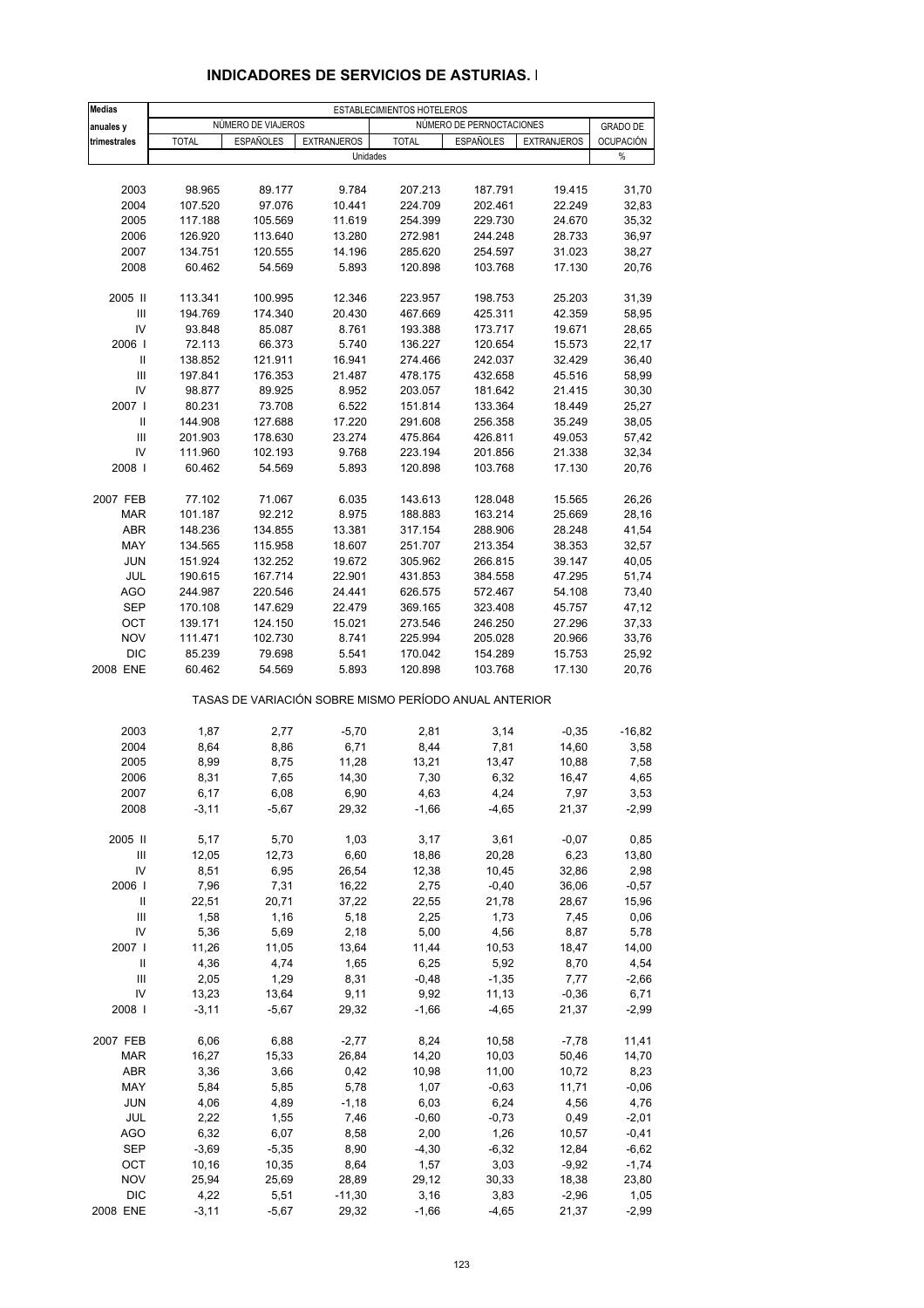| <b>Medias</b>                      | <b>ACAMPAMENTOS TURÍSTICOS (5)</b> |                                                       |                    |                |                          |                    |                  |  |
|------------------------------------|------------------------------------|-------------------------------------------------------|--------------------|----------------|--------------------------|--------------------|------------------|--|
| anuales y                          |                                    | NÚMERO DE VIAJEROS                                    |                    |                | NÚMERO DE PERNOCTACIONES |                    | <b>GRADO DE</b>  |  |
| trimestrales                       | <b>TOTAL</b>                       | <b>ESPAÑOLES</b>                                      | <b>EXTRANJEROS</b> | <b>TOTAL</b>   | <b>ESPAÑOLES</b>         | <b>EXTRANJEROS</b> | <b>OCUPACIÓN</b> |  |
|                                    |                                    |                                                       |                    | Unidades       |                          |                    | %                |  |
|                                    |                                    |                                                       |                    |                |                          |                    |                  |  |
| 2003                               | 24.121                             | 20.349                                                | 3.772              | 72.819         | 63.801                   | 9.019              | 23,36            |  |
| 2004                               | 20.455                             | 16.440                                                | 4.015              | 65.671         | 56.335                   | 9.336              | 25,62            |  |
| 2005                               | 18.615                             | 14.898                                                | 3.717              | 74.206         | 63.650                   | 10.555             | 26,33            |  |
| 2006                               | 16.823                             | 13.701                                                | 3.122              | 68.736         | 60.025                   | 8.711              | 24,41            |  |
| 2007                               | 15.173                             | 12.165                                                | 3.008              | 59.536         | 51.871                   | 7.665              | 21,79            |  |
| 2008                               | 586                                | 541                                                   | 45                 | 1.457          | 1.136                    | 321                | 12,32            |  |
|                                    |                                    |                                                       |                    |                |                          |                    |                  |  |
| 2005 II                            | 8.808                              | 7.189                                                 | 1.619              | 26.246         | 22.384                   | 3.862              | 19,01            |  |
| Ш                                  | 61.351                             | 48.475                                                | 12.876             | 260.664        | 223.105                  | 37.558             | 44,47            |  |
| IV                                 | 1.603                              | 1.367                                                 | 236                | 3.232          | 2.826                    | 406                | 21,70            |  |
| 2006                               | 806                                | 727                                                   | 79                 | 1.323          | 1.190                    | 132                | 18,68            |  |
| Ш                                  | 10.264                             | 8.416                                                 | 1.848              | 32.706         | 28.284                   | 4.422              | 19,94            |  |
| III                                | 55.044                             | 44.688                                                | 10.356             | 237.816        | 208.111                  | 29.706             | 41,94            |  |
| IV                                 | 1.178                              | 972                                                   | 205                | 3.099          | 2.515                    | 584                | 17,09            |  |
| 2007                               | 808                                | 738                                                   | 70                 | 2.221          | 1.882                    | 339                | 14,02            |  |
| $\mathsf{I}$                       | 9.686                              | 7.500                                                 | 2.186              | 29.314         | 25.592                   | 3.723              | 19,50            |  |
| $\mathbf{III}$                     | 48.360                             | 38.802                                                | 9.558              | 201.811        | 175.960                  | 25.851             | 36,76            |  |
| IV                                 | 1.838                              | 1.619                                                 | 219                | 4.799          | 4.052                    | 746                | 16,90            |  |
| 2008                               | 586                                | 541                                                   | 45                 | 1.457          | 1.136                    | 321                | 12,32            |  |
|                                    |                                    |                                                       |                    |                |                          |                    |                  |  |
| 2007 FEB                           | 414                                | 404                                                   | 10                 | 1.321          | 1.060                    | 261                | 13,48            |  |
| <b>MAR</b>                         | 1.625                              | 1.489                                                 | 136                | 3.800          | 3.347                    | 453                | 17,89            |  |
| <b>ABR</b>                         | 8.728                              | 8.063                                                 | 665                | 26.966         | 25.183                   | 1.783              | 17,09            |  |
| MAY                                | 4.713                              | 2.758                                                 | 1.955              | 10.892         | 7.058                    | 3.834              | 17,17            |  |
| <b>JUN</b>                         | 15.616                             | 11.678                                                | 3.938              | 50.085         | 44.534                   | 5.551              | 24,24            |  |
| JUL                                | 53.340                             | 41.704                                                | 11.636             | 211.911        | 180.927                  | 30.984             | 36,03            |  |
| <b>AGO</b>                         | 80.756                             | 66.820                                                | 13.936             | 352.633        | 313.665                  | 38.968             | 52,86            |  |
| <b>SEP</b>                         | 10.983                             | 7.882                                                 | 3.101              | 40.889         | 33.287                   | 7.602              | 21,40            |  |
| OCT                                | 3.150                              | 2.651                                                 | 499                | 8.064          | 6.687                    | 1.377              | 16,44            |  |
| <b>NOV</b><br><b>DIC</b>           | 1.512                              | 1.426                                                 | 86<br>72           | 3.652          | 3.196                    | 456                | 17,06            |  |
| 2008 ENE                           | 851<br>586                         | 779<br>541                                            | 45                 | 2.680<br>1.457 | 2.274<br>1.136           | 406<br>321         | 17,19<br>12,32   |  |
|                                    |                                    |                                                       |                    |                |                          |                    |                  |  |
|                                    |                                    | TASAS DE VARIACIÓN SOBRE MISMO PERÍODO ANUAL ANTERIOR |                    |                |                          |                    |                  |  |
| 2003                               | 64,49                              | 71,49                                                 | 34,80              | 18,40          | 19,26                    | 12,67              | 9,78             |  |
| 2004                               | $-15,20$                           | $-19,21$                                              | 6,42               | $-9,82$        | $-11,70$                 | 3,52               | 9,69             |  |
| 2005                               | $-8,99$                            | $-9,38$                                               | $-7,40$            | 13,00          | 12,98                    | 13,06              | 2,76             |  |
| 2006                               | $-9,63$                            | $-8,04$                                               | $-16,02$           | $-7,37$        | $-5,70$                  | $-17,47$           | $-7,27$          |  |
| 2007                               | $-9,81$                            | $-11,21$                                              | $-3,64$            | $-13,38$       | $-13,58$                 | $-12,01$           | $-10,73$         |  |
| 2008                               | 52,21                              | 68,01                                                 | $-28,57$           | $-5,45$        | $-8,31$                  | 6,29               | 15,36            |  |
|                                    |                                    |                                                       |                    |                |                          |                    |                  |  |
| 2005 II                            | $-17,40$                           | $-19,39$                                              | $-7,20$            | $-18,08$       | $-22,12$                 | 17,15              | $-7,01$          |  |
| Ш                                  | $-10,93$                           | $-11,46$                                              | $-8,86$            | 15, 12         | 15,73                    | 11,60              | 8,32             |  |
| IV                                 | 13,56                              | 5,75                                                  | 98,60              | 14,65          | 10,78                    | 51,49              | 6,04             |  |
| 2006                               | $-70,16$                           | $-71,62$                                              | $-43,41$           | $-80,20$       | $-81,07$                 | $-66,47$           | $-7,17$          |  |
| Ш                                  | 16,53                              | 17,06                                                 | 14,15              | 24,61          | 26,36                    | 14,51              | 4,89             |  |
| $\ensuremath{\mathsf{III}}\xspace$ | $-10,28$                           | $-7,81$                                               | $-19,57$           | $-8,77$        | $-6,72$                  | $-20,91$           | $-5,69$          |  |
| IV                                 | $-26,52$                           | $-28,87$                                              | $-12,87$           | $-4,11$        | $-11,01$                 | 43,92              | $-21,26$         |  |
| 2007                               | 0,29                               | 1,56                                                  | $-11,44$           | 67,89          | 58,11                    | 155,92             | $-24,98$         |  |
| Ш                                  | $-5,63$                            | $-10,89$                                              | 18,31              | $-10,37$       | $-9,52$                  | $-15,81$           | $-2,22$          |  |
| Ш                                  | $-12,14$                           | $-13,17$                                              | $-7,71$            | $-15,14$       | $-15,45$                 | $-12,98$           | $-12,34$         |  |
| IV                                 | 56,04                              | 66,47                                                 | 6,66               | 54,85          | 61,15                    | 27,72              | $-1,11$          |  |
| 2008                               | 52,21                              | 68,01                                                 | $-28,57$           | $-5,45$        | $-8,31$                  | 6,29               | 15,36            |  |
|                                    |                                    |                                                       |                    |                |                          |                    |                  |  |
| 2007 FEB                           | $-48,44$                           | $-46, 13$                                             | $-81,13$           | 1,15           | $-10,40$                 | 112,20             | $-33,30$         |  |
| <b>MAR</b>                         | 35,19                              | 40,60                                                 | $-4,90$            | 94,97          | 91,81                    | 122,06             | $-10,01$         |  |
| ABR                                | $-18,57$                           | $-18,46$                                              | $-19,88$           | $-4,00$        | $-4,28$                  | 0,17               | $-7,37$          |  |
| MAY                                | $-9,49$                            | $-31,39$                                              | 64,70              | $-17,55$       | $-27,03$                 | 8,37               | $-0,92$          |  |
| <b>JUN</b>                         | 5,05                               | 2,98                                                  | 11,68              | $-11,85$       | $-8,87$                  | $-30,16$           | 0,79             |  |
| JUL                                | $-11,81$                           | $-13,32$                                              | $-5,94$            | $-17,38$       | $-17,58$                 | $-16,20$           | $-19,31$         |  |
| AGO                                | $-11,63$                           | $-11,43$                                              | $-12,61$           | $-12,47$       | $-12,11$                 | $-15,28$           | $-9,61$          |  |
| <b>SEP</b>                         | $-17,18$                           | $-25,03$                                              | 12,80              | $-24,37$       | $-30,54$                 | 23,71              | $-5,69$          |  |
| OCT                                | 60,55                              | 71,59                                                 | 19,66              | 53,13          | 53,23                    | 52,66              | $-10,16$         |  |
| <b>NOV</b>                         | 53,04                              | 53,66                                                 | 43,33              | 77,37          | 104,35                   | $-7,88$            | 1,25             |  |
| <b>DIC</b>                         | 45,97                              | 75,45                                                 | $-48,20$           | 35,90          | 40,72                    | 14,04              | 6,70             |  |
| 2008 ENE                           | 52,21                              | 68,01                                                 | $-28,57$           | $-5,45$        | $-8,31$                  | 6,29               | 15,36            |  |

## **INDICADORES DE SERVICIOS DE ASTURIAS. II**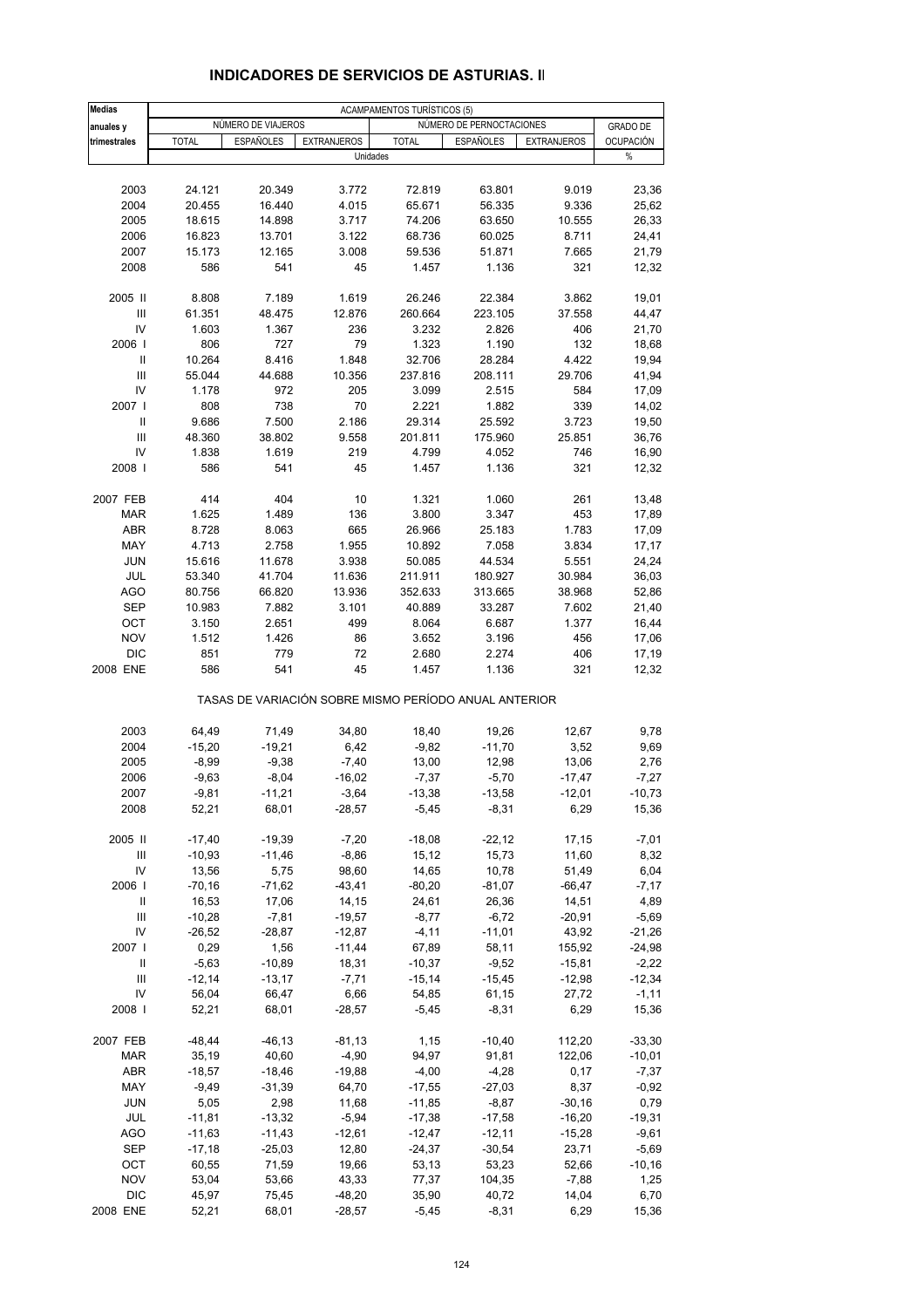| <b>Medias</b>                           | APARTAMENTOS TURÍSTICOS (5) |                    |                      |                                                       |                          |                          |                    |  |
|-----------------------------------------|-----------------------------|--------------------|----------------------|-------------------------------------------------------|--------------------------|--------------------------|--------------------|--|
| anuales y                               |                             | NÚMERO DE VIAJEROS |                      |                                                       | NÚMERO DE PERNOCTACIONES |                          | <b>GRADO DE</b>    |  |
| trimestrales                            | <b>TOTAL</b>                | <b>ESPAÑOLES</b>   | <b>EXTRANJEROS</b>   | <b>TOTAL</b>                                          | <b>ESPAÑOLES</b>         | <b>EXTRANJEROS</b>       | <b>OCUPACIÓN</b>   |  |
|                                         |                             |                    | Unidades             |                                                       |                          |                          | %                  |  |
|                                         |                             |                    |                      |                                                       |                          |                          |                    |  |
| 2003                                    | 3.146                       | 3.031              | 116                  | 15.687                                                | 15.052                   | 634                      | 19,00              |  |
| 2004                                    | 3.359                       | 3.249              | 110                  | 15.725                                                | 15.102                   | 623                      | 21,10              |  |
| 2005                                    | 3.076                       | 2.902              | 174                  | 15.788                                                | 14.788                   | 1.000                    | 19,02              |  |
| 2006                                    | 3.563                       | 3.394              | 169                  | 17.530                                                | 16.216                   | 1.314                    | 19,67              |  |
| 2007                                    | 2.742                       | 2.628              | 113                  | 13.741                                                | 13.045                   | 695                      | 15,26              |  |
| 2008                                    | 433                         | 389                | 44                   | 2.722                                                 | 2.287                    | 435                      | 2,55               |  |
|                                         |                             |                    |                      |                                                       |                          |                          |                    |  |
| 2005 II                                 | 2.316                       | 2.163              | 153                  | 7.592                                                 | 6.888                    | 704                      | 10,14              |  |
| Ш                                       | 6.531                       | 6.062              | 468                  | 42.034                                                | 39.272                   | 2.762                    | 46,67              |  |
| IV                                      | 1.935                       | 1.866              | 69                   | 7.320                                                 | 6.941                    | 378                      | 9,67               |  |
| 2006                                    | 1.435                       | 1.408              | 27                   | 5.915                                                 | 5.434                    | 481                      | 7,70               |  |
| Ш<br>III                                | 4.086                       | 3.855              | 231                  | 14.588                                                | 12.971                   | 1.617                    | 16,72              |  |
| IV                                      | 6.708<br>2.024              | 6.340<br>1.974     | 368<br>50            | 42.105<br>7.514                                       | 39.325<br>7.134          | 2.780<br>379             | 45,01<br>9,24      |  |
| 2007                                    | 564                         | 554                | 10                   | 1.913                                                 | 1.882                    | 32                       | 2,69               |  |
| $\mathbf{I}$                            | 2.971                       | 2.863              | 108                  | 9.813                                                 | 9.386                    | 427                      | 12,04              |  |
| III                                     | 5.500                       | 5.226              | 274                  | 36.214                                                | 34.191                   | 2.023                    | 38,17              |  |
| IV                                      | 1.932                       | 1.871              | 61                   | 7.023                                                 | 6.723                    | 299                      | 8,12               |  |
| 2008                                    | 433                         | 389                | 44                   | 2.722                                                 | 2.287                    | 435                      | 2,55               |  |
|                                         |                             |                    |                      |                                                       |                          |                          |                    |  |
| 2007 FEB                                | 427                         | 425                | $\boldsymbol{2}$     | 1.316                                                 | 1.310                    | 6                        | 2,08               |  |
| <b>MAR</b>                              | 940                         | 912                | 28                   | 2.776                                                 | 2.687                    | 89                       | 3,58               |  |
| <b>ABR</b>                              | 4.260                       | 4.189              | 71                   | 14.058                                                | 13.833                   | 225                      | 18,06              |  |
| MAY                                     | 1.888                       | 1.747              | 141                  | 5.553                                                 | 4.957                    | 596                      | 6,50               |  |
| <b>JUN</b>                              | 2.764                       | 2.652              | 112                  | 9.827                                                 | 9.367                    | 460                      | 11,57              |  |
| JUL                                     | 5.666                       | 5.296              | 370                  | 32.883                                                | 30.627                   | 2.256                    | 36,16              |  |
| <b>AGO</b>                              | 7.986                       | 7.648              | 338                  | 61.117                                                | 57.872                   | 3.245                    | 62,71              |  |
| <b>SEP</b>                              | 2.849                       | 2.734              | 115                  | 14.642                                                | 14.074                   | 568                      | 15,63              |  |
| OCT                                     | 2.322                       | 2.228              | 94                   | 7.246                                                 | 6.709                    | 537                      | 8,54               |  |
| <b>NOV</b>                              | 1.316                       | 1.295              | 21                   | 6.277                                                 | 6.190                    | 87                       | 7,31               |  |
| <b>DIC</b>                              | 2.158                       | 2.090              | 68                   | 7.545                                                 | 7.271                    | 274                      | 8,52               |  |
| 2008 ENE                                | 433                         | 389                | 44                   | 2.722                                                 | 2.287                    | 435                      | 2,55               |  |
|                                         |                             |                    |                      | TASAS DE VARIACIÓN SOBRE MISMO PERÍODO ANUAL ANTERIOR |                          |                          |                    |  |
| 2003                                    | 24,88                       | 25,09              | 19,67                | 21,79                                                 | 24,61                    | $-20,77$                 | 3,47               |  |
| 2004                                    | 6,76                        | 7,20               | $-4,69$              | 0,24                                                  | 0,33                     | $-1,84$                  | 11,06              |  |
| 2005                                    | $-8,42$                     | $-10,67$           | 58,02                | 0,40                                                  | $-2,08$                  | 60,52                    | $-9,87$            |  |
| 2006                                    | 15,83                       | 16,96              | $-2,92$              | 11,04                                                 | 9,66                     | 31,47                    | 3,44               |  |
| 2007                                    | $-23,05$                    | $-22,56$           | $-32,94$             | $-21,62$                                              | $-19,55$                 | 47,09                    | $-22,43$           |  |
| 2008                                    | 33,64                       | 20,06              |                      | 65,17                                                 | 38,77                    |                          | 5,37               |  |
|                                         |                             |                    |                      |                                                       |                          |                          |                    |  |
| 2005 II                                 | $-43,63$                    | $-45,73$           | 24,12                | $-48,37$                                              | $-51,54$                 | 43,77                    | $-49,22$           |  |
| Ш                                       | 14,79                       | 11,49              | 85,85                | 18,45                                                 | 15,52                    | 85,10                    | 2,10               |  |
| IV                                      | $-14,97$                    | $-16,57$           | 76,27                | $-7,40$                                               | $-8,46$                  | 17,37                    | $-20,02$           |  |
| 2006                                    | $-5,74$                     | $-7,17$            | 355,56               | $-4,67$                                               | $-10,20$                 | 213,48                   | $-19,59$           |  |
| Ш<br>$\ensuremath{\mathsf{III}}\xspace$ | 76,44                       | 78,21              | 51,31                | 92,15                                                 | 88,32                    | 129,64                   | 64,87              |  |
| IV                                      | 2,71<br>4,56                | 4,58<br>5,77       | $-21,49$<br>$-27,88$ | 0,17<br>2,65                                          | 0,14<br>2,78             | 0,63<br>0,26             | $-3,54$<br>$-4,48$ |  |
| 2007 l                                  | $-60,72$                    | $-60,67$           | $-63,41$             | $-67,65$                                              | $-65,37$                 | $-93,41$                 | $-65,04$           |  |
| Ш                                       | $-27,29$                    | $-25,74$           | $-53,25$             | $-32,73$                                              | $-27,64$                 | $-73,59$                 | $-27,98$           |  |
| III                                     | $-18,00$                    | $-17,57$           | $-25,39$             | $-13,99$                                              | $-13,06$                 | $-27,22$                 | $-15,21$           |  |
| IV                                      | $-4,53$                     | $-5,20$            | 22,00                | $-6,53$                                               | $-5,76$                  | $-21,09$                 | $-12,05$           |  |
| 2008                                    | 33,64                       | 20,06              |                      | 65,17                                                 | 38,77                    | $\overline{\phantom{a}}$ | 5,37               |  |
|                                         |                             |                    |                      |                                                       |                          |                          |                    |  |
| 2007 FEB                                | $-54,48$                    | $-54,69$           |                      | $-66,98$                                              | $-65,02$                 | $-97,50$                 | $-63,64$           |  |
| <b>MAR</b>                              | $-18,61$                    | $-19,43$           | 21,74                | $-46,25$                                              | $-40,30$                 | $-86,60$                 | $-41,69$           |  |
| <b>ABR</b>                              | $-32,86$                    | $-31,63$           | $-67,43$             | $-34,63$                                              | $-31,80$                 | $-81,60$                 | $-27,09$           |  |
| MAY                                     | $-17,95$                    | $-18,17$           | $-15,06$             | $-38,25$                                              | $-33,50$                 | $-61,27$                 | $-37,26$           |  |
| <b>JUN</b>                              | $-23,46$                    | $-19,69$           | $-63,75$             | $-25,92$                                              | $-16,19$                 | $-77,97$                 | $-23,07$           |  |
| JUL                                     | $-17,08$                    | $-17,90$           | $-3,14$              | $-22,07$                                              | $-21,20$                 | $-32,29$                 | $-19,43$           |  |
| AGO                                     | $-12,56$                    | $-10,68$           | $-40,81$             | $-7,19$                                               | $-6,40$                  | $-19,28$                 | $-9,54$            |  |
| SEP                                     | $-31,46$                    | $-31,77$           | $-23,33$             | $-19,85$                                              | $-18,56$                 | $-42,45$                 | $-25,00$           |  |
| OCT                                     | 0,13                        | $-0,93$            | 34,29                | $-14,67$                                              | $-16,58$                 | 19,33                    | $-15,28$           |  |
| <b>NOV</b>                              | 14,83                       | 19,91              | $-68,18$             | 35,02                                                 | 44,80                    | $-76,74$                 | 19,44              |  |
| <b>DIC</b>                              | $-17,19$                    | $-19,37$           | 385,71               | $-19,73$                                              | $-19,98$                 | $-12,74$                 | $-25,98$           |  |
| 2008 ENE                                | 33,64                       | 20,06              |                      | 65,17                                                 | 38,77                    | ÷                        | 5,37               |  |

### **INDICADORES DE SERVICIOS DE ASTURIAS. III**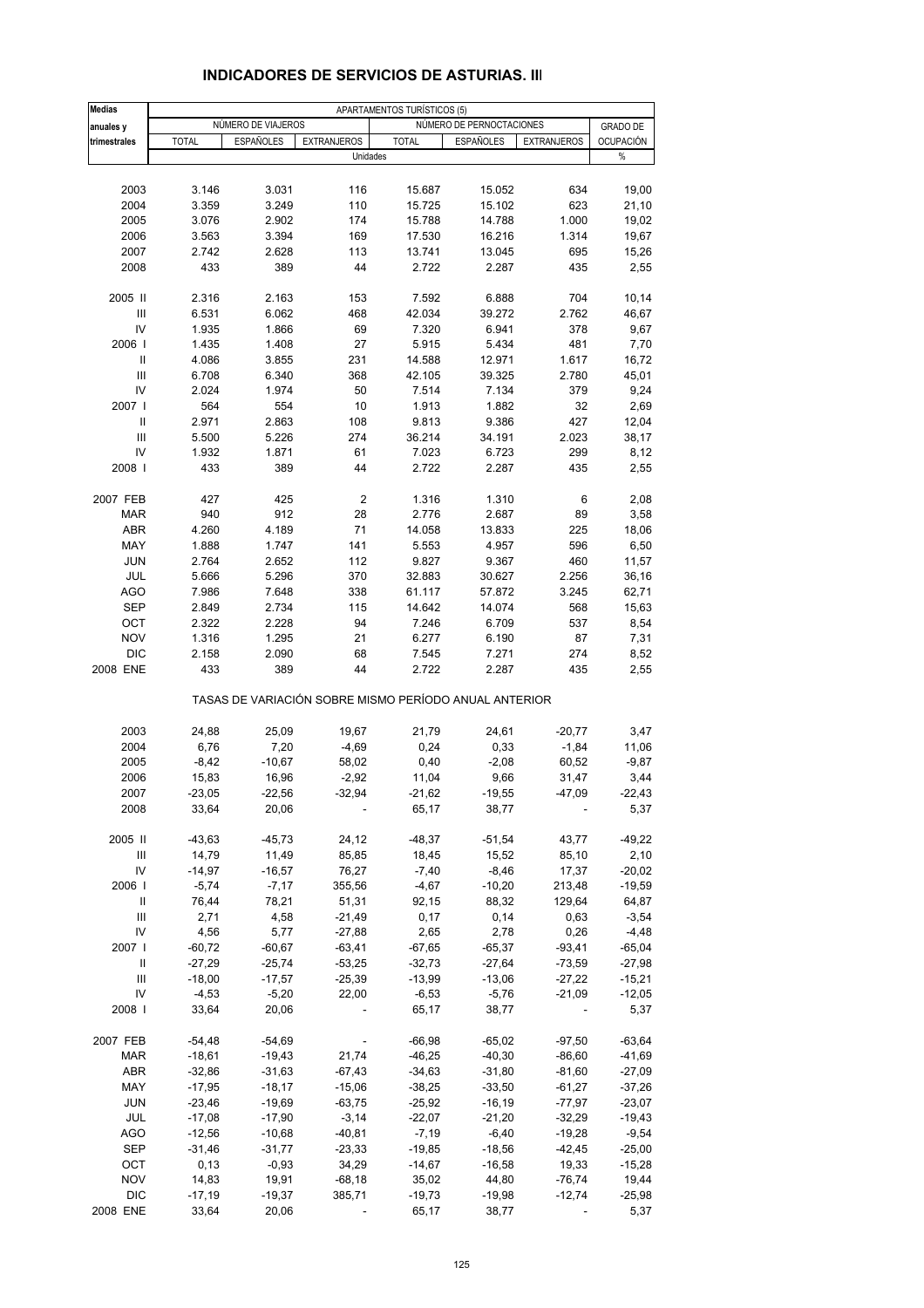| <b>Medias</b>                           | TRANSPORTE AÉREO DE PASAJEROS |                                                       |                   |                  |                      |                 |                    |  |
|-----------------------------------------|-------------------------------|-------------------------------------------------------|-------------------|------------------|----------------------|-----------------|--------------------|--|
| anuales y                               | <b>TOTAL</b>                  |                                                       | <b>INTERIOR</b>   |                  |                      | INTERNACIONAL   |                    |  |
| trimestrales                            |                               | <b>TOTAL</b>                                          | <b>REGULAR</b>    | NO REGULAR       | <b>TOTAL</b>         | <b>REGULAR</b>  | NO REGULAR         |  |
|                                         |                               |                                                       |                   | Unidades         |                      |                 |                    |  |
| 2003                                    | 69.134                        | 66.597                                                | 62.650            | 3.947            | 2.538                | 2.056           | 481                |  |
| 2004                                    | 78.051                        | 75.348                                                | 69.952            | 5.396            | 2.703                | 2.096           | 607                |  |
| 2005                                    | 103.805                       | 95.645                                                | 89.133            | 6.512            | 8.160                | 7.482           | 677                |  |
| 2006                                    | 112.240                       | 102.603                                               | 97.873            | 4.730            | 9.637                | 8.316           | 1.321              |  |
| 2007                                    | 129.437                       | 119.711                                               | 114.534           | 5.177            | 9.726                | 8.649           | 1.077              |  |
| 2008                                    | 107.859                       | 102.058                                               | 95.482            | 6.576            | 5.801                | 5.575           | 226                |  |
| 2005 II                                 | 110.637                       | 101.558                                               | 95.751            | 5.807            | 9.079                | 8.878           | 201                |  |
| III                                     | 119.865                       | 107.510                                               | 97.136            | 10.374           | 12.355               | 11.200          | 1.155              |  |
| IV                                      | 99.699                        | 92.558                                                | 88.393            | 4.165            | 7.141                | 6.659           | 482                |  |
| 2006                                    | 94.894                        | 89.111                                                | 84.967            | 4.143            | 5.783                | 5.556           | 227                |  |
| $\sf II$                                | 116.076                       | 105.401                                               | 102.505           | 2.896            | 10.675               | 9.988           | 687                |  |
| $\ensuremath{\mathsf{III}}\xspace$      | 124.647                       | 111.517                                               | 105.307           | 6.209            | 13.130               | 11.215          | 1.916              |  |
| IV<br>2007 l                            | 113.343<br>107.496            | 104.383<br>100.880                                    | 98.713<br>95.718  | 5.669<br>5.163   | 8.960<br>6.616       | 6.505<br>5.901  | 2.455<br>715       |  |
| Ш                                       | 133.029                       | 122.236                                               | 118.525           | 3.711            | 10.793               | 9.917           | 876                |  |
| III                                     | 149.718                       | 136.343                                               | 129.278           | 7.065            | 13.375               | 11.419          | 1.956              |  |
| IV                                      | 127.505                       | 119.384                                               | 114.615           | 4.769            | 8.121                | 7.360           | 761                |  |
| 2008                                    | 107.859                       | 102.058                                               | 95.482            | 6.576            | 5.801                | 5.575           | 226                |  |
| 2007 FEB                                | 100.800                       | 95.111                                                | 91.556            | 3.555            | 5.689                | 5.127           | 562                |  |
| <b>MAR</b>                              | 124.258                       | 116.645                                               | 111.041           | 5.604            | 7.613                | 7.145           | 468                |  |
| <b>ABR</b>                              | 126.603                       | 114.145                                               | 107.342           | 6.803            | 12.458               | 10.318          | 2.140              |  |
| MAY                                     | 130.287                       | 120.790                                               | 117.840           | 2.950            | 9.497                | 9.412           | 85                 |  |
| <b>JUN</b>                              | 142.198                       | 131.774                                               | 130.393           | 1.381            | 10.424               | 10.022          | 402                |  |
| JUL                                     | 159.690                       | 145.646                                               | 138.498           | 7.148            | 14.044               | 11.945          | 2.099              |  |
| <b>AGO</b>                              | 142.823                       | 129.012                                               | 120.611           | 8.401            | 13.811               | 11.829          | 1.982              |  |
| <b>SEP</b>                              | 146.641                       | 134.372                                               | 128.725           | 5.647            | 12.269               | 10.482          | 1.787              |  |
| OCT                                     | 137.274                       | 127.085                                               | 124.937           | 2.148            | 10.189               | 9.193           | 996                |  |
| <b>NOV</b>                              | 129.568                       | 123.382                                               | 117.250           | 6.132            | 6.186                | 6.123           | 63                 |  |
| <b>DIC</b><br>2008 ENE                  | 115.672<br>107.859            | 107.684<br>102.058                                    | 101.658<br>95.482 | 6.026<br>6.576   | 7.988<br>5.801       | 6.765<br>5.575  | 1.223<br>226       |  |
|                                         |                               | TASAS DE VARIACIÓN SOBRE MISMO PERÍODO ANUAL ANTERIOR |                   |                  |                      |                 |                    |  |
| 2003                                    | 8,55                          | 8,76                                                  | 7,68              | 29,34            | 3,39                 | 18,69           | $-33,33$           |  |
| 2004                                    | 12,90                         | 13,14                                                 | 11,66             | 36,71            | 6,51                 | 1,94            | 26,02              |  |
| 2005                                    | 33,00                         | 26,94                                                 | 27,42             | 20,68            | 201,91               | 256,97          | 11,68              |  |
| 2006                                    | 8,13                          | 7,27                                                  | 9,81              | $-27,37$         | 18,10                | 11,14           | 95,03              |  |
| 2007                                    | 15,32                         | 16,67                                                 | 17,02             | 9,46             | 0,92                 | 4,01            | $-18,50$           |  |
| 2008                                    | 10,70                         | 12,29                                                 | 12,92             | 3,90             | $-11,37$             | 2,65            | $-79,71$           |  |
| 2005 II                                 | 39,48                         | 31,99                                                 | 33,18             | 15,03            | 281,52               | 378,75          | $-61,68$           |  |
| Ш                                       | 38,00                         | 28,99                                                 | 27,04             | 50,58            | 252,17               | 366,21          | 4,46               |  |
| IV                                      | 26,84                         | 22,77                                                 | 26,75             | $-26,36$         | 122,32               | 158,95          | $-24,78$           |  |
| 2006                                    | 11,62                         | 10,08                                                 | 12,91             | $-27,31$         | 42,31                | 74,04           | $-73,95$           |  |
| Ш                                       | 4,92                          | 3,78                                                  | 7,05              | $-50, 13$        | 17,58                | 12,50           | 241,23             |  |
| Ш                                       | 3,99                          | 3,73                                                  | 8,41              | $-40, 15$        | 6,27                 | 0, 13           | 65,81              |  |
| IV                                      | 13,68                         | 12,78                                                 | 11,68             | 36,11            | 25,47                | $-2,32$         | 409,69             |  |
| 2007 l                                  | 13,28                         | 13,21                                                 | 12,65             | 24,60            | 14,40                | 6,21            | 214,83             |  |
| Ш<br>$\ensuremath{\mathsf{III}}\xspace$ | 14,61<br>20,11                | 15,97<br>22,26                                        | 15,63<br>22,76    | 28,14<br>13,79   | 1,11<br>1,86         | $-0,70$<br>1,82 | 27,46<br>2,11      |  |
| IV                                      | 12,49                         | 14,37                                                 | 16,11             | $-15,89$         | $-9,36$              | 13,15           | $-69,02$           |  |
| 2008                                    | 10,70                         | 12,29                                                 | 12,92             | 3,90             | $-11,37$             | 2,65            | $-79,71$           |  |
| 2007 FEB                                | 12,93                         | 13,50                                                 | 15,63             | $-23,09$         | 4,18                 | 1,87            | 31,31              |  |
| MAR                                     | 15,90                         | 16,09                                                 | 16,03             | 17,39            | 13,07                | 8,50            | 216,22             |  |
| <b>ABR</b>                              | 13,75                         | 14,88                                                 | 13,89             | 33,16            | 4,37                 | $-0,77$         | 39,14              |  |
| MAY                                     | 10,31                         | 11,39                                                 | 10,86             | 37,34            | $-1,74$              | $-0,47$         | $-59,33$           |  |
| <b>JUN</b>                              | 19,67                         | 21,56                                                 | 21,90             | $-3,56$          | 0,01                 | $-0,86$         | 28,03              |  |
| JUL                                     | 27,06                         | 30,33                                                 | 31,62             | 9,56             | 0,77                 | $-0, 13$        | 6,22               |  |
| <b>AGO</b>                              | 18,20                         | 20,03                                                 | 19,26             | 32,26            | 3,47                 | 1,55            | 16,66              |  |
| <b>SEP</b>                              | 15,08                         | 16,52                                                 | 17,49             | $-1,83$          | 1,34                 | 4,45            | $-13,75$           |  |
| OCT                                     | 16,97                         | 16,63                                                 | 18,42             | $-37,85$         | 21,36                | 22,41           | 12,42              |  |
| <b>NOV</b><br><b>DIC</b>                | 12,83                         | 15,69                                                 | 16,02             | 9,68             | $-24,43$             | 7,61            | $-97,48$           |  |
| 2008 ENE                                | 7,27<br>10,70                 | 10,40<br>12,29                                        | 13,49<br>12,92    | $-24,31$<br>3,90 | $-22,43$<br>$-11,37$ | 7,13<br>2,65    | -69,29<br>$-79,71$ |  |
|                                         |                               |                                                       |                   |                  |                      |                 |                    |  |

#### **INDICADORES DE SERVICIOS DE ASTURIAS. IV**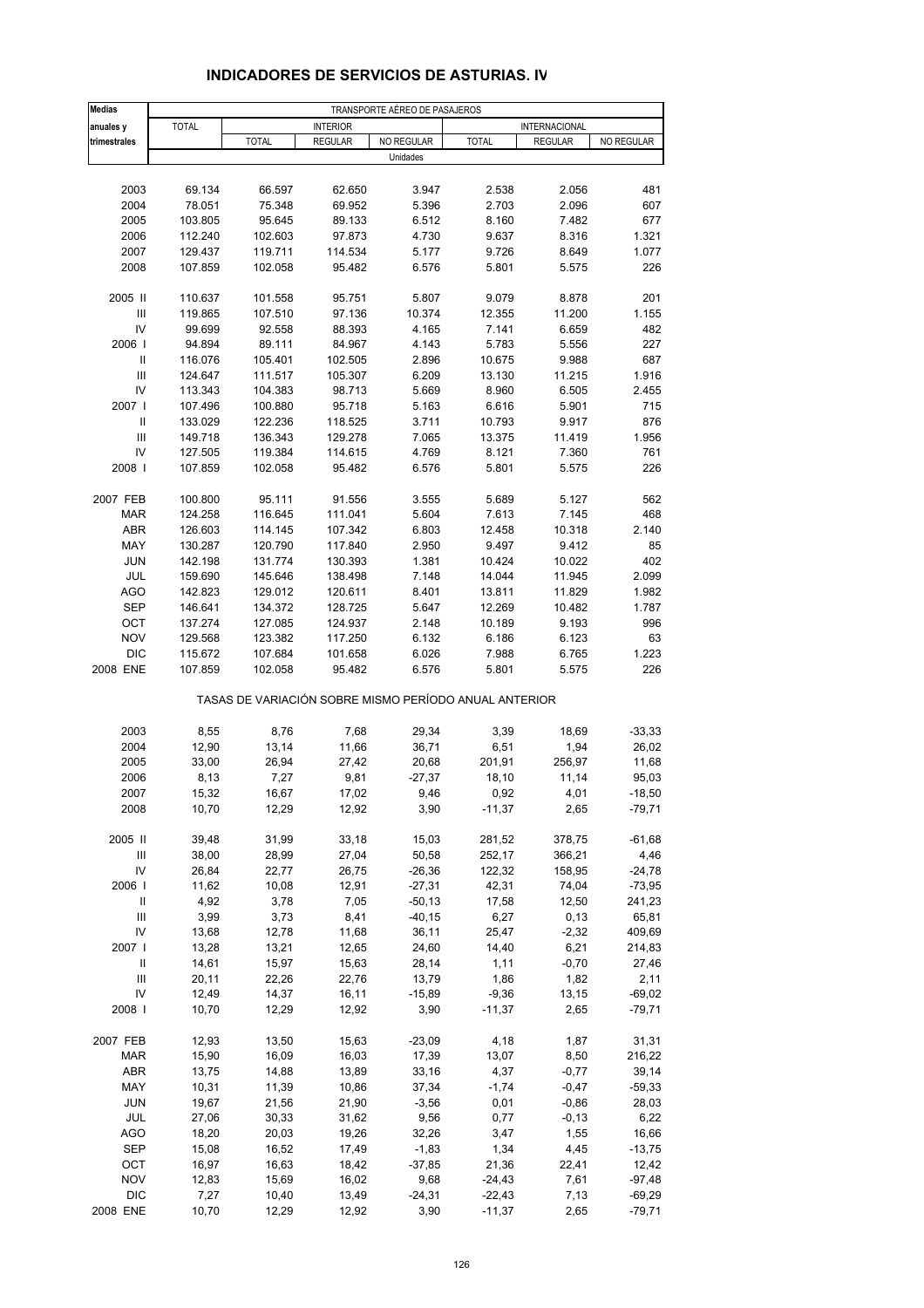| <b>Medias</b>                      |                          |                  |                 | CONSUMO                                               |              |                  |                  |
|------------------------------------|--------------------------|------------------|-----------------|-------------------------------------------------------|--------------|------------------|------------------|
| anuales y                          | IPI. INE                 | IPI. CCAA        | <b>GASOLINA</b> | MATRICULACIÓN                                         | E.ELECT.     | <b>ÍNDICE</b>    | I.VENTAS G.S.    |
| trimestrales                       | <b>B. CONSUMO</b>        | <b>B.CONSUMO</b> | <b>AUTO</b>     | <b>TURISMOS</b>                                       | USOS DOMEST. | COM. MENOR       | DEFLACTADA (7)   |
|                                    | <b>Base 2000</b>         | <b>Base 1998</b> | Toneladas       | Unidades                                              | Gwh          | <b>Base 2005</b> | <b>Base 1993</b> |
|                                    |                          |                  |                 |                                                       |              |                  |                  |
| 2003                               | 115,9                    | 111,9            | 11.961          | 2.215                                                 | 124,842      | 91,40            | 81,92            |
| 2004                               | 112,1                    | 110,2            | 11.815          | 2.440                                                 | 132,390      | 95,77            | 79,78            |
| 2005                               | 115,3                    | 109,4            | 11.286          | 2.466                                                 | 133,957      | 100,01           | 78,87            |
| 2006                               | 108,3                    | 108,4            | 10.766          | 2.499                                                 | 131,496      | 105,86           | 77,64            |
| 2007                               | 108,6                    | 109,9            | 10.722          | 2.527                                                 | 125,998      | 109,14           | 77,70            |
|                                    |                          |                  |                 |                                                       |              |                  |                  |
| 2008                               | 104,6                    | 109,5            |                 | 2.139                                                 |              |                  |                  |
| 2005 II                            | 115,7                    | 113,3            | 11.326          | 2.539                                                 | 138,574      | 95,47            | 75,72            |
|                                    |                          |                  | 13.126          |                                                       |              |                  |                  |
| Ш                                  | 119,1                    | 106,8            |                 | 2.559                                                 | 111,099      | 99,87            | 78,94            |
| IV                                 | 121,2                    | 111,7            | 10.378          | 2.522                                                 | 118,364      | 108,53           | 83,57            |
| 2006                               | 102,4                    | 108,0            | 9.843           | 2.334                                                 | 177,127      | 100,18           | 75,49            |
| Ш                                  | 111,8                    | 112,2            | 10.912          | 2.554                                                 | 124,491      | 102,63           | 75,14            |
| Ш                                  | 104,7                    | 99,8             | 12.031          | 2.436                                                 | 104,145      | 106,41           | 77,99            |
| IV                                 | 114,1                    | 113,5            | 10.277          | 2.671                                                 | 120,222      | 114,21           | 81,94            |
| 2007 l                             | 108,6                    | 114,0            | 9.625           | 2.435                                                 | 154,744      | 108,61           | 74,89            |
| $\ensuremath{\mathsf{II}}$         | 112,0                    | 110,0            | 10.576          | 2.523                                                 | 122,967      | 114,21           | 73,19            |
| $\ensuremath{\mathsf{III}}\xspace$ | 102,5                    | 104,1            | 12.084          | 2.504                                                 | 101,720      | 106,78           | 78,78            |
| IV                                 | 111,2                    | 111,3            | 10.604          | 2.644                                                 | 124,561      | 106,96           | 83,96            |
| 2008                               | 104,6                    | 109,5            |                 | 2.139                                                 |              |                  |                  |
|                                    |                          |                  |                 |                                                       |              |                  |                  |
| 2007 MAR                           | 122,4                    | 118,4            | 10.438          | 2.654                                                 | 158,438      | 102,25           | 77,97            |
| ABR                                | 103,0                    | 106,9            | 10.565          | 2.206                                                 | 133,017      | 105,14           | 71,09            |
| MAY                                | 124,8                    | 113,0            | 10.496          | 2.590                                                 | 121,592      | 103,79           | 71,83            |
| <b>JUN</b>                         | 108,2                    | 110,2            | 10.667          | 2.772                                                 | 114,293      | 133,71           | 76,64            |
| JUL                                | 107,5                    | 105,3            | 11.798          | 3.014                                                 | 102,391      | 117,39           | 80,70            |
| AGO                                | 95,6                     | 100,3            | 13.718          | 2.439                                                 | 108,844      | 95,48            | 83,17            |
| SEP                                | 104,3                    | 106,7            | 10.735          | 2.058                                                 | 93,924       | 107,47           | 72,46            |
| OCT                                | 116,4                    | 114,4            | 11.232          | 2.743                                                 | 109,720      | 102,43           | 76,73            |
| <b>NOV</b>                         | 111,7                    | 109,8            | 10.238          | 2.472                                                 | 117,079      | 109,26           | 76,40            |
| <b>DIC</b>                         | 105,4                    | 109,7            | 10.342          | 2.718                                                 | 146,885      | 109,18           | 98,75            |
| 2008 ENE                           | 104,6                    | 109,5            |                 | 2.125                                                 |              |                  |                  |
| FEB                                | $\overline{\phantom{a}}$ |                  |                 | 2.152                                                 |              |                  |                  |
|                                    |                          |                  |                 | TASAS DE VARIACIÓN SOBRE MISMO PERÍODO ANUAL ANTERIOR |              |                  |                  |
|                                    |                          |                  |                 |                                                       |              |                  |                  |
| 2003                               | 4,63                     | $-1,00$          | 6,69            | 0,56                                                  | 2,18         | 7,21             | $-3,19$          |
| 2004                               | $-3,31$                  | $-1,56$          | $-1,21$         | 10,17                                                 | 6,05         | 4,78             | $-2,62$          |
| 2005                               | 2,91                     | $-0,72$          | $-4,48$         | 1,03                                                  | 1,18         | 4,43             | $-1,14$          |
| 2006                               | $-6, 13$                 | $-0,92$          | $-4,61$         | 1,35                                                  | $-1,84$      | 5,85             | $-1,56$          |
| 2007                               | 0,28                     | 1,40             | $-0,41$         | 1,11                                                  | $-4, 18$     | 3,10             | 0,08             |
| 2008                               | 0, 10                    | $-4,37$          |                 | -8,06                                                 |              |                  |                  |
|                                    |                          |                  |                 |                                                       |              |                  |                  |
| 2005 II                            | $-0,86$                  | 1,49             | $-5,92$         | 2,10                                                  | 4,14         | 3,73             | 0,34             |
| Ш                                  | 10,83                    | 1,36             | $-0,83$         | 0,35                                                  | 1,40         | 5,01             | $-1,83$          |
| IV                                 | 4,97                     | 0,24             | $-7,19$         | 0,89                                                  | $-6, 15$     | 4,59             | $-2,54$          |
| 2006                               | $-2,85$                  | 2,24             | $-4,58$         | 4,12                                                  | 5,56         | 4,17             | $-2,25$          |
| Ш                                  | $-3,34$                  | $-1,00$          | $-3,66$         | 0,59                                                  | $-10,16$     | 7,50             | $-0,77$          |
| Ш                                  | $-12,04$                 | $-6,61$          | $-8,34$         | $-4,81$                                               | $-6,26$      | 6,56             | $-1,21$          |
| IV                                 | $-5,83$                  | 1,61             | $-0,98$         | 5,88                                                  | 1,57         | 5,23             | $-1,96$          |
| 2007                               | 6,09                     | 5,62             | $-2,22$         | 4,36                                                  | $-12,64$     | 8,41             | $-0,80$          |
| Ш                                  | 0, 15                    | $-1,93$          | $-3,08$         | $-1,24$                                               | $-1,22$      | 11,29            | $-2,61$          |
| Ш                                  | $-2,16$                  | 4,34             | 0,43            | 2,78                                                  | $-2,33$      | 0,34             | 1,01             |
| IV                                 | $-2,57$                  | $-1,91$          | 3,18            | $-0,99$                                               | 3,61         | $-6,35$          | 2,47             |
| 2008                               | 0, 10                    | $-4,37$          | $\overline{a}$  | $-8,06$                                               |              |                  |                  |
|                                    |                          |                  |                 |                                                       |              |                  |                  |
| 2007 MAR                           | 11,48                    | 4,04             | $-2,94$         | $-3,53$                                               | $-13,96$     | 1,68             | 1,22             |
| ABR                                | 0,29                     | $-2,11$          | $-0,14$         | 0,14                                                  | 3,80         | 6,13             | $-3,96$          |
| MAY                                | 4,87                     | $-1,74$          | $-4,91$         | $-4,36$                                               | $-1,18$      | $-0,91$          | $-4,52$          |
| <b>JUN</b>                         | $-4,92$                  | $-1,96$          | $-4,05$         | 0,73                                                  | $-6,53$      | 28,47            | 0,60             |
| JUL                                | 0,84                     | $-1, 13$         | $-0,98$         | 3,40                                                  | 4,65         | 5,94             | $-0,50$          |
| AGO                                | $-2,15$                  | 0,80             | 4,04            | 9,18                                                  | 2,46         | $-10,08$         | 4,69             |
| <b>SEP</b>                         | $-5,10$                  | 14,36            | $-2,36$         | $-4,68$                                               | $-13,33$     | 5,11             | $-1,30$          |
| OCT                                | 2,74                     | 2,33             | 6,56            | 7,91                                                  | $-2,31$      | $-2,58$          | 5,94             |
| <b>NOV</b>                         | $-9,11$                  | $-7,19$          | 5,61            | $-10,47$                                              | 3,89         | 5,26             | 2,11             |
| <b>DIC</b>                         | $-0,66$                  | $-0,54$          | $-2,39$         | 0,33                                                  | 8,28         | $-18,34$         | 0,20             |
| 2008 ENE                           | 0, 10                    | $-4,37$          |                 | $-13,19$                                              |              |                  |                  |
| FEB                                |                          |                  |                 | $-2,36$                                               |              |                  |                  |

### **INDICADORES DE DEMANDA DE ASTURIAS. I**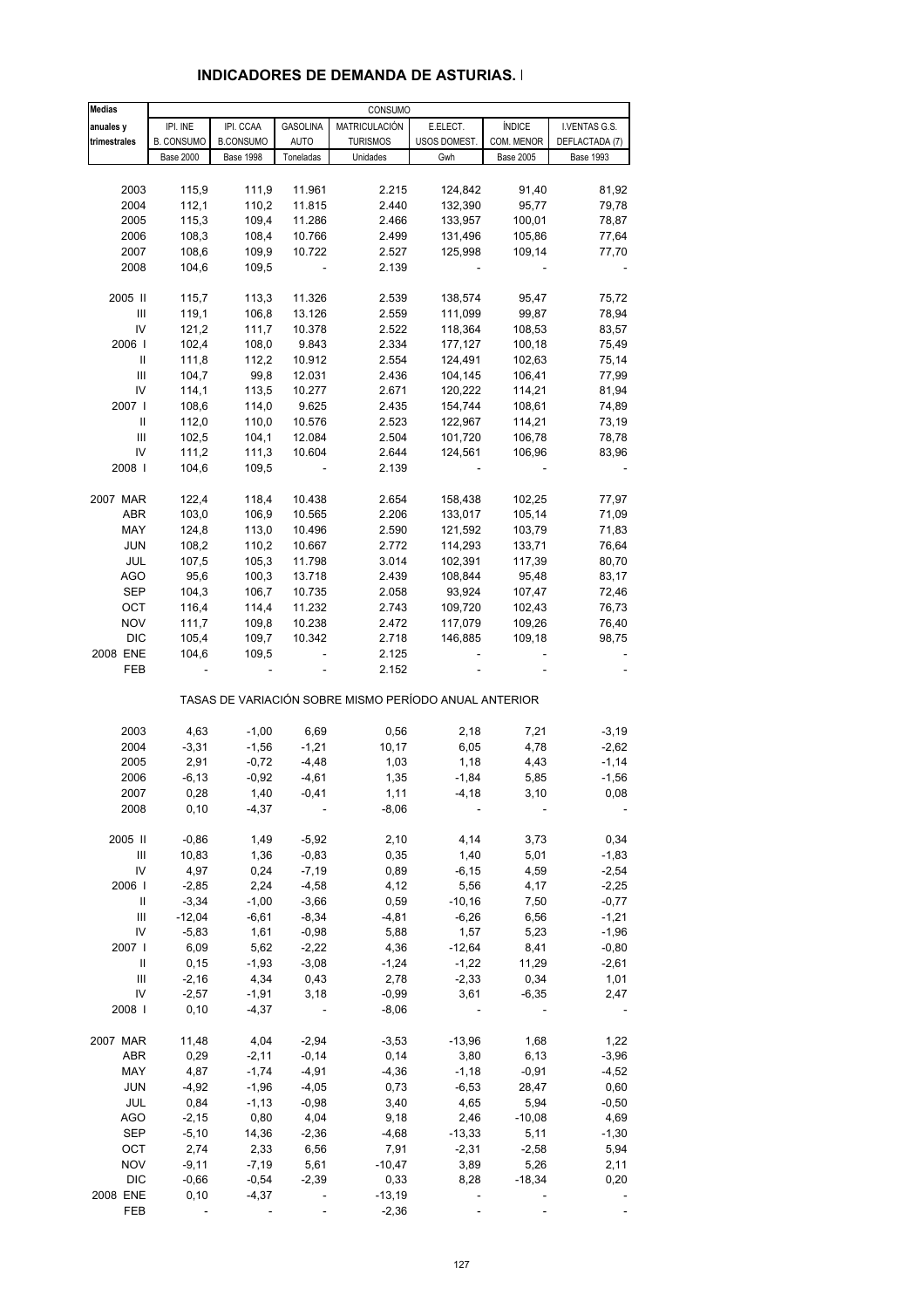| <b>Medias</b>                      |                          |                       |          | <b>INVERSIÓN</b> |                                                       |                      |                     |  |  |
|------------------------------------|--------------------------|-----------------------|----------|------------------|-------------------------------------------------------|----------------------|---------------------|--|--|
| anuales y                          |                          | IPI. INE              |          | IPI. CCAA        | IPI. CCAA                                             | <b>MATRICULACIÓN</b> | <b>INSCRIPCIÓN</b>  |  |  |
| trimestrales                       | <b>B.EQUIPO</b>          | <b>B. INTERMEDIOS</b> | ENERGÍA  | <b>B. EQUIPO</b> | <b>B. INTERMEDIOS</b>                                 | VEHÍCULOS CARGA      | MAQUINARIA AGRÍCOLA |  |  |
|                                    |                          | <b>Base 2000</b>      |          | <b>Base 1998</b> | <b>Base 1998</b>                                      |                      | Unidades            |  |  |
|                                    |                          |                       |          |                  |                                                       |                      |                     |  |  |
| 2003                               | 108,9                    | 96,3                  | 103,6    | 100              | 101                                                   | 431                  | 29                  |  |  |
| 2004                               | 113,2                    | 103,6                 | 103,4    | 97               | 105                                                   | 477                  | 24                  |  |  |
| 2005                               | 101,7                    | 101,1                 | 105,0    | 102              | 103                                                   | 545                  | 23                  |  |  |
| 2006                               | 123,3                    | 107,3                 | 89,6     | 110              | 101                                                   | 530                  | 31                  |  |  |
| 2007                               | 143,6                    | 106,3                 | 97,0     | 116              | 104                                                   | 566                  | 33                  |  |  |
| 2008                               | 151,1                    | 109,5                 | 91,0     |                  |                                                       | 414                  | 24                  |  |  |
|                                    |                          |                       |          |                  |                                                       |                      |                     |  |  |
| 2005 II                            | 110,7                    | 106,0                 | 104,2    | 109              | 108                                                   | 599                  | 32                  |  |  |
| Ш                                  | 97,8                     | 93,0                  | 101,7    | 101              | 93                                                    | 507                  | 20                  |  |  |
| IV                                 | 101,8                    | 104,1                 | 108,5    | 101              | 104                                                   | 547                  | 21                  |  |  |
| 2006                               | 116,0                    | 109,0                 | 105,7    | 107              | 109                                                   | 545                  | 35                  |  |  |
| Ш                                  | 124,4                    | 111,9                 | 74,3     | 113              | 99                                                    | 583                  | 35                  |  |  |
| III                                | 108,9                    | 102,3                 | 94,2     | 109              | 100                                                   | 492                  | 19                  |  |  |
| IV                                 | 143,7                    | 105,9                 | 84,2     | 111              | 98                                                    | 500                  | 35                  |  |  |
| 2007 l                             | 159,4                    | 109,5                 | 102,4    | 118              | 109                                                   | 568                  | 19                  |  |  |
| $\mathbf{II}$                      | 139,3                    | 107,9                 | 100,1    | 118              | 105                                                   | 564                  | 37                  |  |  |
| III                                | 125,0                    | 103,5                 | 93,1     | 112              | 99                                                    | 517                  | 25                  |  |  |
| IV                                 | 150,7                    | 104,3                 | 92,5     | ÷.               |                                                       | 618                  | 49                  |  |  |
| 2008                               | 151,1                    | 109,5                 | 91,0     |                  |                                                       | 414                  | 24                  |  |  |
|                                    |                          |                       |          |                  |                                                       |                      |                     |  |  |
| 2007 MAR                           | 159,8                    | 116,2                 | 102,5    | 125              | 115                                                   | 646                  | 21                  |  |  |
| ABR                                | 127,7                    | 105,5                 | 102,7    | 105              | 106                                                   | 501                  | 35                  |  |  |
| MAY                                | 146,7                    | 105,4                 | 99,3     | 127              | 102                                                   | 566                  | 32                  |  |  |
| <b>JUN</b>                         | 143,6                    | 112,7                 | 98,3     | 121              | 106                                                   | 624                  | 44                  |  |  |
| JUL                                | 152,1                    | 104,9                 | 97,4     | 119              | 104                                                   | 586                  | 43                  |  |  |
| <b>AGO</b>                         | 99,6                     | 97,9                  | 94,1     | 100              | 97                                                    | 512                  | 20                  |  |  |
| <b>SEP</b>                         | 123,2                    | 107,6                 | 87,7     | 119              | 97                                                    | 452                  | 13                  |  |  |
| OCT                                | 161,8                    | 110,2                 | 93,3     |                  |                                                       | 630                  | 29                  |  |  |
| <b>NOV</b>                         | 153,9                    | 111,6                 | 88,9     |                  |                                                       | 581                  | 49                  |  |  |
| <b>DIC</b>                         | 136,3                    | 91,2                  | 95,4     |                  |                                                       | 642                  | 70                  |  |  |
| 2008 ENE                           | 151,1                    | 109,5                 | 91,0     |                  |                                                       | 417                  | 21                  |  |  |
| FEB                                |                          |                       |          |                  |                                                       | 410                  | 27                  |  |  |
|                                    |                          |                       |          |                  |                                                       |                      |                     |  |  |
|                                    |                          |                       |          |                  | TASAS DE VARIACIÓN SOBRE MISMO PERÍODO ANUAL ANTERIOR |                      |                     |  |  |
| 2003                               | $-0,16$                  | 0,12                  | $-4,23$  | $-0,23$          | $-7,55$                                               | $-0,67$              | $-14,11$            |  |  |
| 2004                               | 3,93                     | 7,55                  | $-0,16$  | $-3,35$          | 4,35                                                  | 10,77                | $-17,85$            |  |  |
| 2005                               | $-10,14$                 | $-2,40$               | 1,51     | 5,20             | $-2,15$                                               | 14,17                | $-4,83$             |  |  |
| 2006                               | 21,21                    | 6,11                  | $-14,64$ | 7,80             | $-1,69$                                               | $-2,80$              | 34,06               |  |  |
| 2007                               | 16,50                    | $-0,95$               | 8,27     | 5,57             | 1,58                                                  | 6,90                 | 5,68                |  |  |
| 2008                               | 4,57                     | $-1,08$               | $-15,43$ |                  |                                                       | $-21,76$             | 37,14               |  |  |
|                                    |                          |                       |          |                  |                                                       |                      |                     |  |  |
| 2005 II                            | $-7,52$                  | $-3,61$               | 6,61     | 8,96             | $-0,49$                                               | 22,34                | 6,67                |  |  |
| Ш                                  | $-8,42$                  | 0,04                  | $-1,01$  | 7,73             | $-2,42$                                               | 10,53                | $-25,93$            |  |  |
| ${\sf IV}$                         | $-6,83$                  | $-2,19$               | 5,20     | 9,70             | $-1,77$                                               | 8,39                 | 6,78                |  |  |
| 2006                               | 20,33                    | 7,49                  | 0,25     | 9,84             | 0,68                                                  | 3,22                 | 84,21               |  |  |
| $\, \, \mathrm{II}$                | 12,41                    | 5,63                  | $-28,72$ | 3,48             | $-8,35$                                               | $-2,62$              | 9,38                |  |  |
| $\ensuremath{\mathsf{III}}\xspace$ | 11,28                    | 10,08                 | $-7,37$  | 8,49             | 7,83                                                  | $-3,02$              | $-6,67$             |  |  |
| $\mathsf{IV}$                      | 41,16                    | 1,73                  | $-22,42$ | 9,80             | $-5,73$                                               | $-8,60$              | 65,08               |  |  |
| 2007 l                             | 37,39                    | 0,43                  | $-3,15$  | 9,99             | 0,09                                                  | 4,22                 | $-46,67$            |  |  |
| Ш                                  | 11,97                    | $-3,63$               | 34,72    | 4,25             | 5,51                                                  | $-3,32$              | 5,71                |  |  |
| $\mathbf{III}$                     | 14,79                    | 1,11                  | $-1,24$  | 2,59             | $-0,70$                                               | 5,01                 | 35,71               |  |  |
| IV                                 | 4,85                     | $-1,51$               | 9,90     |                  |                                                       | 23,62                | 42,31               |  |  |
| 2008                               | 4,57                     | $-1,08$               | $-15,43$ |                  |                                                       | $-21,76$             | 37,14               |  |  |
|                                    |                          |                       |          |                  |                                                       |                      |                     |  |  |
| 2007 MAR                           | 31,20                    | 0,26                  | 2,19     | 7,19             | 1,86                                                  | $-2,42$              | $-38,24$            |  |  |
| <b>ABR</b>                         | 14,32                    | 1,15                  | 49,27    | 7,27             | 13,34                                                 | $-0,40$              | 34,62               |  |  |
| MAY                                | 11,47                    | $-9,29$               | 36,03    | 4,19             | 0,99                                                  | $-9,29$              | $-30,43$            |  |  |
| <b>JUN</b>                         | 10,46                    | $-2,25$               | 21,21    | 1,85             | 2,82                                                  | 0,32                 | 33,33               |  |  |
| JUL                                | 25,19                    | $-2,33$               | 2,85     | 2,07             | 0, 10                                                 | 6,74                 | 48,28               |  |  |
| <b>AGO</b>                         | 21,91                    | 6,88                  | 0,86     | $-2,93$          | 3,18                                                  | 1,99                 | 66,67               |  |  |
| <b>SEP</b>                         | $-0,16$                  | $-0,37$               | $-7,39$  | 8,30             | $-5,07$                                               | 6,35                 | $-13,33$            |  |  |
| OCT                                | 22,95                    | $-1,08$               | 4,36     |                  |                                                       | 24,51                | 26,09               |  |  |
| <b>NOV</b>                         | $-7,84$                  | 1,55                  | 6,98     |                  |                                                       | 14,37                | $-7,55$             |  |  |
| <b>DIC</b>                         | 2,87                     | $-5,49$               | 19,10    |                  |                                                       | 32,37                | 150,00              |  |  |
| 2008 ENE                           | 4,57                     | $-1,08$               | $-15,43$ |                  |                                                       | $-23,63$             | 31,25               |  |  |
| FEB                                | $\overline{\phantom{a}}$ |                       |          |                  |                                                       | $-19,77$             | 42,11               |  |  |

#### **INDICADORES DE DEMANDA DE ASTURIAS. II**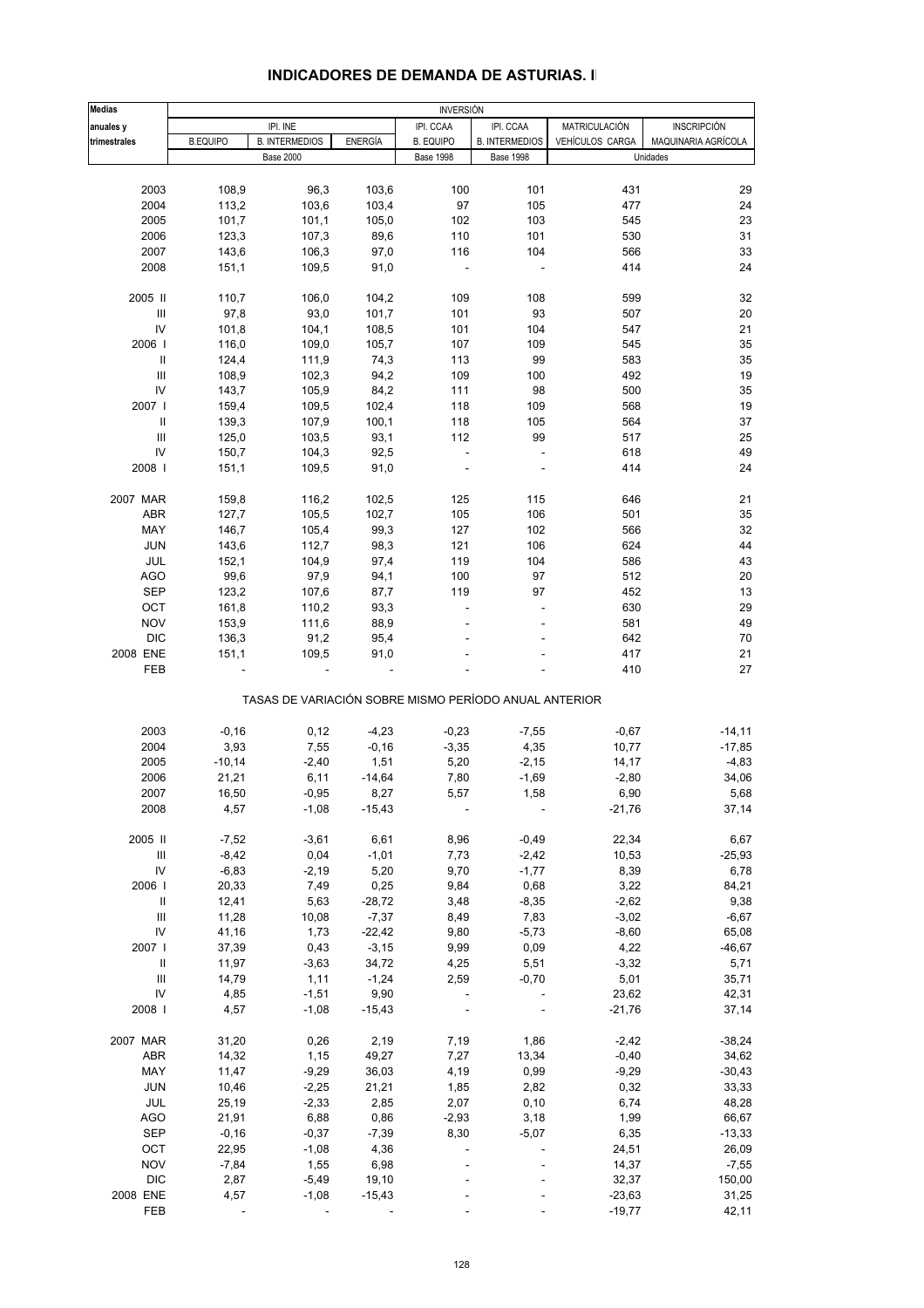# **INDICADORES DEL MERCADO DE TRABAJO DE ASTURIAS. I**

| Medias                             |              | POBLACIÓN ACTIVA (8) |                |                   |                                                       | POBLACIÓN OCUPADA (8) |           |                  |
|------------------------------------|--------------|----------------------|----------------|-------------------|-------------------------------------------------------|-----------------------|-----------|------------------|
| anuales y                          |              |                      |                |                   |                                                       |                       |           |                  |
| trimestrales                       | <b>TOTAL</b> | VARONES              | <b>MUJERES</b> | <b>TOTAL</b>      | AGRICULT.                                             | <b>INDUSTRIA</b>      | CONSTRUC. | <b>SERVICIOS</b> |
|                                    |              |                      |                | Miles de personas |                                                       |                       |           |                  |
|                                    |              |                      |                |                   |                                                       |                       |           |                  |
| 2002                               | 412,268      | 250,565              | 161,705        | 372,140           | 27,218                                                | 75,638                | 40,913    | 228,373          |
| 2003                               | 433,310      | 256,330              | 176,980        | 385,010           | 27,553                                                | 72,995                | 44,808    | 239,655          |
| 2004                               | 435,555      | 256,718              | 178,838        | 390,423           | 26,085                                                | 72,360                | 43,300    | 248,680          |
| 2005                               | 451,400      | 264,325              | 187,050        | 405,175           | 21,750                                                | 74,050                | 46,575    | 262,775          |
| 2006                               | 467,075      | 267,050              | 200,000        | 423,575           | 23,525                                                | 77,925                | 48,775    | 273,375          |
| 2007                               | 473,475      | 264,925              | 208,600        | 433,325           | 20,225                                                | 74,400                | 50,975    | 287,750          |
|                                    |              |                      |                |                   |                                                       |                       |           |                  |
| 2005                               | 448,400      | 263,800              | 184,600        | 397,800           | 24,100                                                | 68,800                | 46,700    | 258,300          |
| $\mathbf{II}$                      | 448,400      | 265,100              | 183,300        | 399,900           | 22,000                                                | 66,500                | 46,400    | 265,000          |
| III                                | 451,800      | 262,300              | 189,500        | 409,700           | 19,100                                                | 77,500                | 45,500    | 267,500          |
| IV                                 | 457,000      | 266,100              | 190,800        | 413,300           | 21,800                                                | 83,400                | 47,700    | 260,300          |
| 2006                               | 463,700      | 266,300              | 197,400        | 416,200           | 23,400                                                | 77,000                | 51,700    | 264,200          |
| Ш                                  | 468,500      | 271,500              | 197,000        | 430,600           | 25,400                                                | 80,800                | 50,400    | 274,000          |
| III                                | 470,500      | 267,800              | 202,600        | 424,600           | 23,600                                                | 81,100                | 45,400    | 274,600          |
| IV                                 | 465,600      | 262,600              | 203,000        | 422,900           | 21,700                                                | 72,800                | 47,600    | 280,700          |
| 2007 l                             | 469,900      | 263,400              | 206,500        | 425,000           | 20,600                                                | 76,400                | 49,400    | 278,600          |
| $\mathbf{II}$                      | 471,500      | 262,600              | 208,900        | 428,700           | 21,600                                                | 70,300                | 52,800    | 284,100          |
| $\ensuremath{\mathsf{III}}\xspace$ | 476,200      | 267,600              | 208,700        | 442,000           | 20,200                                                | 75,500                | 51,500    | 294,800          |
| IV                                 | 476,300      | 266,100              | 210,300        | 437,600           | 18,500                                                | 75,400                | 50,200    | 293,500          |
|                                    |              |                      |                |                   |                                                       |                       |           |                  |
| 2007 ENE                           |              |                      |                |                   |                                                       |                       |           |                  |
| <b>FEB</b>                         |              |                      |                |                   |                                                       |                       |           |                  |
| <b>MAR</b>                         |              |                      |                |                   |                                                       |                       |           |                  |
| <b>ABR</b>                         |              |                      |                |                   |                                                       |                       |           |                  |
| MAY                                |              |                      |                |                   |                                                       |                       |           |                  |
| <b>JUN</b>                         |              |                      |                |                   |                                                       |                       |           |                  |
| <b>JUL</b>                         |              |                      |                |                   |                                                       |                       |           |                  |
| AGO                                |              |                      |                |                   |                                                       |                       |           |                  |
| <b>SEP</b>                         |              |                      |                |                   |                                                       |                       |           |                  |
| OCT                                |              |                      |                |                   |                                                       |                       |           |                  |
| <b>NOV</b>                         |              |                      |                |                   |                                                       |                       |           |                  |
| <b>DIC</b>                         |              |                      |                |                   |                                                       |                       |           |                  |
|                                    |              |                      |                |                   | TASAS DE VARIACIÓN SOBRE MISMO PERÍODO ANUAL ANTERIOR |                       |           |                  |
|                                    |              |                      |                |                   |                                                       |                       |           |                  |
| 2002                               | 4,35         | 2,71                 | 6,99           | 2,09              | 4,19                                                  | 2,23                  | $-0,94$   | 2,36             |
| 2003                               | 5,10         | 2,30                 | 9,45           | 3,46              | 1,23                                                  | $-3,49$               | 9,52      | 4,94             |
| 2004                               | 0,52         | 0,15                 | 1,05           | 1,41              | $-5,33$                                               | $-0,87$               | $-3,36$   | 3,77             |
| 2005                               | 3,64         | 2,96                 | 4,59           | 3,78              | $-16,62$                                              | 2,34                  | 7,56      | 5,67             |
| 2006                               | 3,47         | 1,03                 | 6,92           | 4,54              | 8,16                                                  | 5,23                  | 4,72      | 4,03             |
| 2007                               | 1,37         | $-0,80$              | 4,30           | 2,30              | $-14,03$                                              | $-4,52$               | 4,51      | 5,26             |
|                                    |              |                      |                |                   |                                                       |                       |           |                  |
| 2005 l                             | 1,61         | 2,34                 | 0,57           | 1,74              | $-10,87$                                              | $-6,37$               | 0,04      | 5,94             |
| $\, \parallel$                     | 3,11         | 3,00                 | 3,27           | 2,64              | $-13,15$                                              | $-7,11$               | 0,13      | 7,57             |
| $\mathop{\mathrm{III}}\nolimits$   | 3,75         | 1,52                 | 7,02           | 3,70              | $-27,43$                                              | 6,75                  | 10,38     | 4,92             |
| IV                                 | 6,13         | 5,03                 | 7,66           | 7,08              | $-15,01$                                              | 16,20                 | 22,43     | 4,28             |
| 2006                               | 3,41         | 0,95                 | 6,93           | 4,63              | $-2,90$                                               | 11,92                 | 10,71     | 2,28             |
| $\, \parallel$                     | 4,48         | 2,41                 | 7,47           | 7,68              | 15,45                                                 | 21,50                 | 8,62      | 3,40             |
| $\ensuremath{\mathsf{III}}\xspace$ | 4,14         | 2,10                 | 6,91           | 3,64              | 23,56                                                 | 4,65                  | $-0,22$   | 2,65             |
| IV                                 | 1,88         | $-1,32$              | 6,39           | 2,32              | $-0,46$                                               | $-12,71$              | $-0,21$   | 7,84             |
| 2007 l                             | 1,34         | $-1,09$              | 4,61           | 2,11              | $-11,97$                                              | $-0,78$               | $-4,45$   | 5,45             |
| $\, \parallel$                     | 0,64         | $-3,28$              | 6,04           | $-0,44$           | $-14,96$                                              | $-13,00$              | 4,76      | 3,69             |
| $\mathop{\mathrm{III}}\nolimits$   | 1,21         | $-0,07$              | 3,01           | 4,10              | $-14,41$                                              | $-6,91$               | 13,44     | 7,36             |
| IV                                 | 2,30         | 1,33                 | 3,60           | 3,48              | $-14,75$                                              | 3,57                  | 5,46      | 4,56             |
| 2007 ENE                           |              |                      |                |                   |                                                       |                       |           |                  |
| FEB                                |              |                      |                |                   |                                                       |                       |           |                  |
| <b>MAR</b>                         |              |                      |                |                   |                                                       |                       |           |                  |
| <b>ABR</b>                         |              |                      |                |                   |                                                       |                       |           |                  |
| MAY                                |              |                      |                |                   |                                                       |                       |           |                  |
| <b>JUN</b>                         |              |                      |                |                   |                                                       |                       |           |                  |
| <b>JUL</b>                         |              |                      |                |                   |                                                       |                       |           |                  |
| <b>AGO</b>                         |              |                      |                |                   |                                                       |                       |           |                  |
| <b>SEP</b>                         |              |                      |                |                   |                                                       |                       |           |                  |
| OCT                                |              |                      |                |                   |                                                       |                       |           |                  |
| <b>NOV</b>                         |              |                      |                |                   |                                                       |                       |           |                  |
| <b>DIC</b>                         |              |                      |                |                   |                                                       |                       |           |                  |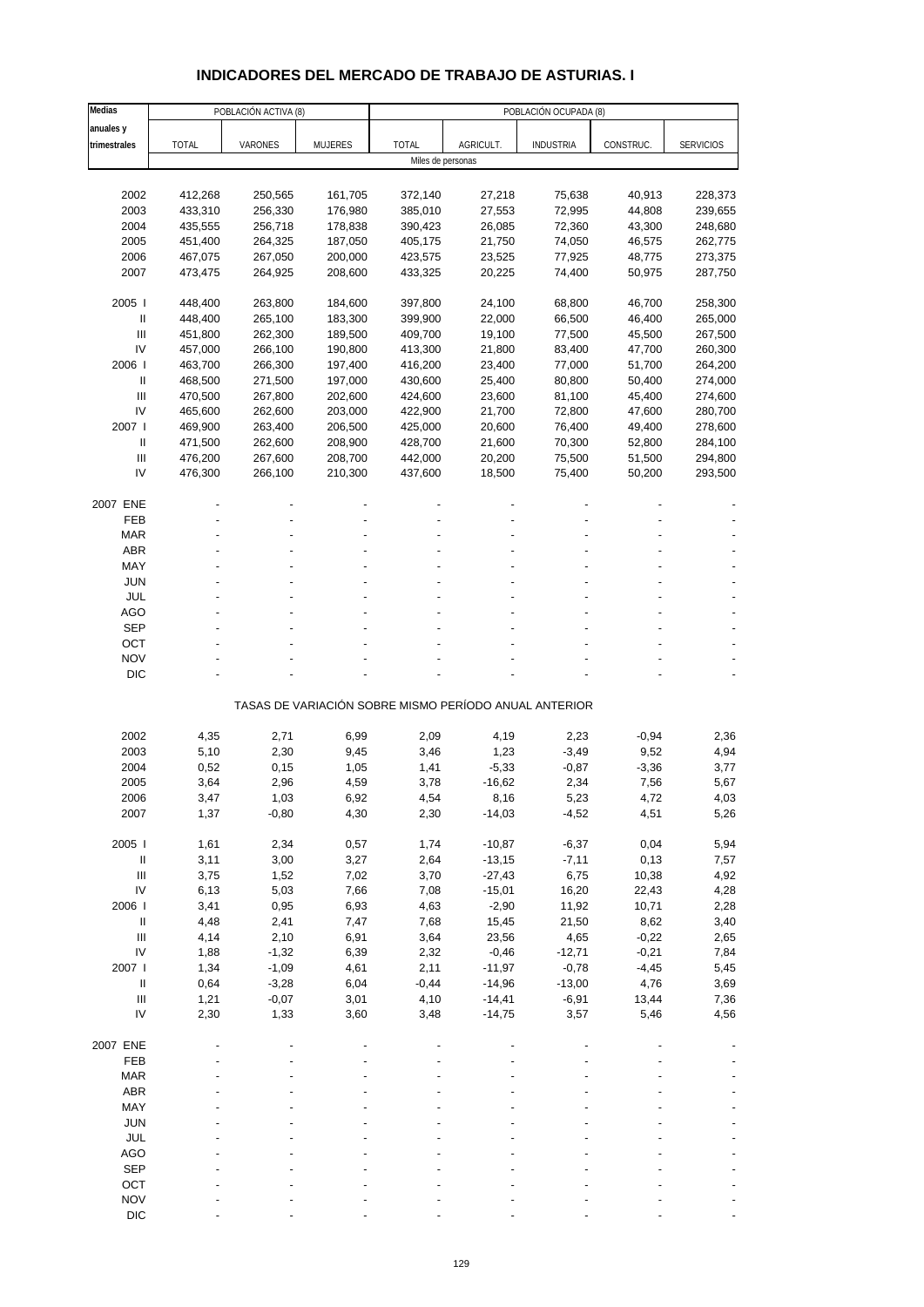## **INDICADORES DEL MERCADO DE TRABAJO DE ASTURIAS. II**

| Medias                             |                                                       |           | POBLACIÓN ASALARIADA (8) |           |                  |
|------------------------------------|-------------------------------------------------------|-----------|--------------------------|-----------|------------------|
| anuales y                          |                                                       |           |                          |           |                  |
| trimestrales                       | <b>TOTAL</b>                                          | AGRICULT. | <b>INDUSTRIA</b>         | CONSTRUC. | <b>SERVICIOS</b> |
|                                    |                                                       |           | Miles de Personas        |           |                  |
|                                    |                                                       |           |                          |           |                  |
| 2002                               | 282,193                                               | 1,993     | 68,553                   | 33,678    | 177,970          |
| 2003                               | 300,045                                               | 2,460     | 65,740                   | 36,928    | 194,918          |
| 2004                               | 310,015                                               | 4,148     | 65,003                   | 34,145    | 206,720          |
| 2005                               | 320,050                                               | 4,525     | 66,225                   | 37,475    | 211,825          |
| 2006                               | 332,950                                               | 5,050     | 72,625                   | 38,050    | 217,225          |
| 2007                               | 346,275                                               | 2,100     | 68,525                   | 40,825    | 234,875          |
|                                    |                                                       |           |                          |           |                  |
| 2005 l                             | 319,100                                               | 5,500     | 60,400                   | 39,400    | 213,800          |
| Ш                                  | 314,300                                               | 3,200     | 59,100                   | 35,700    | 216,300          |
| Ш                                  | 320,600                                               | 2,800     | 69,200                   | 36,500    | 212,100          |
| IV                                 | 326,200                                               | 6,600     | 76,200                   | 38,300    | 205,100          |
| 2006                               | 326,400                                               | 5,800     | 70,800                   | 40,600    | 209,200          |
| Ш                                  | 338,800                                               | 6,900     | 75,900                   | 40,200    | 215,800          |
| Ш                                  | 334,500                                               | 4,200     | 76,500                   | 34,800    | 219,000          |
| IV                                 | 332,100                                               | 3,300     | 67,300                   | 36,600    | 224,900          |
| 2007 l                             | 333,900                                               | 2,600     | 69,500                   | 39,000    | 222,900          |
| Ш                                  | 340,600                                               | 2,900     | 63,700                   | 42,500    | 231,600          |
|                                    |                                                       |           |                          |           |                  |
| Ш                                  | 358,600                                               | 1,900     | 70,000                   | 41,500    | 245,200          |
| IV                                 | 352,000                                               | 1,000     | 70,900                   | 40,300    | 239,800          |
| 2007 ENE                           |                                                       |           |                          |           |                  |
| FEB                                |                                                       |           |                          |           |                  |
| MAR                                |                                                       |           |                          |           |                  |
| ABR                                |                                                       |           |                          |           |                  |
|                                    |                                                       |           |                          |           |                  |
| MAY                                |                                                       |           |                          |           |                  |
| JUN                                |                                                       |           |                          |           |                  |
| JUL                                |                                                       |           |                          |           |                  |
| AGO                                |                                                       |           |                          |           |                  |
| SEP                                |                                                       |           |                          |           |                  |
| ост                                |                                                       |           |                          |           |                  |
| <b>NOV</b>                         |                                                       |           |                          |           |                  |
|                                    |                                                       |           |                          |           |                  |
| DIC                                |                                                       |           |                          |           |                  |
|                                    | TASAS DE VARIACIÓN SOBRE MISMO PERÍODO ANUAL ANTERIOR |           |                          |           |                  |
|                                    |                                                       |           |                          |           |                  |
| 2002                               | 3,15                                                  | -34,40    | 3,50                     | 0,91      | 4,13             |
| 2003                               | 6,33                                                  | 23,46     | $-4,10$                  | 9,65      | 9,52             |
| 2004                               | 3,32                                                  | 68,60     | $-1,12$                  | $-7,54$   | 6,06             |
| 2005                               | 3,24                                                  | 9,10      | 1,88                     | 9,75      | 2,47             |
| 2006                               | 4,03                                                  | 11,60     | 9,66                     | 1,53      | 2,55             |
| 2007                               | 4,00                                                  | $-58,42$  | $-5,65$                  | 7,29      | 8,13             |
|                                    |                                                       |           |                          |           |                  |
| 2005 l                             | 4,39                                                  | 77,99     | $-9,06$                  | 5,63      | 7,50             |
| $\sf II$                           | 1,74                                                  | $-35,09$  | $-9,52$                  | 1,91      | 6,22             |
| Ш                                  | 1,24                                                  | $-28,21$  | 6,31                     | 9,77      | $-1,09$          |
| IV                                 | 5,64                                                  | 41,33     | 20,61                    | 23,55     | $-2,30$          |
| 2006                               | 2,29                                                  | 5,45      | 17,22                    | 3,05      | $-2,15$          |
| Ш                                  | 7,80                                                  | 115,63    | 28,43                    | 12,61     | $-0,23$          |
| $\ensuremath{\mathsf{III}}\xspace$ |                                                       |           |                          |           |                  |
|                                    | 4,34                                                  | 50,00     | 10,55                    | $-4,66$   | 3,25             |
| IV                                 | 1,81                                                  | $-50,00$  | $-11,68$                 | $-4,44$   | 9,65             |
| 2007 l                             | 2,30                                                  | $-55,17$  | $-1,84$                  | $-3,94$   | 6,55             |
| $\sf II$                           | 0,53                                                  | $-57,97$  | $-16,07$                 | 5,72      | 7,32             |
| Ш                                  | 7,20                                                  | $-54,76$  | $-8,50$                  | 19,25     | 11,96            |
| IV                                 | 5,99                                                  | $-69,70$  | 5,35                     | 10,11     | 6,63             |
|                                    |                                                       |           |                          |           |                  |
| 2007 ENE                           |                                                       |           |                          |           |                  |
| FEB                                |                                                       |           |                          |           |                  |
| <b>MAR</b>                         |                                                       |           |                          |           |                  |
| ABR                                |                                                       |           |                          |           |                  |
| MAY                                |                                                       |           |                          |           |                  |
|                                    |                                                       |           |                          |           |                  |
| <b>JUN</b>                         |                                                       |           |                          |           |                  |
| JUL                                |                                                       |           |                          |           |                  |
| AGO                                |                                                       |           |                          |           |                  |
| <b>SEP</b>                         |                                                       |           |                          |           |                  |
| OCT                                |                                                       |           |                          |           |                  |
| <b>NOV</b>                         |                                                       |           |                          |           |                  |
| <b>DIC</b>                         |                                                       |           |                          |           |                  |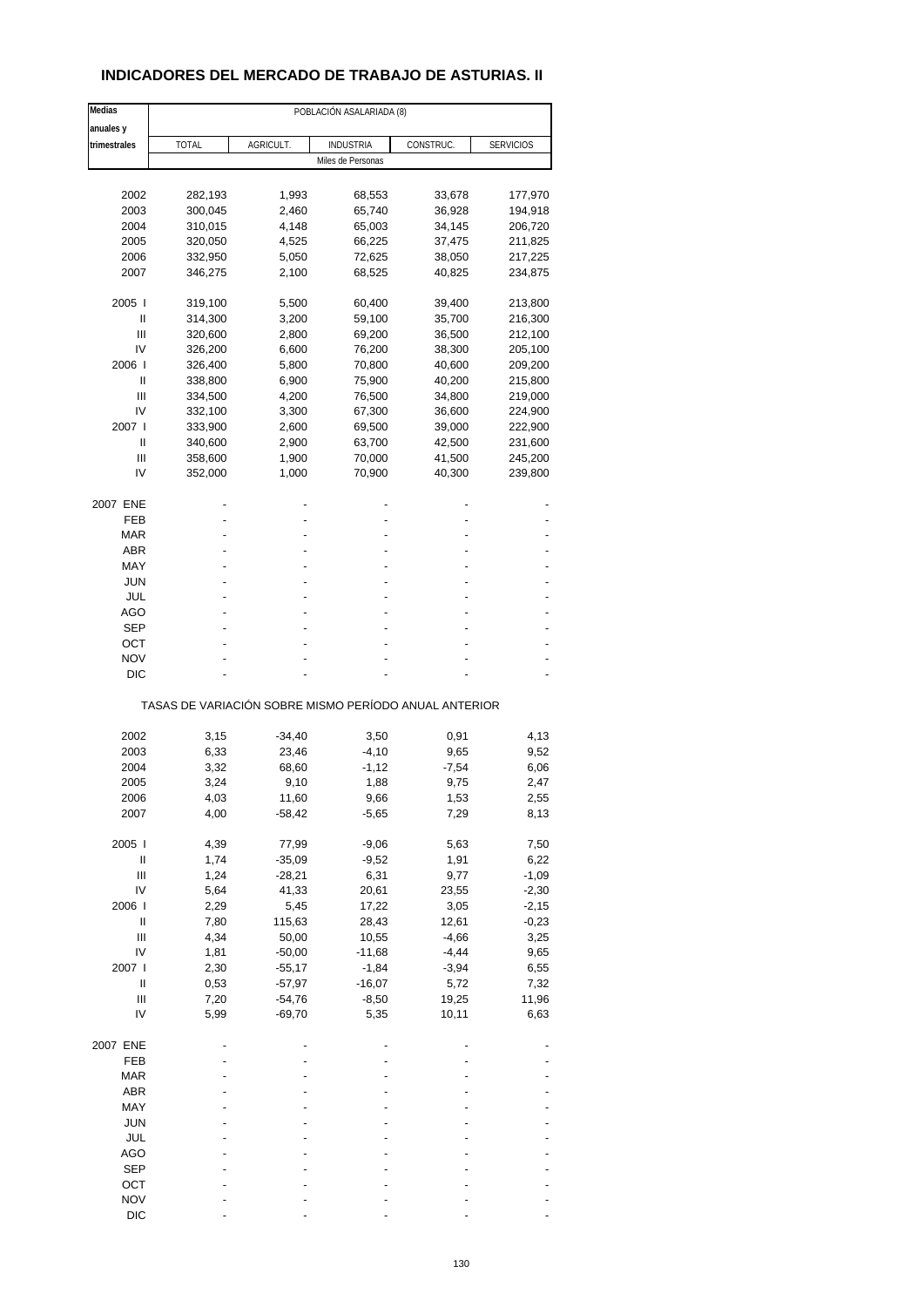# **INDICADORES DEL MERCADO DE TRABAJO DE ASTURIAS. III**

| Medias                                |              | PARADOS (8)       |                | TASA DE ACTIVIDAD (8)                                 |                |                | TASA DE PARO (8) |                |                          |
|---------------------------------------|--------------|-------------------|----------------|-------------------------------------------------------|----------------|----------------|------------------|----------------|--------------------------|
| anuales y                             |              |                   |                |                                                       | <b>MENORES</b> |                |                  | <b>MENORES</b> |                          |
|                                       |              | VARONES           |                |                                                       | 20 AÑOS        | <b>MUJERES</b> | <b>TOTAL</b>     | 20 AÑOS        |                          |
| trimestrales                          | <b>TOTAL</b> |                   | <b>MUJERES</b> | <b>TOTAL</b>                                          |                |                |                  |                | <b>MUJERES</b>           |
|                                       |              | Miles de personas |                |                                                       |                | Porcentaje     |                  |                |                          |
|                                       |              |                   |                |                                                       |                |                |                  |                |                          |
| 2002                                  | 40,130       | 17,788            | 22,345         | 44,01                                                 | 12,03          | 32,90          | 9,73             | 23,00          | 13,81                    |
| 2003                                  | 48,303       | 20,208            | 28,093         | 46,22                                                 | 12,90          | 36,00          | 11,16            | 45,46          | 15,90                    |
| 2004                                  | 45,130       | 18,423            | 26,710         | 46,44                                                 | 13,14          | 36,36          | 10,36            | 38,81          | 14,92                    |
|                                       |              |                   |                |                                                       |                |                |                  |                |                          |
| 2005                                  | 46,225       | 21,175            | 25,050         | 48,15                                                 | 11,92          | 38,03          | 10,25            | 33,57          | 13,40                    |
| 2006                                  | 43,475       | 18,300            | 25,225         | 49,85                                                 | 13,50          | 40,67          | 9,32             | 30,49          | 12,62                    |
| 2007                                  | 40,150       | 17,000            | 23,125         | 50,53                                                 | 13,80          | 42,40          | 8,48             | 27,25          | 11,10                    |
|                                       |              |                   |                |                                                       |                |                |                  |                |                          |
| 2005 l                                | 50,600       | 25,400            | 25,200         | 47,81                                                 | 9,77           | 37,51          | 11,28            | 29,68          | 13,66                    |
|                                       |              |                   |                |                                                       |                |                |                  |                |                          |
| $\ensuremath{\mathsf{II}}$            | 48,500       | 23,200            | 25,300         | 47,83                                                 | 11,54          | 37,27          | 10,82            | 35,07          | 13,80                    |
| $\begin{array}{c} \hline \end{array}$ | 42,100       | 18,300            | 23,800         | 48,19                                                 | 15,25          | 38,53          | 9,32             | 35,61          | 12,56                    |
| IV                                    | 43,700       | 17,800            | 25,900         | 48,75                                                 | 11,13          | 38,80          | 9,56             | 33,91          | 13,58                    |
| 2006                                  | 47,400       | 20,200            | 27,300         | 49,47                                                 | 12,67          | 40,12          | 10,23            | 40,40          | 13,83                    |
| $\ensuremath{\mathsf{II}}$            | 37,900       | 16,200            | 21,700         | 50,00                                                 | 16,56          | 40,05          | 8,09             | 37,11          | 11,03                    |
|                                       |              |                   |                |                                                       |                |                |                  |                |                          |
| $\mathbf{III}$                        | 45,900       | 18,200            | 27,700         | 50,22                                                 | 13,90          | 41,21          | 9,76             | 17,68          | 13,69                    |
| IV                                    | 42,700       | 18,600            | 24,200         | 49,70                                                 | 10,85          | 41,28          | 9,18             | 26,76          | 11,91                    |
| 2007 l                                | 44,800       | 17,900            | 26,900         | 50,15                                                 | 15,95          | 41,97          | 9,54             | 25,10          | 13,03                    |
| $\ensuremath{\mathsf{II}}$            | 42,800       | 17,600            | 25,100         | 50,32                                                 | 11,44          | 42,46          | 9,07             | 34,33          | 12,04                    |
|                                       |              |                   |                |                                                       |                |                |                  |                |                          |
| $\begin{array}{c} \Pi \end{array}$    | 34,300       | 15,800            | 18,500         | 50,82                                                 | 16,56          | 42,41          | 7,19             | 17,09          | 8,87                     |
| IV                                    | 38,700       | 16,700            | 22,000         | 50,84                                                 | 11,25          | 42,74          | 8,12             | 32,48          | 10,45                    |
|                                       |              |                   |                |                                                       |                |                |                  |                |                          |
| 2007 ENE                              |              |                   |                |                                                       |                |                |                  |                |                          |
| FEB                                   |              |                   |                |                                                       |                |                |                  |                |                          |
|                                       |              |                   |                |                                                       |                |                |                  |                |                          |
| <b>MAR</b>                            |              |                   |                |                                                       |                |                |                  |                |                          |
| ABR                                   |              |                   |                |                                                       |                |                |                  |                |                          |
| MAY                                   |              |                   |                |                                                       |                |                |                  |                |                          |
| <b>JUN</b>                            |              |                   |                |                                                       |                |                |                  |                |                          |
| <b>JUL</b>                            |              |                   |                |                                                       |                |                |                  |                |                          |
|                                       |              |                   |                |                                                       |                |                |                  |                |                          |
| <b>AGO</b>                            |              |                   |                |                                                       |                |                |                  |                |                          |
| <b>SEP</b>                            |              |                   |                |                                                       |                |                |                  |                |                          |
| OCT                                   |              |                   |                |                                                       |                |                |                  |                |                          |
| <b>NOV</b>                            |              |                   |                |                                                       |                |                |                  |                |                          |
|                                       |              |                   |                |                                                       |                |                |                  |                |                          |
| <b>DIC</b>                            |              |                   |                |                                                       |                |                |                  |                | $\overline{\phantom{a}}$ |
|                                       |              |                   |                |                                                       |                |                |                  |                |                          |
|                                       |              |                   |                | TASAS DE VARIACIÓN SOBRE MISMO PERÍODO ANUAL ANTERIOR |                |                |                  |                |                          |
|                                       |              |                   |                |                                                       |                |                |                  |                |                          |
| 2002                                  | 31,33        | 50,84             | 19,08          |                                                       |                |                |                  |                |                          |
| 2003                                  | 20,37        | 13,61             | 25,72          |                                                       |                |                |                  |                |                          |
| 2004                                  | $-6,57$      | $-8,83$           | $-4,92$        |                                                       |                |                |                  |                |                          |
|                                       |              |                   |                |                                                       |                |                |                  |                |                          |
| 2005                                  | 2,43         | 14,94             | $-6,21$        |                                                       |                |                |                  |                |                          |
| 2006                                  | -5,95        | $-13,58$          | 0,70           |                                                       |                |                |                  |                |                          |
| 2007                                  | $-7,65$      | $-7,10$           | $-8,33$        |                                                       |                |                |                  |                |                          |
|                                       |              |                   |                |                                                       |                |                |                  |                |                          |
| 2005                                  | 0,60         | 32,02             | $-18,87$       |                                                       |                |                |                  |                |                          |
|                                       |              |                   |                |                                                       |                |                |                  |                |                          |
| $\ensuremath{\mathsf{II}}$            | 7,16         | 25,27             | $-5,39$        |                                                       |                |                |                  |                |                          |
| III                                   | 4,31         | 0,22              | 7,69           |                                                       |                |                |                  |                |                          |
| IV                                    | $-2,02$      | 0,74              | $-3,86$        |                                                       |                |                |                  |                |                          |
| 2006                                  | $-6,32$      | $-20,47$          | 8,33           |                                                       |                |                |                  |                |                          |
| Ш                                     | $-21,86$     | $-30,17$          | $-14,23$       |                                                       |                |                |                  |                |                          |
|                                       |              |                   |                |                                                       |                |                |                  |                |                          |
| $\ensuremath{\mathsf{III}}\xspace$    | 9,03         | $-0,55$           | 16,39          |                                                       |                |                |                  |                |                          |
| IV                                    | $-2,29$      | 4,49              | $-6,56$        |                                                       |                |                |                  |                |                          |
| 2007 l                                | $-5,49$      | $-11,39$          | $-1,47$        |                                                       |                |                |                  |                |                          |
| $\ensuremath{\mathsf{II}}$            | 12,93        | 8,64              | 15,67          |                                                       |                |                |                  |                |                          |
| $\begin{array}{c} \Pi \end{array}$    | $-25,27$     | $-13,19$          | $-33,21$       |                                                       |                |                |                  |                |                          |
|                                       |              |                   |                |                                                       |                |                |                  |                |                          |
| IV                                    | $-9,37$      | $-10,22$          | $-9,09$        |                                                       |                |                |                  |                |                          |
|                                       |              |                   |                |                                                       |                |                |                  |                |                          |
| 2007 ENE                              |              |                   |                |                                                       |                |                |                  |                |                          |
| FEB                                   |              |                   |                |                                                       |                |                |                  |                |                          |
| <b>MAR</b>                            |              |                   |                |                                                       |                |                |                  |                |                          |
| ABR                                   |              |                   |                |                                                       |                |                |                  |                |                          |
|                                       |              |                   |                |                                                       |                |                |                  |                |                          |
| MAY                                   |              |                   |                |                                                       |                |                |                  |                |                          |
| <b>JUN</b>                            |              |                   |                |                                                       |                |                |                  |                |                          |
| JUL                                   |              |                   |                |                                                       |                |                |                  |                |                          |
| <b>AGO</b>                            |              |                   |                |                                                       |                |                |                  |                |                          |
| <b>SEP</b>                            |              |                   |                |                                                       |                |                |                  |                |                          |
|                                       |              |                   |                |                                                       |                |                |                  |                |                          |
| OCT                                   |              |                   |                |                                                       |                |                |                  |                |                          |
| <b>NOV</b>                            |              |                   |                |                                                       |                |                |                  |                |                          |
| <b>DIC</b>                            |              |                   |                |                                                       |                |                |                  |                |                          |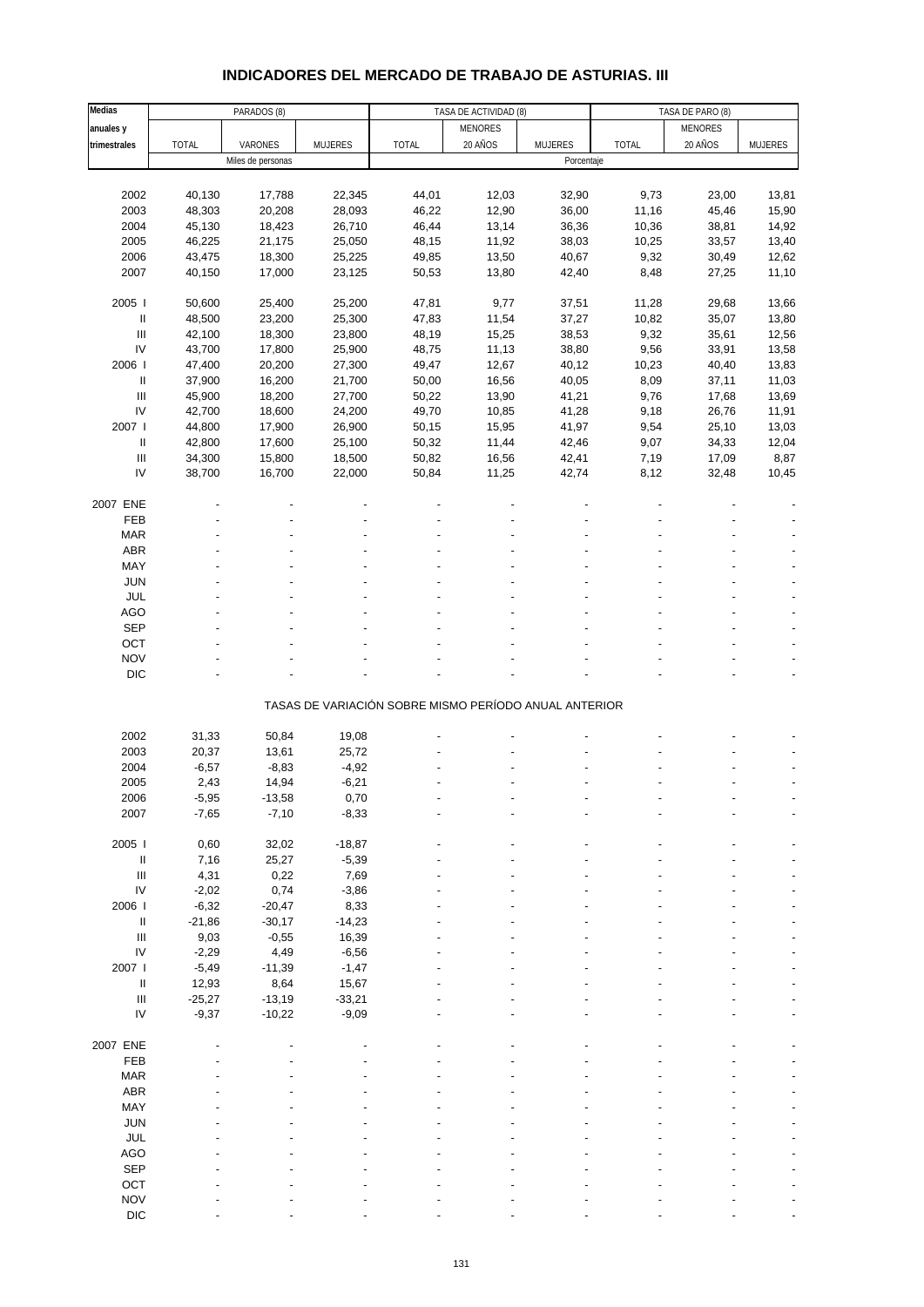## **INDICADORES DEL MERCADO DE TRABAJO DE ASTURIAS. IV**

| Medias         | PARO REGISTRADO |                    |                                                       |                |                  |            |
|----------------|-----------------|--------------------|-------------------------------------------------------|----------------|------------------|------------|
| anuales y      |                 |                    |                                                       |                |                  | SIN EMPLEO |
| trimestrales   | <b>TOTAL</b>    | <b>AGRICULTURA</b> | <b>INDUSTRIA</b>                                      | CONSTRUCCIÓN   | <b>SERVICIOS</b> | ANTERIOR   |
|                |                 |                    | Personas                                              |                |                  |            |
| 2003           | 60.432          | 565                | 5.520                                                 | 6.371          | 36.941           | 11.035     |
| 2004           | 61.607          | 590                |                                                       |                | 38.519           | 10.014     |
| 2005           | 57.621          | 631                | 5.665<br>5.316                                        | 6.819<br>6.130 | 37.160           | 8.384      |
|                |                 |                    |                                                       |                |                  |            |
| 2006           | 53.440          | 617                | 5.571                                                 | 5.078          | 35.399           | 6.776      |
| 2007           | 50.044          | 570                | 5.767                                                 | 4.552          | 33.414           | 5.741      |
| 2008           | 54.497          | 682                | 5.952                                                 | 5.391          | 37.242           | 5.231      |
| 2005 II        | 58.040          | 639                | 5.158                                                 | 6.241          | 37.264           | 8.737      |
| Ш              | 51.862          | 574                | 4.860                                                 | 5.414          | 33.273           | 7.740      |
| IV             | 56.152          | 631                | 5.510                                                 | 5.748          | 36.668           | 7.595      |
| 2006           | 59.702          | 687                | 5.818                                                 | 5.880          | 39.588           | 7.729      |
| Ш              | 52.621          | 630                | 5.291                                                 | 4.948          | 34.884           | 6.869      |
| $\mathbf{III}$ | 49.190          | 563                | 5.317                                                 | 4.592          | 32.502           | 6.216      |
| IV             | 52.246          | 587                | 5.858                                                 | 4.893          | 34.619           | 6.289      |
| 2007 l         | 55.332          | 576                | 6.114                                                 | 4.979          | 37.215           | 6.448      |
| Ш              | 48.833          | 555                | 5.740                                                 | 4.296          | 32.332           | 5.911      |
| Ш              | 45.842          | 515                | 5.418                                                 | 4.214          | 30.441           | 5.254      |
|                |                 |                    |                                                       |                |                  |            |
| IV             | 50.169          | 633                | 5.797                                                 | 4.722          | 33.668           | 5.349      |
| 2008           | 54.497          | 682                | 5.952                                                 | 5.391          | 37.242           | 5.231      |
| 2007 MAR       | 53.738          | 564                | 6.064                                                 | 4.726          | 36.068           | 6.316      |
| <b>ABR</b>     | 51.848          | 563                | 5.981                                                 | 4.509          | 34.499           | 6.296      |
| MAY            | 48.288          | 563                | 5.668                                                 | 4.250          | 32.094           | 5.713      |
| <b>JUN</b>     | 46.364          | 539                | 5.572                                                 | 4.128          | 30.402           | 5.723      |
| JUL            | 44.911          | 499                | 5.371                                                 | 4.142          | 29.528           | 5.371      |
| AGO            | 45.643          | 507                | 5.445                                                 | 4.234          | 30.285           | 5.172      |
| <b>SEP</b>     | 46.972          | 540                | 5.437                                                 | 4.265          | 31.511           | 5.219      |
|                |                 |                    |                                                       |                |                  |            |
| OCT            | 49.133          | 609                | 5.720                                                 | 4.372          | 33.182           | 5.250      |
| <b>NOV</b>     | 50.146          | 630                | 5.727                                                 | 4.573          | 33.806           | 5.410      |
| <b>DIC</b>     | 51.229          | 659                | 5.945                                                 | 5.220          | 34.017           | 5.388      |
| 2008 ENE       | 54.623          | 683                | 6.037                                                 | 5.393          | 37.272           | 5.238      |
| <b>FEB</b>     | 54.371          | 681                | 5.867                                                 | 5.388          | 37.212           | 5.223      |
|                |                 |                    | TASAS DE VARIACIÓN SOBRE MISMO PERÍODO ANUAL ANTERIOR |                |                  |            |
| 2003           | 2,31            | $-5,24$            | $-0,93$                                               | 19,50          | 2,73             | $-4,96$    |
| 2004           | 1,95            | 4,50               | 2,63                                                  | 7,03           | 4,27             | $-9,25$    |
| 2005           | $-6,47$         | 6,85               | $-6,16$                                               | $-10,11$       | $-3,53$          | $-16,28$   |
| 2006           | $-7,26$         | $-2,25$            | 4,79                                                  | $-17,15$       | $-4,74$          | $-19,19$   |
| 2007           | $-6,35$         | $-7,59$            | 3,52                                                  | $-10,35$       | $-5,61$          | $-15,28$   |
| 2008           | $-2,91$         | 17,08              | $-3,04$                                               | 5,59           | $-1,45$          | $-19,70$   |
|                |                 |                    |                                                       |                |                  |            |
| 2005 II        | $-5,99$         | 9,92               | $-7,18$                                               | $-9,19$        | $-3,13$          | $-14,84$   |
| Ш              | $-8,79$         | 7,09               | $-8,06$                                               | $-13,63$       | $-5,81$          | $-18,03$   |
| IV             | $-8,72$         | $-1,46$            | $-4,52$                                               | $-14,29$       | $-5,51$          | $-20,84$   |
| 2006           | $-7,34$         | 1,18               | 1,44                                                  | $-17,37$       | $-4,46$          | $-18,34$   |
| Ш              | $-9,34$         | $-1,41$            | 2,57                                                  | $-20,72$       | $-6,39$          | $-21,39$   |
| Ш              | $-5,15$         | $-1,97$            | 9,40                                                  | $-15,18$       | $-2,32$          | $-19,69$   |
| IV             | $-6,96$         | $-7,03$            | 6,31                                                  | $-14,87$       | $-5,59$          | $-17,20$   |
| 2007 l         | $-7,32$         | $-16,11$           | 5,08                                                  | $-15,32$       | $-6,00$          | $-16,57$   |
| Ш              | $-7,20$         | $-11,90$           | 8,50                                                  | $-13,18$       | $-7,32$          | $-13,95$   |
| Ш              | $-6, 81$        | -8,47              | 1,89                                                  | $-8,25$        | $-6,34$          | $-15,47$   |
| IV             | $-3,97$         | 7,84               | $-1,04$                                               | $-3,50$        | $-2,75$          | $-14,94$   |
| 2008           | $-2,91$         | 17,08              | $-3,04$                                               | 5,59           | $-1,45$          | $-19,70$   |
|                |                 |                    |                                                       |                |                  |            |
| 2007 MAR       | $-9,11$         | $-18,02$           | 5,81                                                  | $-17,68$       | $-8,16$          | $-17,89$   |
| <b>ABR</b>     | $-7,06$         | $-15,08$           | 8,08                                                  | $-14,46$       | $-7,13$          | $-12,21$   |
| MAY            | $-7,48$         | $-8,60$            | 9,19                                                  | $-11,83$       | $-7,58$          | $-16,48$   |
| <b>JUN</b>     | $-7,05$         | $-11,78$           | 8,26                                                  | $-13,15$       | $-7,25$          | $-13,21$   |
| JUL            | $-7,30$         | $-14,70$           | 5,03                                                  | $-9,76$        | $-7,58$          | $-13,50$   |
| <b>AGO</b>     | $-7,11$         | $-9,95$            | 0,17                                                  | $-8,30$        | $-6,36$          | $-16,28$   |
| <b>SEP</b>     | $-6,03$         | $-0,18$            | 0,67                                                  | $-6,67$        | $-5,12$          | $-16,63$   |
| OCT            | $-4,49$         | 6,10               | 0,05                                                  | $-5,16$        | $-3,16$          | $-16,36$   |
| <b>NOV</b>     | $-4,27$         | 6,60               | $-1,46$                                               | $-3,71$        | $-3,21$          | $-14,18$   |
| <b>DIC</b>     | $-3,18$         | 10,76              | $-1,65$                                               | $-1,88$        | $-1,87$          | $-14,29$   |
| 2008 ENE       | $-3,57$         | 16,55              | $-3,27$                                               | 2,49           | $-2,03$          | $-19,55$   |
| <b>FEB</b>     | $-2,23$         | 17,62              | $-2,80$                                               | 8,89           | $-0,86$          | $-19,86$   |
|                |                 |                    |                                                       |                |                  |            |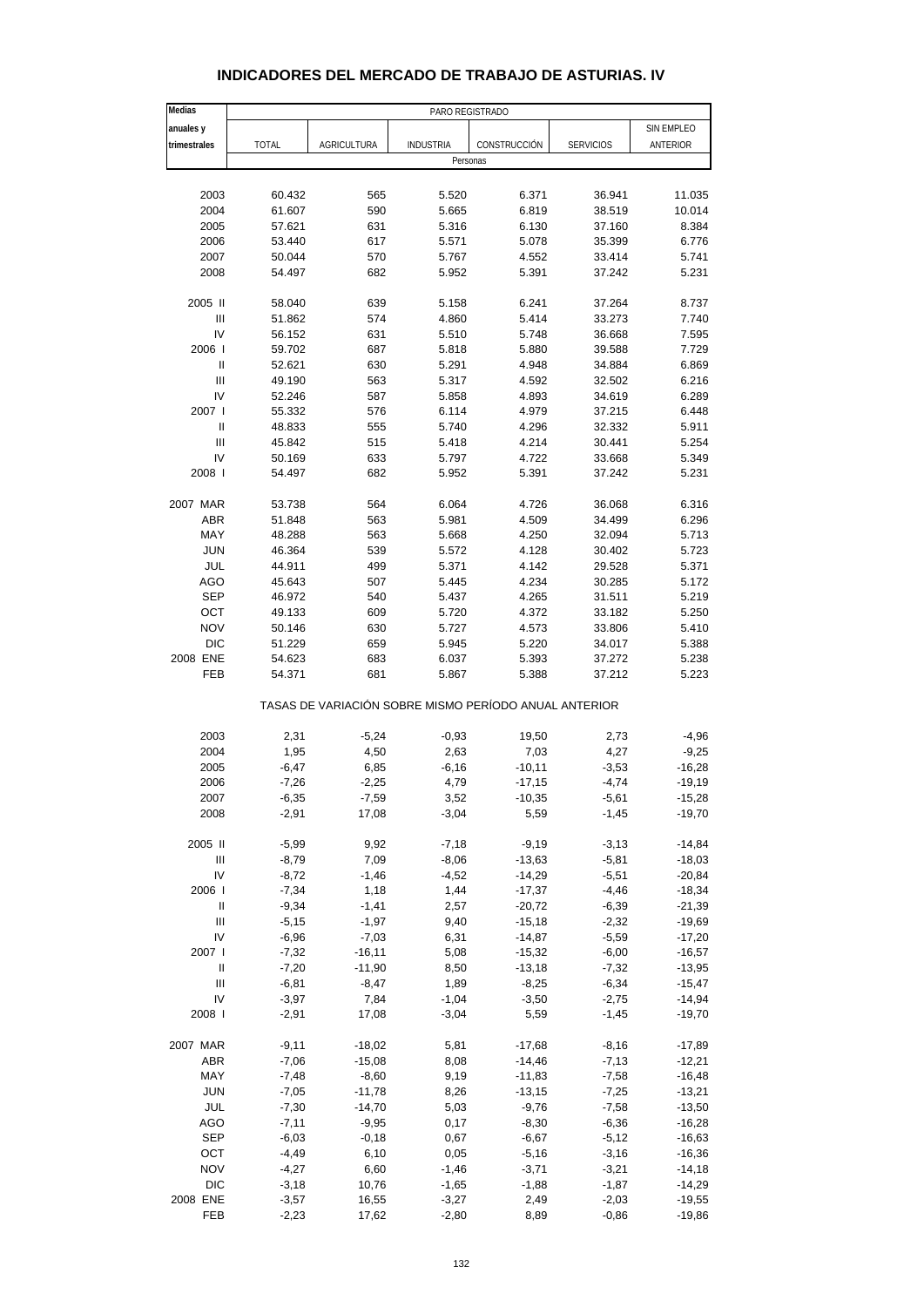### **INDICADORES DEL MERCADO DE TRABAJO DE ASTURIAS. V**

| Medias            |                                                       | AFILIADOS A LA SEGURIDAD SOCIAL EN ALTA LABORAL |                  |                  |                    |
|-------------------|-------------------------------------------------------|-------------------------------------------------|------------------|------------------|--------------------|
| anuales y         |                                                       |                                                 | <b>TOTAL</b>     |                  |                    |
| trimestrales      | TOTAL                                                 | <b>AGRICULTURA</b>                              | <b>INDUSTRIA</b> | CONSTRUCCIÓN     | <b>SERVICIOS</b>   |
|                   |                                                       |                                                 | Personas         |                  |                    |
|                   |                                                       |                                                 |                  |                  |                    |
| 2003              | 362.008                                               | 21.514                                          | 61.729           | 43.714           | 234.968            |
| 2004              | 364.518                                               | 20.742                                          | 60.523           | 44.019           | 239.178            |
| 2005              | 374.210                                               | 19.791                                          | 59.668           | 46.490           | 248.219            |
| 2006              | 386.716                                               | 18.979                                          | 59.459           | 50.144           | 258.131            |
| 2007              | 399.873                                               | 18.552                                          | 65.601           | 50.866           | 264.854            |
| 2008              | 401.347                                               | 18.035                                          | 66.485           | 51.464           | 265.364            |
|                   |                                                       |                                                 |                  |                  |                    |
| 2005 II<br>Ш      | 372.041                                               | 19.851                                          | 59.943           | 45.915           | 246.291            |
| IV                | 380.192<br>378.820                                    | 19.635<br>19.523                                | 60.182<br>58.676 | 47.340<br>47.902 | 252.988<br>252.675 |
| 2006              | 378.206                                               | 19.288                                          | 58.811           | 48.508           | 251.586            |
| $\mathbf{I}$      | 384.771                                               | 19.037                                          | 59.584           | 49.915           | 256.235            |
| Ш                 | 392.056                                               | 18.900                                          | 59.924           | 50.985           | 262.248            |
| IV                | 391.831                                               | 18.693                                          | 59.517           | 51.165           | 262.457            |
| 2007 l            | 391.908                                               | 18.759                                          | 63.406           | 50.195           | 259.548            |
| $\mathbf{I}$      | 399.611                                               | 18.736                                          | 65.988           | 50.878           | 264.009            |
| Ш                 | 404.729                                               | 18.607                                          | 66.773           | 51.113           | 268.237            |
| IV                | 403.245                                               | 18.105                                          | 66.237           | 51.279           | 267.623            |
| 2008              | 401.347                                               | 18.035                                          | 66.485           | 51.464           | 265.364            |
|                   |                                                       |                                                 |                  |                  |                    |
| 2007 MAR          | 395.272                                               | 18.853                                          | 64.751           | 50.075           | 261.593            |
| ABR               | 396.575                                               | 18.762                                          | 65.370           | 50.589           | 261.854            |
| MAY               | 399.046                                               | 18.728                                          | 66.062           | 50.954           | 263.302            |
| <b>JUN</b>        | 403.212                                               | 18.719                                          | 66.531           | 51.091           | 266.871            |
| JUL               | 406.350                                               | 18.733                                          | 66.781           | 51.135           | 269.701            |
| AGO<br><b>SEP</b> | 402.744                                               | 18.581                                          | 66.642           | 50.856           | 266.665<br>268.344 |
| OCT               | 405.094<br>401.591                                    | 18.506<br>18.026                                | 66.896<br>66.277 | 51.348<br>51.636 | 265.652            |
| <b>NOV</b>        | 404.553                                               | 18.305                                          | 66.242           | 51.716           | 268.290            |
| <b>DIC</b>        | 403.590                                               | 17.985                                          | 66.193           | 50.485           | 268.927            |
| 2008 ENE          | 400.395                                               | 18.036                                          | 66.382           | 51.398           | 264.579            |
| FEB               | 402.299                                               | 18.034                                          | 66.587           | 51.530           | 266.148            |
|                   | TASAS DE VARIACIÓN SOBRE MISMO PERÍODO ANUAL ANTERIOR |                                                 |                  |                  |                    |
| 2003              | 1,58                                                  | $-2,55$                                         | $-1,71$          | 1,71             | 2,86               |
| 2004              | 0,69                                                  | $-3,59$                                         | $-1,95$          | 0,70             | 1,79               |
| 2005              | 2,66                                                  | $-4,58$                                         | $-1,41$          | 5,61             | 3,78               |
| 2006              | 3,34                                                  | $-4,10$                                         | $-0,35$          | 7,86             | 3,99               |
| 2007              | 3,40                                                  | -2,25                                           | 10,33            | 1,44             | 2,60               |
| 2008              | 2,85                                                  | $-3,62$                                         | 5,98             | 2,41             | 2,65               |
|                   |                                                       |                                                 |                  |                  |                    |
| 2005 II           | 2,38                                                  | -4,48                                           | $-1,51$          | 4,85             | 3,52               |
| Ш                 | 3,43                                                  | $-4,66$                                         | $-0,74$          | 6,25             | 4,65               |
| IV                | 3,36                                                  | $-5,21$                                         | $-2,17$          | 7,71             | 4,67               |
| 2006              | 3,39                                                  | $-4,31$                                         | $-1,77$          | 8,27             | 4,43               |
| Ш                 | 3,42                                                  | $-4,10$                                         | $-0,60$          | 8,71             | 4,04               |
| Ш                 | 3,12                                                  | $-3,75$                                         | $-0,43$          | 7,70             | 3,66               |
| IV                | 3,43                                                  | $-4,25$                                         | 1,43             | 6,81             | 3,87               |
| 2007 l<br>Ш       | 3,62                                                  | $-2,74$<br>$-1,58$                              | 7,81<br>10,75    | 3,48<br>1,93     | 3,16<br>3,03       |
| Ш                 | 3,86<br>3,23                                          | $-1,55$                                         | 11,43            | 0,25             | 2,28               |
| IV                | 2,91                                                  | $-3,14$                                         | 11,29            | 0,22             | 1,97               |
| 2008              | 2,85                                                  | $-3,62$                                         | 5,98             | 2,41             | 2,65               |
|                   |                                                       |                                                 |                  |                  |                    |
| 2007 MAR          | 4,24                                                  | $-1,77$                                         | 9,83             | 2,79             | 3,66               |
| ABR               | 3,52                                                  | $-1,37$                                         | 10,21            | 1,70             | 2,68               |
| MAY               | 3,76                                                  | $-2,02$                                         | 10,58            | 2,09             | 2,93               |
| <b>JUN</b>        | 4,29                                                  | $-1,35$                                         | 11,45            | 1,99             | 3,49               |
| JUL               | 3,37                                                  | $-1,23$                                         | 11,35            | 0,72             | 2,39               |
| <b>AGO</b>        | 3,07                                                  | $-1,39$                                         | 11,69            | $-0,03$          | 2,02               |
| SEP               | 3,26                                                  | $-2,03$                                         | 11,25            | 0,06             | 2,44               |
| OCT               | 2,88                                                  | $-3,57$                                         | 11,48            | 0,56             | 1,83               |
| <b>NOV</b>        | 2,98                                                  | $-2,49$                                         | 11,04            | 0,26             | 2,08               |
| DIC               | 2,88                                                  | $-3,37$                                         | 11,36            | $-0,17$          | 1,99               |
| 2008 ENE<br>FEB   | 2,92                                                  | $-3,38$                                         | 8,23<br>3,83     | 1,37             | 2,42               |
|                   | 2,78                                                  | $-3,86$                                         |                  | 3,46             | 2,87               |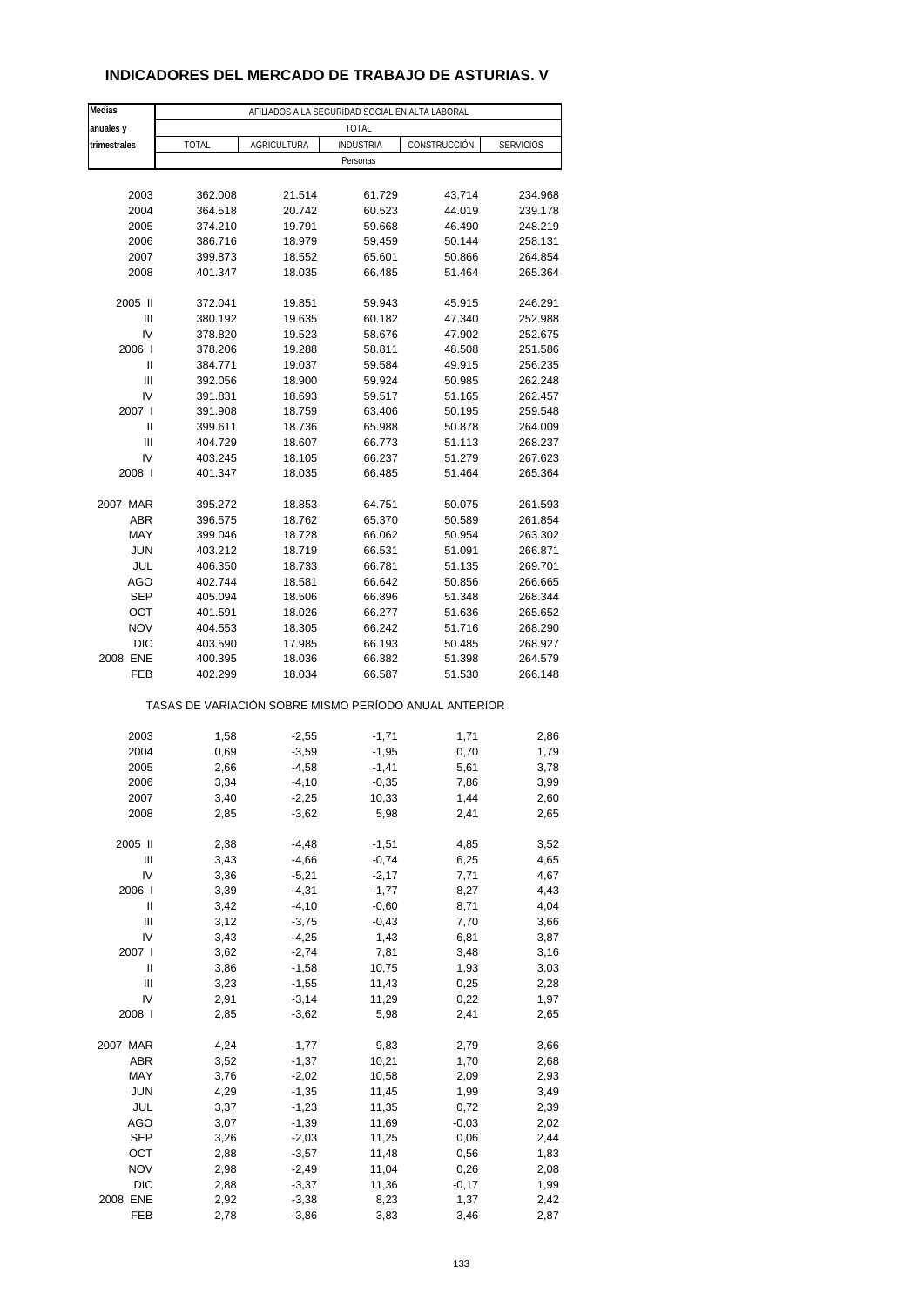### **INDICADORES DEL MERCADO DE TRABAJO DE ASTURIAS. VI**

| Medias       |              |             | AFILIADOS A LA SEGURIDAD SOCIAL EN ALTA LABORAL       |                  |                  |
|--------------|--------------|-------------|-------------------------------------------------------|------------------|------------------|
| anuales y    |              |             | <b>CUENTA AJENA</b>                                   |                  |                  |
| trimestrales | <b>TOTAL</b> | AGRICULTURA | <b>INDUSTRIA</b>                                      | CONSTRUCCIÓN     | <b>SERVICIOS</b> |
|              |              |             | Personas                                              |                  |                  |
|              |              |             |                                                       |                  |                  |
| 2003         | 279.487      | 3.078       | 56.938                                                | 34.838           | 184.591          |
| 2004         | 280.861      | 3.074       | 55.714                                                | 34.523           | 187.527          |
| 2005         | 289.726      | 3.126       | 54.921                                                | 36.326           | 195.341          |
| 2006         | 301.547      | 3.061       | 54.779                                                | 39.404           | 204.302          |
| 2007         | 314.038      | 3.337       | 60.968                                                | 39.368           | 210.364          |
| 2008         | 315.327      | 3.172       | 61.864                                                | 39.547           | 210.744          |
|              |              |             |                                                       |                  |                  |
| 2005 II      | 287.654      | 3.142       | 55.177                                                | 35.801           | 193.522          |
| Ш            | 295.589      | 3.187       | 55.442                                                | 37.076           | 199.867          |
| IV           | 293.950      | 3.112       | 53.960                                                | 37.505           | 199.358          |
| 2006         | 293.380      | 3.007       | 54.122                                                | 38.040           | 198.209          |
| Ш            | 299.567      | 3.065       | 54.890                                                | 39.256           | 202.357          |
| Ш            | 306.775      | 3.144       | 55.245                                                | 40.145           | 208.242          |
| IV           | 306.464      | 3.027       | 54.859                                                | 40.177           | 208.400          |
| 2007 l       | 306.471      | 3.227       | 58.755                                                | 39.060           | 205.429          |
| Ш            | 313.844      | 3.454       | 61.344                                                | 39.522           | 209.523          |
| Ш            | 318.745      | 3.543       | 62.160                                                | 39.476           | 213.567          |
| IV           | 317.091      | 3.123       | 61.614                                                | 39.416           | 212.938          |
| 2008         | 315.327      | 3.172       | 61.864                                                | 39.547           | 210.744          |
|              |              |             |                                                       |                  |                  |
| 2007 MAR     | 309.768      | 3.400       | 60.105                                                | 38.901           | 207.362          |
| <b>ABR</b>   | 310.987      | 3.409       | 60.717                                                | 39.351           | 207.510          |
| MAY          | 313.255      | 3.450       | 61.421                                                | 39.592           | 208.792          |
| <b>JUN</b>   | 317.290      | 3.503       | 61.895                                                | 39.624           | 212.268          |
| JUL          | 320.384      | 3.605       | 62.176                                                | 39.595           | 215.008          |
| <b>AGO</b>   | 316.777      | 3.529       | 62.036                                                | 39.211           | 212.001          |
| <b>SEP</b>   | 319.074      | 3.495       | 62.267                                                | 39.621           | 213.691          |
| OCT          | 315.582      | 3.106       | 61.641                                                | 39.818           | 211.017          |
| <b>NOV</b>   | 318.336      | 3.268       | 61.620                                                | 39.829           | 213.619          |
| <b>DIC</b>   | 317.355      | 2.994       | 61.581                                                | 38.601           | 214.179          |
| 2008 ENE     | 314.410      | 3.144       | 61.756                                                |                  | 209.987          |
| FEB          | 316.243      | 3.199       | 61.972                                                | 39.523<br>39.571 | 211.501          |
|              |              |             |                                                       |                  |                  |
|              |              |             | TASAS DE VARIACIÓN SOBRE MISMO PERÍODO ANUAL ANTERIOR |                  |                  |
| 2003         | 1,82         | 3,92        | $-1,85$                                               | 0,58             | 3,22             |
| 2004         | 0,49         | $-0,16$     |                                                       |                  |                  |
|              |              |             | $-2,15$                                               | $-0,90$          | 1,59             |
| 2005         | 3,16         | 1,72        | $-1,42$                                               | 5,22             | 4,17             |
| 2006         | 4,08         | $-2,10$     | $-0,26$                                               | 8,47             | 4,59             |
| 2007         | 4,14         | 9,01        | 11,30                                                 | -0,09            | 2,97             |
| 2008         | 3,45         | 0,99        | 6,51                                                  | 1,04             | 3,07             |
| 2005 II      | 2,80         | 2,37        | $-1,56$                                               | 4,13             | 3,88             |
| Ш            | 4,18         | 3,87        | $-0,67$                                               | 6,08             | 5,26             |
| IV           | 4,08         | $-1,74$     | $-2,20$                                               | 7,96             | 5,29             |
| 2006         | 4,14         | $-1,87$     | $-1,79$                                               |                  |                  |
| Ш            |              | $-2,46$     |                                                       | 8,93<br>9,65     | 5,09             |
|              | 4,14         |             | $-0,52$                                               |                  | 4,57             |
| Ш            | 3,78         | $-1,35$     | $-0,36$                                               | 8,28             | 4,19             |
| IV           | 4,26         | $-2,71$     | 1,67                                                  | 7,13             | 4,54             |
| 2007 l       | 4,46         | 7,30        | 8,56                                                  | 2,68             | 3,64             |
| Ш            | 4,77         | 12,70       | 11,76                                                 | 0,68             | 3,54             |
| Ш            | 3,90         | 12,69       | 12,52                                                 | $-1,67$          | 2,56             |
| IV           | 3,47         | 3,15        | 12,31                                                 | $-1,89$          | 2,18             |
| 2008         | 3,45         | 0,99        | 6,51                                                  | 1,04             | 3,07             |
| 2007 MAR     | 5,24         | 12,66       | 10,76                                                 | 1,84             | 4,27             |
| ABR          | 4,37         | 15,48       | 11,17                                                 | 0,47             | 3,11             |
| MAY          | 4,64         | 9,35        | 11,57                                                 | 0,87             | 3,40             |
| <b>JUN</b>   | 5,29         | 13,48       | 12,53                                                 | 0,69             | 4,10             |
| JUL          | 4,09         | 14,48       | 12,47                                                 | $-0,98$          | 2,69             |
| AGO          | 3,70         | 14,24       | 12,81                                                 | $-2,07$          | 2,23             |
| <b>SEP</b>   | 3,92         | 9,42        | 12,27                                                 | $-1,95$          | 2,75             |
| OCT          | 3,42         | 0,23        | 12,49                                                 | $-1,42$          | 2,01             |
| <b>NOV</b>   | 3,57         | 6,73        | 12,04                                                 | $-1,83$          | 2,34             |
| DIC          | 3,41         | 2,50        | 12,41                                                 | $-2,44$          | 2,18             |
| 2008 ENE     |              |             |                                                       |                  |                  |
|              | 3,53         | 2,48        | 8,95                                                  | $-0,25$          | 2,77             |
| FEB          | 3,36         | $-0,44$     | 4,19                                                  | 2,37             | 3,37             |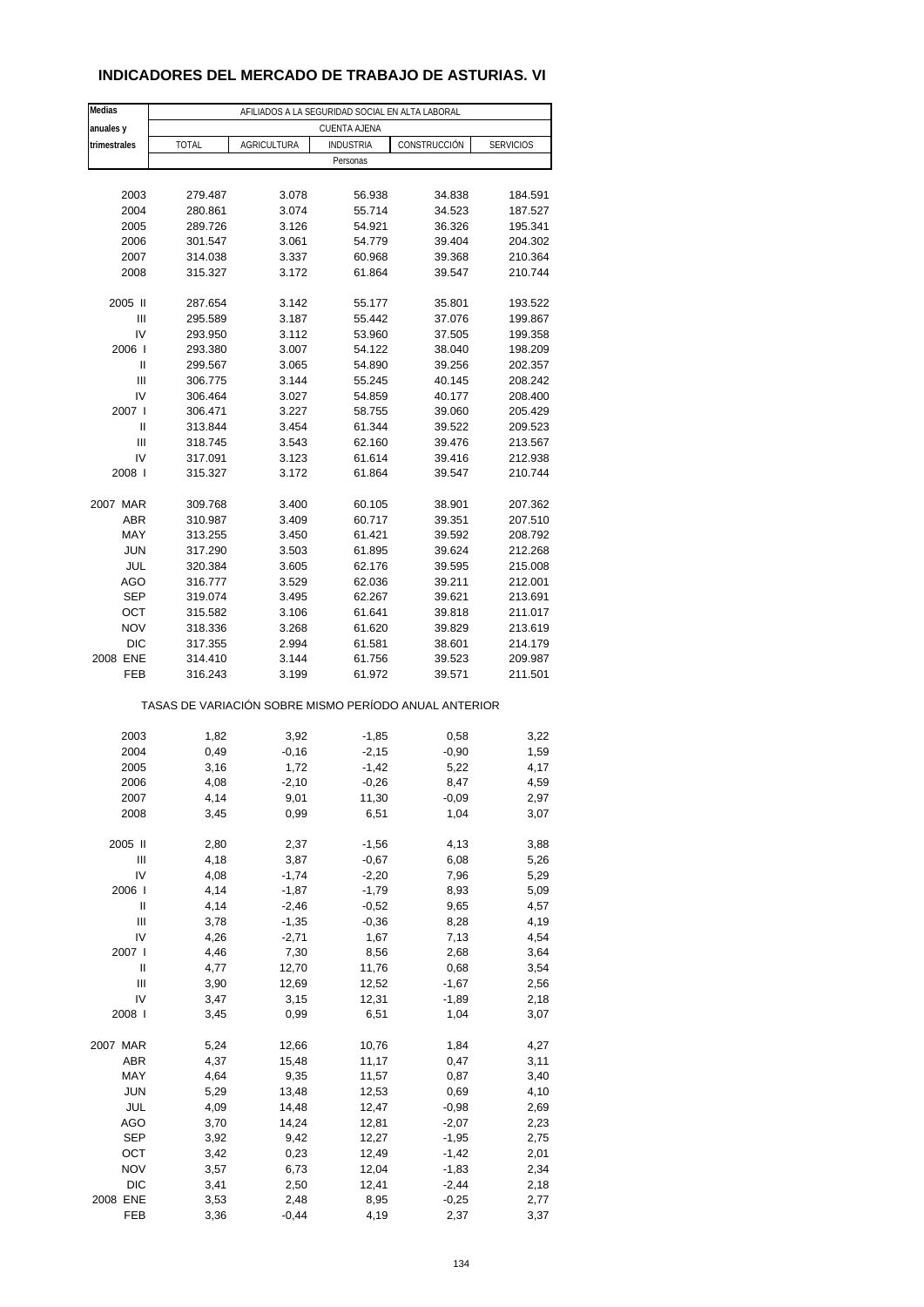| Medias          |                                                       | AFILIADOS A LA SEGURIDAD SOCIAL EN ALTA LABORAL |                      |              |                  |
|-----------------|-------------------------------------------------------|-------------------------------------------------|----------------------|--------------|------------------|
| anuales y       |                                                       |                                                 | <b>CUENTA PROPIA</b> |              |                  |
| trimestrales    | <b>TOTAL</b>                                          | <b>AGRICULTURA</b>                              | <b>INDUSTRIA</b>     | CONSTRUCCIÓN | <b>SERVICIOS</b> |
|                 |                                                       |                                                 | Personas             |              |                  |
|                 |                                                       |                                                 |                      |              |                  |
| 2003            | 82.520                                                | 18.436                                          | 4.790                | 8.877        | 50.377           |
| 2004            | 83.657                                                | 17.668                                          | 4.809                | 9.495        | 51.651           |
| 2005            | 84.484                                                | 16.665                                          | 4.746                | 10.164       | 52.878           |
| 2006            | 85.170                                                | 15.918                                          | 4.680                | 10.739       | 53.829           |
| 2007            | 85.835                                                | 15.215                                          | 4.633                | 11.498       | 54.490           |
| 2008            | 86.021                                                | 14.864                                          | 4.621                | 11.917       | 54.620           |
|                 |                                                       |                                                 |                      |              |                  |
| 2005 II         | 84.387                                                | 16.709                                          | 4.766                | 10.114       | 52.769           |
| Ш               | 84.603                                                | 16.448                                          | 4.741                | 10.264       | 53.121           |
| IV              | 84.870                                                | 16.411                                          | 4.715                | 10.397       | 53.317           |
| 2006            | 84.827                                                | 16.280                                          | 4.689                | 10.468       | 53.377           |
| Ш               | 85.204                                                | 15.972                                          | 4.693                | 10.660       | 53.879           |
| Ш               | 85.281                                                | 15.756                                          | 4.679                | 10.840       | 54.006           |
| IV              | 85.368                                                | 15.665                                          | 4.658                | 10.988       | 54.056           |
| 2007 l          | 85.436                                                | 15.532                                          | 4.651                | 11.135       | 54.118           |
| $\mathsf{II}%$  | 85.767                                                | 15.282                                          | 4.643                | 11.356       | 54.486           |
| Ш               | 85.984                                                | 15.064                                          | 4.613                | 11.637       | 54.670           |
| IV              | 86.154                                                | 14.983                                          | 4.623                | 11.863       | 54.685           |
| 2008            | 86.021                                                | 14.864                                          | 4.621                | 11.917       | 54.620           |
|                 |                                                       |                                                 |                      |              |                  |
| 2007 MAR        | 85.504                                                | 15.453                                          | 4.646                | 11.174       | 54.231           |
| <b>ABR</b>      | 85.588                                                | 15.353                                          | 4.653                | 11.238       | 54.344           |
| MAY             | 85.791                                                | 15.278                                          | 4.641                | 11.362       | 54.510           |
| <b>JUN</b>      | 85.922                                                | 15.216                                          | 4.636                | 11.467       | 54.603           |
| JUL             | 85.966                                                | 15.128                                          | 4.605                | 11.540       | 54.693           |
| <b>AGO</b>      | 85.967                                                | 15.052                                          | 4.606                | 11.645       | 54.664           |
| SEP             | 86.020                                                | 15.011                                          | 4.629                | 11.727       | 54.653           |
| OCT             | 86.009                                                | 14.920                                          | 4.636                | 11.818       | 54.635           |
| <b>NOV</b>      | 86.217                                                | 15.037                                          | 4.622                | 11.887       | 54.671           |
| <b>DIC</b>      | 86.235                                                | 14.991                                          | 4.612                | 11.884       | 54.748           |
| 2008 ENE        | 85.985                                                | 14.892                                          | 4.626                | 11.875       | 54.592           |
| FEB             | 86.056                                                | 14.835                                          | 4.615                | 11.959       | 54.647           |
|                 | TASAS DE VARIACIÓN SOBRE MISMO PERÍODO ANUAL ANTERIOR |                                                 |                      |              |                  |
| 2003            | 0,78                                                  | $-3,55$                                         | $-0,07$              | 6,40         | 1,59             |
| 2004            | 1,38                                                  | $-4,16$                                         | 0,39                 | 6,97         | 2,53             |
| 2005            | 0,99                                                  | $-5,68$                                         | $-1,30$              | 7,05         | 2,38             |
| 2006            | 0,81                                                  | $-4,48$                                         | $-1,40$              | 5,66         | 1,80             |
| 2007            | 0,78                                                  | $-4,42$                                         | $-1,01$              | 7,06         | 1,23             |
| 2008            | 0,72                                                  | $-4,55$                                         | $-0,70$              | 7,21         | 1,03             |
|                 |                                                       |                                                 |                      |              |                  |
| 2005 II         | 0,97                                                  | $-5,67$                                         | $-0,94$              | 7,48         | 2,25             |
| Ш               | 0,90                                                  | $-6,16$                                         | $-1,52$              | 6,86         | 2,41             |
| IV              | 0,97                                                  | $-5,84$                                         | $-1,84$              | 6,83         | 2,42             |
| 2006            | 0,89                                                  | $-4,75$                                         | $-1,55$              | 5,93         | 2,05             |
| Ш               | 0,97                                                  | $-4, 41$                                        | $-1,53$              | 5,40         | 2,10             |
| Ш               | 0,80                                                  | $-4,21$                                         | $-1,30$              | 5,62         | 1,67             |
| IV              | 0,59                                                  | $-4,54$                                         | $-1,22$              | 5,68         | 1,39             |
| 2007 l          | 0,72                                                  | $-4,60$                                         | $-0,82$              | 6,37         | 1,39             |
| Ш               | 0,66                                                  | $-4,32$                                         | $-1,07$              | 6,53         | 1,13             |
| $\mathbf{III}$  | 0,82                                                  | $-4,39$                                         | $-1,40$              | 7,35         | 1,23             |
| IV              | 0,92                                                  | $-4,36$                                         | $-0,74$              | 7,96         | 1,16             |
| 2008            | 0,72                                                  | $-4,55$                                         | $-0,70$              | 7,21         | 1,03             |
|                 |                                                       |                                                 |                      |              |                  |
| 2007 MAR        | 0,75                                                  | $-4,46$                                         | $-0,92$              | 6,25         | 1,41             |
| ABR             | 0,57                                                  | $-4,46$                                         | $-0,96$              | 6,28         | 1,08             |
| MAY             | 0,68                                                  | $-4,27$                                         | $-1,04$              | 6,55         | 1,14             |
| <b>JUN</b>      | 0,73                                                  | $-4,23$                                         | $-1,19$              | 6,76         | 1,16             |
| JUL             | 0,77                                                  | $-4,36$                                         | $-1,79$              | 7,03         | 1,24             |
| AGO             | 0,82                                                  | $-4,46$                                         | $-1,48$              | 7,51         | 1,21             |
| SEP             | 0,89                                                  | $-4,36$                                         | $-0,94$              | 7,52         | 1,23             |
| OCT             | 0,93                                                  | $-4,32$                                         | $-0,37$              | 7,88         | 1,14             |
| <b>NOV</b>      | 0,88                                                  | $-4,29$                                         | $-0,86$              | 7,99         | 1,09             |
| DIC             | 0,95                                                  | $-4,46$                                         | $-0,99$              | 8,02         | 1,25             |
| 2008 ENE<br>FEB | 0,77<br>0,68                                          | $-4,53$<br>$-4,57$                              | $-0,54$<br>$-0,86$   | 7,18<br>7,24 | 1,10<br>0,96     |
|                 |                                                       |                                                 |                      |              |                  |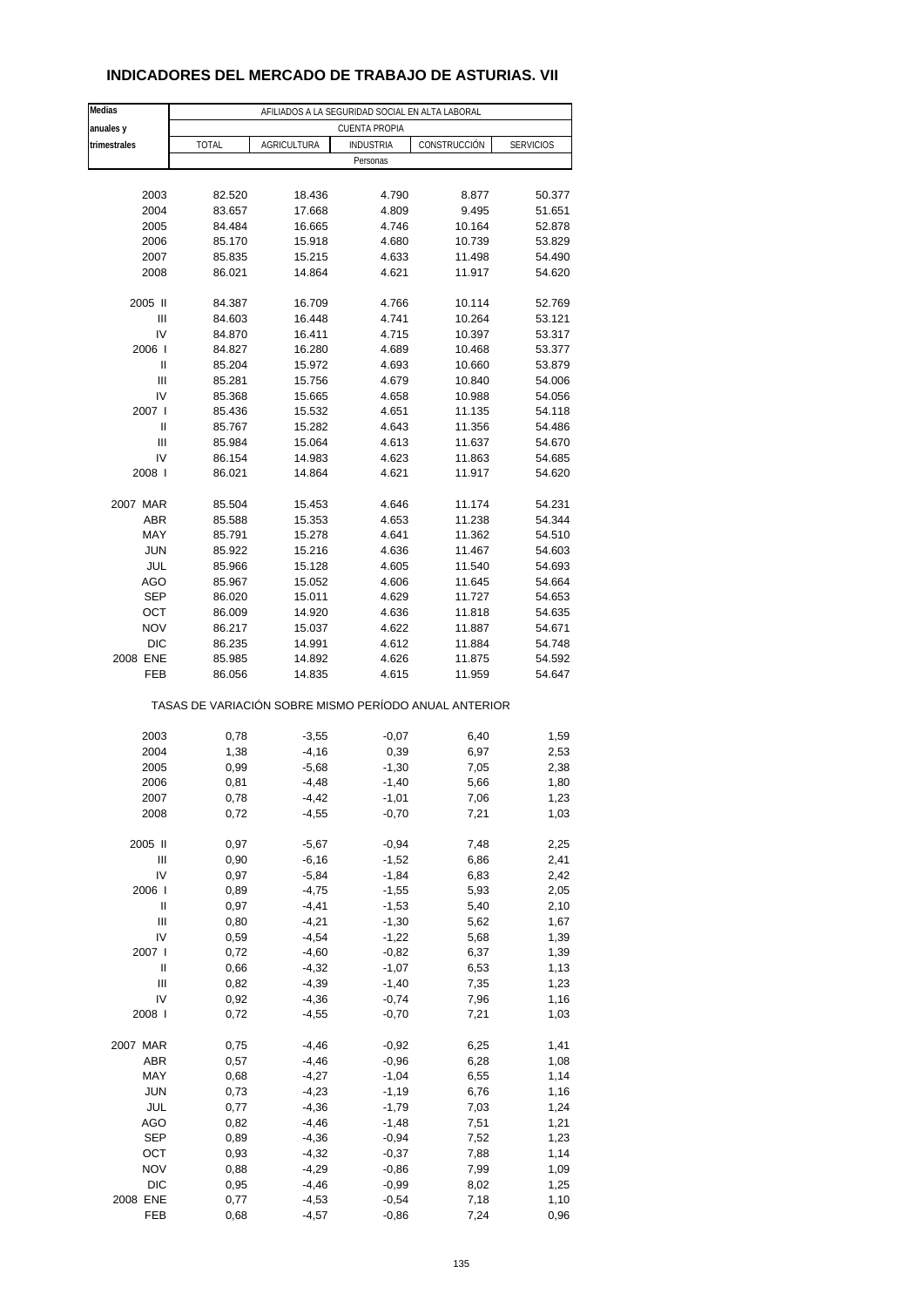#### **Medias EFECTIVOS LABORALES EXAMPLE AND A SECTIVOS LABORALES EXAMPLE AND A SECTIVOS LABORALES anuales y** TOTAL SECTORES CONTRATO CONTRATO TOTAL A TIEMPO A TIEMPO trimestrales **| INDUSTRIA CONSTRUC. SERVICIOS | INDEFINIDO | TEMPORAL | COMPLETO | PARCIAL** Miles de personas Horas Horas Horas Horas Horas Horas Horas Horas Horas Horas Horas Horas Horas Horas Horas Horas Horas Horas Horas Horas Horas Horas Horas Horas Horas Horas Horas Horas Horas Horas Horas Horas Horas Horas 2002 244,7 59,1 34,6 151,0 155,6 89,0 408,5 431,7 242,6 2003 250,6 57,7 34,4 158,5 154,1 96,5 400,6 427,8 244,8 2004 253,0 56,0 34,2 162,8 165,8 87,2 404,3 428,9 245,4 2005 262,2 56,1 36,0 170,2 171,4 90,8 403,9 427,2 249,4 2006 273,5 55,7 39,1 178,7 173,3 100,2 395,9 424,4 248,0 2007 286,9 60,9 39,8 186,2 180,2 106,7 396,5 426,4 244,4 2005 I 256,0 55,6 34,6 165,8 171,9 84,1 422,5 447,9 243,7 II 262,8 56,7 35,8 170,3 168,7 94,1 422,9 446,4 259,2 III 264,5 56,9 36,3 171,2 171,0 93,5 360,7 378,6 243,6 IV 265,7 55,0 37,2 173,4 174,2 91,5 409,6 435,8 251,1 2006 I 266,4 55,6 38,4 172,4 172,0 94,5 413,9 445,1 249,4 II 272,3 54,9 38,8 178,5 170,4 101,9 411,5 441,6 249,8 III 278,3 56,6 40,4 181,3 176,7 101,6 361,0 382,7 239,9 IV 277,0 55,8 38,7 182,4 174,1 102,8 397,3 428,2 252,9 2007 I 281,0 58,0 40,4 182,6 177,5 103,5 408,0 443,6 238,3 II 287,4 62,8 39,7 184,9 181,5 105,9 409,6 440,4 253,0 III 289,5 62,4 40,3 186,8 187,8 101,7 362,0 384,3 240,2 IV 289,8 60,5 39,0 190,3 174,1 115,7 406,4 437,3 246,2 2007 ENE - - - - - -- -- FEB - - - - - - - - - MAR - - - - - - - - -  $ABR$  , and  $\begin{array}{ccc} - & - & - & - & - \end{array}$  . The contract of  $\begin{array}{ccc} - & - & - \end{array}$  . ABR MAY - - - - - - - - - JUN - - - - - - - - - JUL - - - - - - - - - AGO - - - - - - - - - SEP - - - - - - - - - OCT the set of the set of the set of the set of the set of the set of the set of the set of the set of the set  $NOV$  , and  $S$  -  $S$  -  $S$  -  $S$  -  $S$  -  $S$  -  $S$  -  $S$  -  $S$  -  $S$  -  $S$  -  $S$  -  $S$  -  $S$  -  $S$  -  $S$  -  $S$  -  $S$  -  $S$  -  $S$  -  $S$  -  $S$  -  $S$  -  $S$  -  $S$  -  $S$  -  $S$  -  $S$  -  $S$  -  $S$  -  $S$  -  $S$  -  $S$  -  $S$  -  $S$  - DIC  $\qquad \qquad \qquad \qquad \qquad \qquad \qquad \qquad \qquad \qquad \qquad \qquad \qquad \qquad \qquad \qquad \qquad \qquad -$ TASAS DE VARIACIÓN SOBRE MISMO PERÍODO ANUAL ANTERIOR 2002 2,42 0,00 3,67 3,11 0,63 5,73 0,26 0,05 3,20 2003 2,42 -2,41 -0,51 4,98 -0,98 8,40 -1,93 -0,90 0,91 2004 0,95 -2,82 -0,73 2,70 7,59 -9,69 0,92 0,25 0,23 2005 3,67 0,05 5,36 4,55 3,42 4,18 -0,08 -0,39 1,65 2006 4,28 -0,58 8,64 4,98 1,07 10,35 -1,98 -0,65 -0,56 2007 4,92 9,32 1,93 4,20 3,99 6,52 0,14 0,46 -1,44 2005 I 2,28 -0,71 2,67 3,24 5,59 -3,89 0,07 -0,11 -5,54 II 3,55 -0,87 4,68 4,86 2,68 5,26 0,59 -0,02 2,82 III 4,38 1,97 2,25 5,61 2,46 8,09 -0,99 -1,33 6,98 IV 4,47 -0,15 12,12 4,47 3,01 7,37 -0,14 -0,23 3,06 2006 I 4,07 -0,02 11,12 3,97 0,03 12,32 -2,04 -0,62 2,34 II 3,60 -3,13 8,48 4,82 0,99 8,28 -2,68 -1,07 -3,62 III 5,20 -0,57 11,18 5,91 3,33 8,63 0,07 1,09 -1,53 IV 4,25 1,46 4,00 5,19 -0,03 12,42 -3,01 -1,74 0,74 2007 I 5,47 4,31 5,05 5,94 3,19 9,61 -1,42 -0,35 -4,44 II 5,57 14,29 2,31 3,60 6,55 3,94 -0,48 -0,28 1,27 III 4,05 10,35 -0,23 3,03 6,29 0,15 0,29 0,41 0,12 IV 4,62 8,38 0,71 4,31 -0,04 12,51 2,28 2,12 -2,64 2007 ENE - - - - - -- -- FEB - - - - - - - - - MAR - - - - - - - - -  $ABR$  , and  $\begin{array}{ccc} - & - & - & - & - \end{array}$  . The contract of  $\begin{array}{ccc} - & - & - \end{array}$  . ABR MAY - - - - - - - - - JUN - - - - - - - - - JUL - - - - - - - - - AGO - - - - - - - - - SEP - - - - - - - - - OCT the set of the set of the set of the set of the set of the set of the set of the set of the set of the set

#### **INDICADORES DEL MERCADO DE TRABAJO DE ASTURIAS. VIII**

 $NOV$  , and  $S$  -  $S$  -  $S$  -  $S$  -  $S$  -  $S$  -  $S$  -  $S$  -  $S$  -  $S$  -  $S$  -  $S$  -  $S$  -  $S$  -  $S$  -  $S$  -  $S$  -  $S$  -  $S$  -  $S$  -  $S$  -  $S$  -  $S$  -  $S$  -  $S$  -  $S$  -  $S$  -  $S$  -  $S$  -  $S$  -  $S$  -  $S$  -  $S$  -  $S$  -  $S$  - DIC  $\qquad \qquad \qquad \qquad \qquad \qquad \qquad \qquad \qquad \qquad \qquad \qquad \qquad \qquad \qquad \qquad \qquad \qquad -$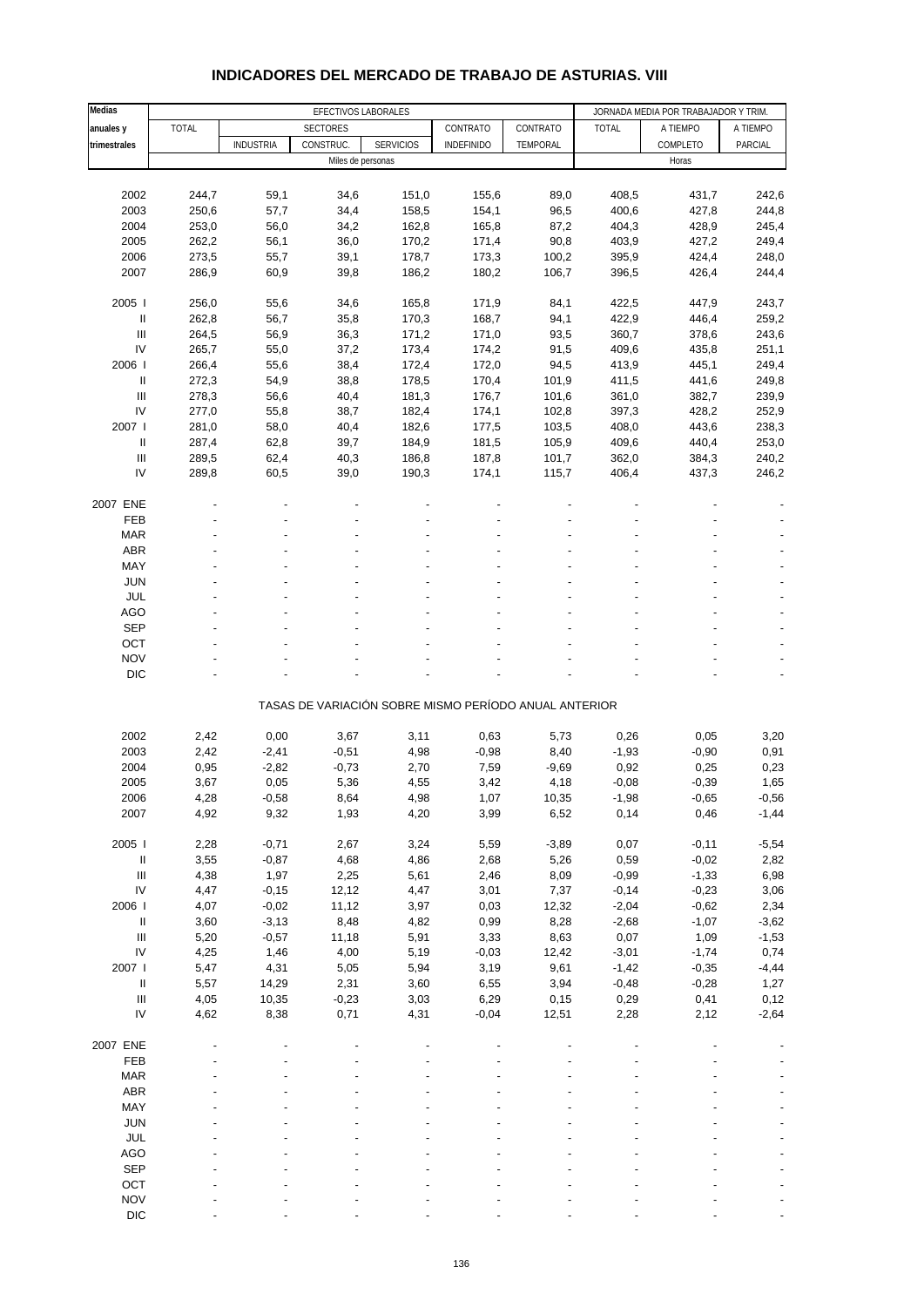## **INDICADORES DE PRECIOS DE ASTURIAS. I**

| Medias       |                                                       | INDICES DE PRECIOS DE CONSUMO (9) |              | DIFERENCIAL DE |
|--------------|-------------------------------------------------------|-----------------------------------|--------------|----------------|
| anuales y    | <b>GENERAL</b>                                        | ALIMENTACIÓN                      | <b>SIN</b>   | INFLACIÓN      |
| trimestrales |                                                       | AGREGADO                          | ALIMENTACIÓN | RTO. ESPAÑA    |
|              |                                                       | <b>Base 2006</b>                  |              | P.Porcentuales |
|              |                                                       |                                   |              |                |
| 2003         | 91,221                                                | 89,966                            | 91,647       | $-0,07$        |
| 2004         | 93,885                                                | 92,914                            | 94,214       | $-0,12$        |
| 2005         | 96,789                                                | 95,855                            | 97,105       | $-0,28$        |
| 2006         | 100,000                                               | 100,000                           | 100,000      | $-0,20$        |
| 2007         | 102,616                                               | 103,653                           | 102,288      | $-0,17$        |
| 2008         | 104,654                                               | 108,777                           | 103,440      | 0,26           |
|              |                                                       |                                   |              |                |
| 2005 II      | 96,946                                                | 95,641                            | 97,390       | $-0,36$        |
| Ш            | 96,987                                                | 96,091                            | 97,290       | $-0,10$        |
| IV           | 98,581                                                | 97,249                            | 99,034       | $-0,24$        |
| 2006         | 98,354                                                | 98,764                            | 98,216       | $-0,10$        |
| Ш            | 100,622                                               | 99,672                            | 100,940      | $-0,15$        |
| Ш            | 100,108                                               | 100,481                           | 99,984       | $-0,32$        |
| IV           | 100,916                                               | 101,083                           | 100,860      | $-0,23$        |
| 2007 l       | 100,336                                               | 101,778                           | 99,883       | $-0,41$        |
| Ш            | 102,900                                               | 102,678                           | 102,960      | $-0,12$        |
| Ш            | 102,478                                               | 103,429                           | 102,177      | 0,00           |
| IV           | 104,751                                               | 106,726                           | 104,133      | $-0,16$        |
| 2008 l       | 104,654                                               | 108,777                           | 103,440      | 0,26           |
|              |                                                       |                                   |              |                |
| 2007 MAR     | 100,871                                               | 101,972                           | 100,524      | $-0,34$        |
| ABR          | 102,516                                               | 102,434                           | 102,534      | $-0,29$        |
| MAY          | 102,973                                               | 102,789                           | 103,022      | $-0,10$        |
| <b>JUN</b>   | 103,210                                               | 102,811                           | 103,325      | 0,02           |
| JUL          | 102,307                                               | 102,985                           | 102,090      | 0,09           |
| AGO          | 102,515                                               | 103,332                           | 102,255      | 0,04           |
| <b>SEP</b>   | 102,613                                               | 103,970                           | 102,186      | $-0,12$        |
| ОСТ          | 103,924                                               | 105,695                           | 103,370      | $-0,21$        |
| <b>NOV</b>   | 104,961                                               | 106,749                           | 104,401      | $-0,15$        |
| <b>DIC</b>   | 105,367                                               | 107,734                           | 104,628      | $-0,12$        |
| 2008 ENE     | 104,528                                               | 108,752                           | 103,287      | 0,24           |
| FEB          | 104,779                                               | 108,801                           | 103,592      | 0,28           |
|              | TASAS DE VARIACIÓN SOBRE MISMO PERÍODO ANUAL ANTERIOR |                                   |              |                |
| 2003         | 2,97                                                  | 3,52                              | 2,79         |                |
| 2004         | 2,92                                                  | 3,28                              | 2,80         |                |
| 2005         | 3,09                                                  | 3,17                              | 3,07         |                |
| 2006         | 3,32                                                  | 4,32                              | 2,98         |                |
|              |                                                       |                                   |              |                |
| 2007<br>2008 | 2,62<br>4,58                                          | 3,65<br>6,98                      | 2,29<br>3,89 |                |
|              |                                                       |                                   |              |                |
| 2005 II      | 2,86                                                  | 3,22                              | 2,74         |                |
| Ш            | 3,34                                                  | 2,92                              | 3,48         |                |
| IV           | 3,31                                                  | 3,53                              | 3,24         |                |
| 2006 l       | 3,92                                                  | 4,58                              | 3,71         |                |
| II           | 3,79                                                  | 4,22                              | 3,64         |                |
| Ш            | 3,22                                                  | 4,57                              | 2,77         |                |
| IV           | 2,37                                                  | 3,94                              | 1,84         |                |
| 2007 l       | 2,02                                                  | 3,05                              | 1,70         |                |
| II           | 2,26                                                  | 3,02                              | 2,00         |                |
| Ш            | 2,37                                                  | 2,93                              | 2,19         |                |
| IV           | 3,80                                                  | 5,58                              | 3,24         |                |
| 2008 l       | 4,58                                                  | 6,98                              | 3,89         |                |
|              |                                                       |                                   |              |                |
| 2007 MAR     | 2,12                                                  | 2,94                              | 1,87         |                |
| <b>ABR</b>   | 2,14                                                  | 2,95                              | 1,87         |                |
| MAY          | 2,25                                                  | 3,13                              | 1,95         |                |
| <b>JUN</b>   | 2,40                                                  | 2,97                              | 2,19         |                |
| JUL          | 2,33                                                  | 2,87                              | 2,16         |                |
| AGO          | 2,21                                                  | 2,82                              | 2,02         |                |
| <b>SEP</b>   | 2,56                                                  | 3,10                              | 2,40         |                |
| ост          | 3,37                                                  | 4,89                              | 2,90         |                |
| <b>NOV</b>   | 3,92                                                  | 5,72                              | 3,36         |                |
| <b>DIC</b>   | 4,10                                                  | 6,14                              | 3,47         |                |
| 2008 ENE     | 4,52                                                  | 6,84                              | 3,86         |                |
| FEB          | 4,64                                                  | 7,11                              | 3,93         |                |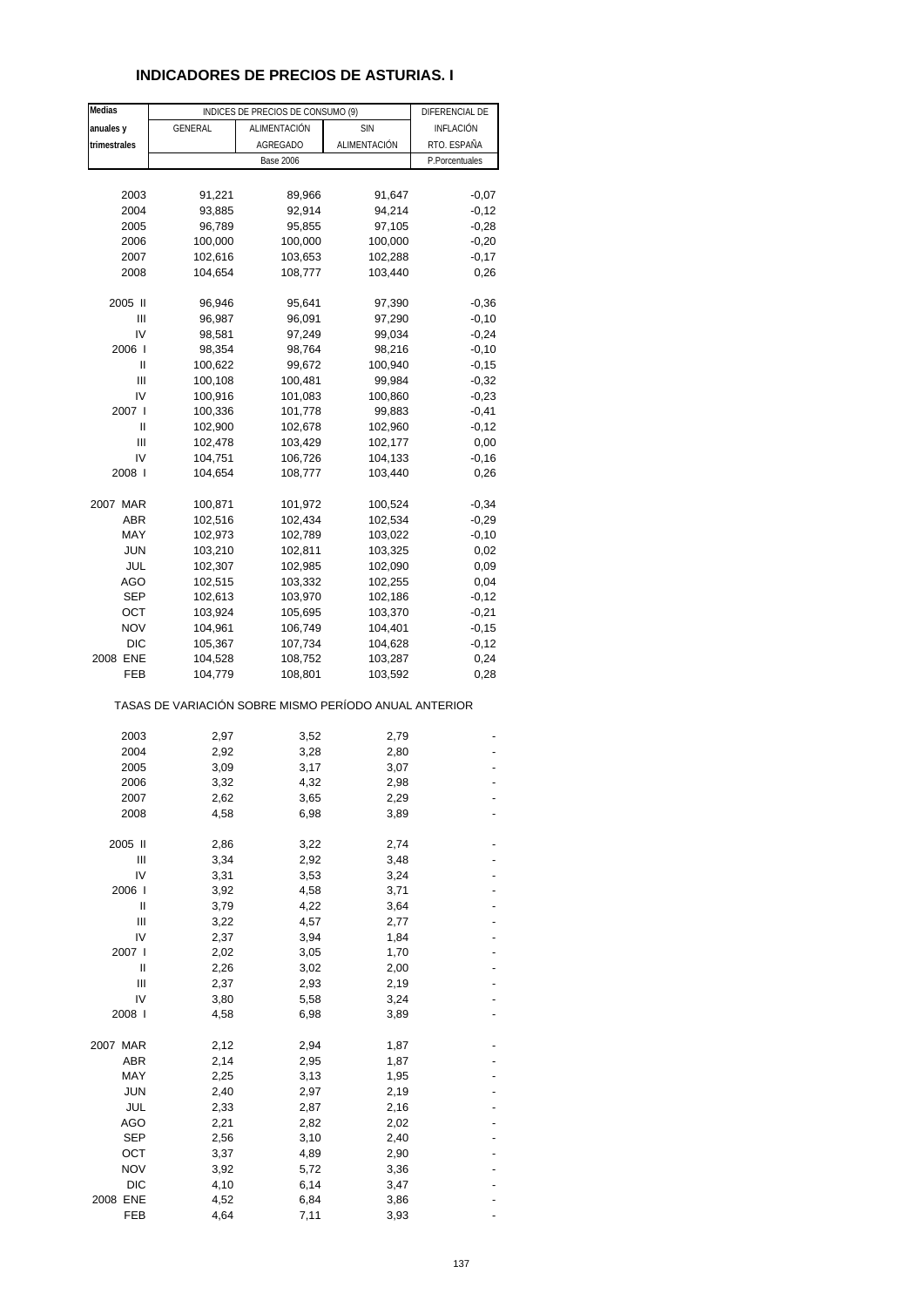# **INDICADORES DE PRECIOS DE ASTURIAS. II**

| Medias                     |                    |              | INDICES DE PRECIOS DE CONSUMO (9)                     |          |         |          |
|----------------------------|--------------------|--------------|-------------------------------------------------------|----------|---------|----------|
| anuales y                  | <b>ALIMENTOS Y</b> | BEBIDAS ALC. | <b>VESTIDO Y</b>                                      | VIVIENDA | MENAJE  | MEDICINA |
| trimestrales               | BEB.NO ALCOH.      | Y TABACO     | CALZADO                                               |          |         |          |
|                            |                    |              | <b>Base 2006</b>                                      |          |         |          |
|                            |                    |              |                                                       |          |         |          |
| 2003                       | 89,992             | 89,815       | 94,889                                                | 86,628   | 95,026  | 97,500   |
| 2004                       | 92,879             | 93,260       | 97,254                                                | 89,557   | 95,924  | 98,107   |
| 2005                       | 95,537             | 98,439       | 98,450                                                | 94,280   | 97,943  | 99,364   |
| 2006                       | 100,000            |              |                                                       |          |         |          |
| 2007                       |                    | 100,000      | 100,000                                               | 100,000  | 100,000 | 100,000  |
|                            | 103,289            | 106,815      | 100,954                                               | 104,218  | 101,475 | 98,422   |
| 2008                       | 108,612            | 110,167      | 93,612                                                | 108,583  | 102,131 | 98,616   |
| 2005 II                    |                    | 98,934       |                                                       |          | 98,134  |          |
| Ш                          | 95,233             |              | 103,780                                               | 93,759   |         | 99,121   |
| IV                         | 95,676             | 99,443       | 92,244                                                | 95,221   | 98,440  | 99,702   |
| 2006                       | 96,900             | 100,085      | 106,199                                               | 96,009   | 98,708  | 99,667   |
|                            | 98,890             | 97,729       | 92,737                                                | 98,611   | 99,220  | 100,071  |
| Ш                          | 99,538             | 100,771      | 105,911                                               | 100,239  | 100,010 | 99,930   |
| $\mathbf{III}$             | 100,463            | 100,633      | 93,763                                                | 100,872  | 100,031 | 99,946   |
| IV                         | 101,109            | 100,867      | 107,589                                               | 100,277  | 100,739 | 100,053  |
| 2007 l                     | 101,253            | 106,347      | 93,615                                                | 101,799  | 100,319 | 99,097   |
| Ш                          | 102,214            | 106,708      | 106,916                                               | 103,876  | 101,809 | 97,709   |
| Ш                          | 103,036            | 106,843      | 94,520                                                | 105,093  | 101,407 | 98,338   |
| IV                         | 106,654            | 107,361      | 108,766                                               | 106,105  | 102,364 | 98,543   |
| 2008                       | 108,612            | 110,167      | 93,612                                                | 108,583  | 102,131 | 98,616   |
|                            |                    |              |                                                       |          |         |          |
| 2007 MAR                   | 101,446            | 106,544      | 94,683                                                | 102,117  | 100,363 | 96,992   |
| ABR                        | 101,943            | 106,706      | 105,486                                               | 103,268  | 101,101 | 97,523   |
| MAY                        | 102,344            | 106,656      | 108,056                                               | 103,811  | 101,785 | 97,704   |
| JUN                        | 102,356            | 106,763      | 107,206                                               | 104,549  | 102,542 | 97,899   |
| JUL                        | 102,553            | 106,743      | 94,087                                                | 105,015  | 101,708 | 98,290   |
| <b>AGO</b>                 | 102,934            | 106,787      | 93,802                                                | 105,058  | 101,259 | 98,290   |
| SEP                        | 103,621            | 106,999      | 95,671                                                | 105,206  | 101,254 | 98,434   |
| OCT                        | 105,510            | 107,312      | 105,331                                               | 105,779  | 101,718 | 98,455   |
| <b>NOV</b>                 | 106,682            | 107,336      | 111,702                                               | 106,176  | 102,396 | 98,477   |
| <b>DIC</b>                 | 107,770            | 107,436      | 109,264                                               | 106,361  | 102,978 | 98,696   |
| 2008 ENE                   | 108,657            | 109,552      | 93,785                                                | 108,466  | 101,966 | 98,513   |
| FEB                        | 108,566            | 110,782      | 93,439                                                | 108,700  | 102,296 | 98,718   |
|                            |                    |              | TASAS DE VARIACIÓN SOBRE MISMO PERÍODO ANUAL ANTERIOR |          |         |          |
| 2003                       | 3,55               | 3,26         | 4,74                                                  | 3,12     | 1,93    | 1,45     |
| 2004                       | 3,21               | 3,84         | 2,49                                                  | 3,38     | 0,95    | 0,62     |
| 2005                       | 2,86               | 5,55         | 1,23                                                  | 5,27     | 2,10    | 1,28     |
| 2006                       | 4,67               | 1,59         | 1,57                                                  | 6,07     | 2,10    | 0,64     |
| 2007                       | 3,29               | 6,81         | 0,95                                                  | 4,22     | 1,47    | $-1,58$  |
| 2008                       | 7,37               | 3,69         | 0,57                                                  | 6,83     | 1,83    | $-1,53$  |
|                            |                    |              |                                                       |          |         |          |
| 2005 II                    | 2,84               | 6,23         | 0,97                                                  | 5,17     | 2,09    | 1,12     |
| $\mathsf{III}$             | 2,70               | 4,70         | 1,11                                                  | 5,92     | 2,51    | 1,62     |
| IV                         | 3,27               | 5,62         | 1,90                                                  | 5,36     | 2,40    | 1,30     |
| 2006                       | 4,82               | 2,56         | 1,27                                                  | 7,03     | 2,83    | 1,11     |
| $\ensuremath{\mathsf{II}}$ | 4,52               | 1,86         | 2,05                                                  | 6,91     | 1,91    | 0,82     |
| Ш                          | 5,00               | 1,20         | 1,65                                                  | 5,94     | 1,62    | 0,24     |
| IV                         | 4,34               | 0,78         | 1,31                                                  | 4,45     | 2,06    | 0,39     |
| 2007 l                     | 2,39               | 8,82         | 0,95                                                  | 3,23     | 1,11    | $-0,97$  |
| Ш                          | 2,69               | 5,89         | 0,95                                                  | 3,63     | 1,80    | $-2,22$  |
| $\mathsf{III}$             | 2,56               | 6,17         | 0,81                                                  | 4,18     | 1,38    | $-1,61$  |
| IV                         | 5,48               | 6,44         | 1,09                                                  | 5,81     | 1,61    | $-1,51$  |
| 2008 l                     | 7,37               | 3,69         | 0,57                                                  | 6,83     | 1,83    | $-1,53$  |
|                            |                    |              |                                                       |          |         |          |
| 2007 MAR                   | 2,59               | 6,07         | 0,98                                                  | 3,18     | 0,74    | $-3,18$  |
| ABR                        | 2,60               | 6,00         | 0,79                                                  | 3,32     | 1,51    | $-2,69$  |
| MAY                        | 2,82               | 5,83         | 1,08                                                  | 3,63     | 1,78    | $-2,04$  |
| <b>JUN</b>                 | 2,65               | 5,85         | 0,97                                                  | 3,93     | 2,10    | $-1,95$  |
| JUL                        | 2,54               | 5,77         | 1,04                                                  | 4,12     | 1,79    | $-1,63$  |
| <b>AGO</b>                 | 2,42               | 6,31         | 0,79                                                  | 4,06     | 1,19    | $-1,64$  |
| <b>SEP</b>                 | 2,72               | 6,43         | 0,60                                                  | 4,38     | 1,15    | $-1,56$  |
| OCT                        | 4,68               | 6,75         | 0,68                                                  | 5,49     | 1,43    | $-1,43$  |
| <b>NOV</b>                 | 5,62               | 6,57         | 1,81                                                  | 5,90     | 1,33    | $-1,60$  |
| <b>DIC</b>                 | 6, 15              | 5,99         | 0,77                                                  | 6,04     | 2,08    | $-1,50$  |
| 2008 ENE                   | 7,28               | 3,15         | 0,61                                                  | 6,91     | 1,53    | $-1,57$  |
| FEB                        | 7,46               | 4,23         | 0,53                                                  | 6,75     | 2,13    | $-1,49$  |
|                            |                    |              |                                                       |          |         |          |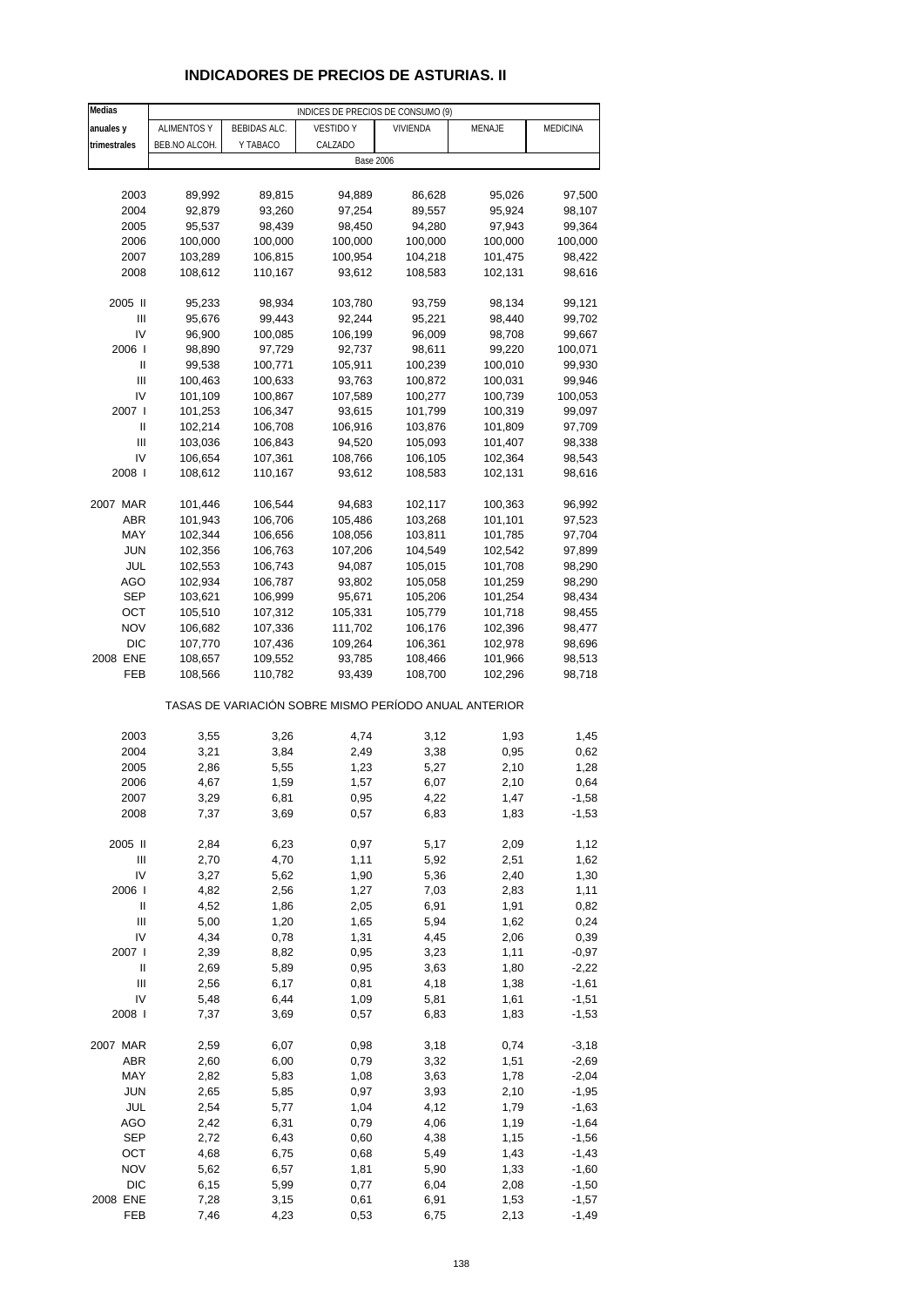| Medias         |              |               | INDICES DE PRECIOS DE CONSUMO (9)                     |                  |               |              |
|----------------|--------------|---------------|-------------------------------------------------------|------------------|---------------|--------------|
| anuales y      | TRANSPORTE   | COMUNICA -    | OCIO <sub>Y</sub>                                     | ENSEÑANZA        | HOTELES,      | <b>OTROS</b> |
| trimestrales   |              | <b>CIONES</b> | CULTURA                                               |                  | CAFÉS Y REST. |              |
|                |              |               |                                                       | <b>Base 2006</b> |               |              |
|                |              |               |                                                       |                  |               |              |
| 2003           | 86,570       | 104,277       | 102,368                                               | 89,229           | 89,778        | 91,778       |
| 2004           | 90,916       | 103,106       | 101,514                                               | 92,304           | 93,488        | 94,030       |
| 2005           | 96,290       | 101,411       | 100,536                                               | 95,704           | 96,646        | 96,749       |
| 2006           | 100,000      | 100,000       | 100,000                                               | 100,000          | 100,000       | 100,000      |
| 2007           | 101,722      | 100,114       | 98,879                                                | 104,392          | 105,290       | 103,181      |
|                |              |               | 97,185                                                | 107,292          |               |              |
| 2008           | 105,155      | 100,115       |                                                       |                  | 108,151       | 106,153      |
| 2005 II        | 95,275       | 101,439       | 99,576                                                | 94,909           | 96,340        | 96,937       |
| Ш              | 98,648       | 101,092       | 101,744                                               | 95,505           | 98,009        | 96,827       |
| IV             | 98,340       | 100,826       | 100,733                                               | 98,135           | 97,248        | 97,076       |
| 2006           | 98,950       | 100,777       | 99,664                                                | 98,484           | 98,196        | 99,085       |
| Ш              | 101,353      | 100,095       | 99,721                                                | 98,790           | 99,507        | 100,125      |
| Ш              | 101,513      | 99,772        | 101,376                                               | 99,510           | 101,184       | 100,316      |
| IV             | 98,184       | 99,356        | 99,239                                                | 103,217          | 101,112       | 100,474      |
| 2007 l         | 98,834       |               |                                                       |                  | 102,705       | 102,325      |
|                |              | 99,897        | 98,475                                                | 103,406          |               |              |
| Ш              | 101,913      | 100,399       | 99,041                                                | 103,569          | 104,954       | 103,313      |
| Ш              | 102,320      | 100,228       | 100,055                                               | 103,728          | 107,198       | 103,323      |
| IV             | 103,819      | 99,933        | 97,946                                                | 106,863          | 106,303       | 103,761      |
| 2008           | 105,155      | 100,115       | 97,185                                                | 107,292          | 108,151       | 106,153      |
| 2007 MAR       | 99,960       | 100,730       | 99,128                                                | 103,456          | 103,698       | 102,892      |
| <b>ABR</b>     | 101,177      | 100,498       | 99,389                                                | 103,569          | 104,900       | 103,356      |
|                |              |               |                                                       |                  |               |              |
| MAY            | 102,101      | 100,115       | 98,771                                                | 103,569          | 104,583       | 103,300      |
| <b>JUN</b>     | 102,462      | 100,583       | 98,963                                                | 103,569          | 105,379       | 103,284      |
| JUL            | 102,572      | 100,332       | 99,768                                                | 103,569          | 106,887       | 103,106      |
| AGO            | 102,017      | 100,181       | 101,163                                               | 103,569          | 108,101       | 103,320      |
| SEP            | 102,370      | 100,172       | 99,233                                                | 104,047          | 106,605       | 103,544      |
| ОСТ            | 102,663      | 100,063       | 98,264                                                | 106,688          | 106,079       | 103,527      |
| <b>NOV</b>     | 103,990      | 99,961        | 97,226                                                | 106,885          | 106,088       | 103,551      |
| <b>DIC</b>     | 104,805      | 99,776        | 98,349                                                | 107,015          | 106,742       | 104,206      |
| 2008 ENE       | 104,853      | 100,181       | 97,118                                                | 107,259          | 107,946       | 105,753      |
| FEB            | 105,456      | 100,049       | 97,252                                                | 107,325          | 108,355       | 106,553      |
|                |              |               | TASAS DE VARIACIÓN SOBRE MISMO PERÍODO ANUAL ANTERIOR |                  |               |              |
|                |              |               |                                                       |                  |               |              |
| 2003           | 1,65         | $-2,67$       | $-0,02$                                               | 3,34             | 4,54          | 3,49         |
| 2004           | 5,02         | $-1,12$       | $-0,83$                                               | 3,45             | 4,13          | 2,45         |
| 2005           | 5,91         | $-1,64$       | $-0,96$                                               | 3,68             | 3,38          | 2,89         |
| 2006           | 3,85         | $-1,39$       | $-0,53$                                               | 4,49             | 3,47          | 3,36         |
| 2007           | 1,72         | 0,11          | $-1, 12$                                              | 4,39             | 5,29          | 3,18         |
| 2008           | 7,00         | 0,64          | $-0,98$                                               | 3,78             | 5,81          | 4,03         |
|                |              |               |                                                       |                  |               |              |
| 2005 II        | 5,02         | $-2,08$       | $-1,67$                                               | 3,62             | 3,28          | 2,99         |
| Ш              | 7,24         | $-1,99$       | $-0,95$                                               | 3,91             | 3,54          | 2,91         |
| IV             | 5,80         | $-1,78$       | $-0,28$                                               | 4,28             | 3,42          | 2,89         |
| 2006           | 6,51         | $-1,48$       | $-0,43$                                               | 4,47             | 3,38          | 3,05         |
| $\mathbf{I}$   | 6,38         | $-1,33$       | 0,15                                                  | 4,09             | 3,29          | 3,29         |
| $\mathbf{III}$ | 2,90         | $-1,31$       | $-0,36$                                               | 4,19             | 3,24          | 3,60         |
| IV             | $-0,16$      | $-1,46$       | $-1,48$                                               | 5,18             | 3,97          | 3,50         |
| 2007 l         | $-0,12$      | $-0,87$       | $-1,19$                                               | 5,00             | 4,59          | 3,27         |
| $\mathbf{I}$   |              |               |                                                       |                  |               |              |
|                | 0,55         | 0,30          | $-0,68$                                               | 4,84             | 5,47          | 3,18         |
| Ш              | 0,79         | 0,46          | $-1,30$                                               | 4,24             | 5,94          | 3,00         |
| IV<br>2008     | 5,74<br>7,00 | 0,58<br>0,64  | $-1,30$                                               | 3,53<br>3,78     | 5,13          | 3,27         |
|                |              |               | $-0,98$                                               |                  | 5,81          | 4,03         |
| 2007 MAR       | 0,50         | 0,27          | $-0,33$                                               | 4,72             | 5,03          | 3,05         |
| ABR            | 0,46         | 0,28          | $-0,83$                                               | 4,84             | 5,22          | 3,27         |
| MAY            | 0,26         | $-0,01$       | $-0,36$                                               | 4,84             | 5,37          | 3,25         |
| <b>JUN</b>     | 0,94         | 0,65          | $-0,85$                                               | 4,84             | 5,82          | 3,03         |
| JUL            | 0,43         | 0,64          | $-1,34$                                               | 4,47             | 5,93          | 2,90         |
| AGO            | $-0,26$      | 0,40          | $-1,24$                                               | 4,47             | 6,34          | 2,96         |
|                |              |               |                                                       |                  |               |              |
| <b>SEP</b>     | 2,24         | 0,34          | $-1,33$                                               | 3,79             | 5,55          | 3,12         |
| OCT            | 4,54         | 0,48          | $-1,15$                                               | 3,48             | 5,05          | 3,04         |
| <b>NOV</b>     | 6,12         | 0,59          | $-1,22$                                               | 3,51             | 5,03          | 3,23         |
| <b>DIC</b>     | 6,56         | 0,68          | $-1,53$                                               | 3,61             | 5,32          | 3,55         |

### **INDICADORES DE PRECIOS DE ASTURIAS. III**

2008 ENE 6,89 0,52 -0,90 3,75 5,94 3,85 FEB 7,12 0,76 -1,07 3,82 5,68 4,21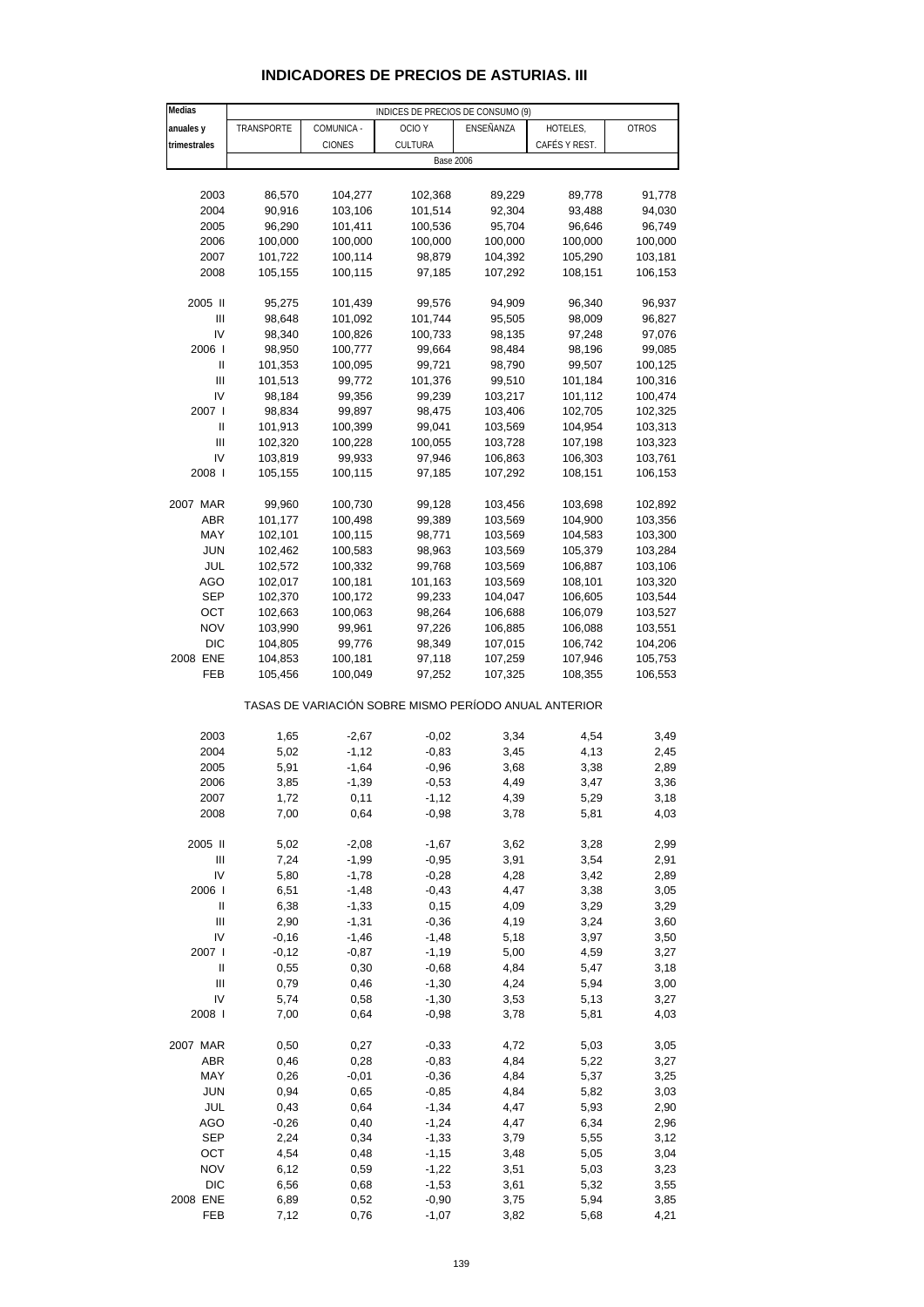## **INDICADORES DE SALARIOS DE ASTURIAS**

| Medias                             |                      | <b>COSTE SALARIAL</b> |                                                       |                          |              |                                              | <b>SALARIOS</b> |         |       |
|------------------------------------|----------------------|-----------------------|-------------------------------------------------------|--------------------------|--------------|----------------------------------------------|-----------------|---------|-------|
| anuales y                          | POR TRABAJADOR Y MES |                       | POR HORA EFECTIVA DE TRABAJO                          |                          |              | INCREMENTO SALARIAL PACTADO EN CONVENIO (11) |                 |         |       |
| trimestrales                       | <b>TOTAL</b>         | ORDINARIO             | <b>TOTAL</b>                                          | ORDINARIO                | <b>TOTAL</b> | AGRIC.                                       | CONST.          | INDUST. | SERV. |
|                                    |                      | €                     |                                                       |                          |              |                                              | %               |         |       |
|                                    |                      |                       |                                                       |                          |              |                                              |                 |         |       |
| 2003                               | 1.467,96             | 1.271,72              | 10,93                                                 | 9,47                     | 3,67         | 3,35                                         | 4,80            | 3,36    | 3,23  |
| 2004                               | 1.505,29             | 1.298,85              | 11,22                                                 | 9,68                     | 3,62         | 4,20                                         | 4,00            | 3,47    | 3,50  |
| 2005                               | 1.539,87             | 1.330,11              | 11,61                                                 | 10,03                    | 3,96         | 4,70                                         | 4,50            | 3,89    | 3,72  |
| 2006                               | 1.583,30             | 1.354,71              | 11,98                                                 | 10,25                    | 3,46         | 3,70                                         | 2,70            | 3,75    | 3,23  |
| 2007                               | 1.662,11             | 1.433,11              | 12,55                                                 | 10,83                    | 4,56         | 3,30                                         | 5,70            | 3,51    | 4,76  |
| 2008                               |                      |                       | $\blacksquare$                                        | $\overline{\phantom{a}}$ | 3,32         | 3,30                                         | 3,50            | 2,72    | 3,64  |
|                                    |                      |                       |                                                       |                          |              |                                              |                 |         |       |
| 2005 II                            | 1.543,56             | 1.334,90              | 10,99                                                 | 9,50                     | 2,87         | 3,00                                         | 2,80            | 2,75    | 3,04  |
| $\ensuremath{\mathsf{III}}\xspace$ | 1.492,46             | 1.336,60              | 11,84                                                 | 10,61                    | 2,84         | 3,00                                         | 2,80            | 2,75    | 2,91  |
| IV                                 | 1.651,31             | 1.326,26              | 12,69                                                 | 10,19                    | 2,81         | 3,00                                         | 2,80            | 2,78    | 2,83  |
| 2006                               | 1.523,01             | 1.331,40              | 11,03                                                 | 9,64                     | 3,08         | 3,00                                         | 0,00            | 3,43    | 2,92  |
| $\sf II$                           | 1.588,57             | 1.340,01              | 11,86                                                 | 10,00                    | 3,01         | 3,00                                         | 0,00            | 3,05    | 2,98  |
| $\ensuremath{\mathsf{III}}\xspace$ | 1.532,94             | 1.377,39              | 12,10                                                 | 10,87                    | 3,33         | 3,00                                         | 0,00            | 3,65    | 2,99  |
| IV                                 | 1.688,66             | 1.370,04              | 12,91                                                 | 10,47                    | 3,36         | 3,00                                         | 0,00            | 3,65    | 3,13  |
| 2007 l                             | 1.597,20             | 1.411,84              | 11,47                                                 | 10,14                    | 2,91         | 0,00                                         | 0,00            | 2,68    | 3,21  |
| $\sf II$                           | 1.677,72             | 1.427,59              | 12,48                                                 | 10,62                    | 2,91         | 0,00                                         | 0,00            | 2,68    | 3,20  |
| $\ensuremath{\mathsf{III}}\xspace$ | 1.599,68             | 1.448,74              | 12,74                                                 | 11,54                    | 3,24         | 0,00                                         | 2,50            | 2,70    | 3,68  |
| IV                                 | 1.773,84             | 1.444,26              | 13,51                                                 | 11,00                    | 3,34         | 0,00                                         | 3,50            | 2,70    | 3,76  |
| 2008                               |                      |                       |                                                       | $\overline{\phantom{m}}$ | 3,32         | 3,30                                         | 3,50            | 2,72    | 3,64  |
|                                    |                      |                       |                                                       |                          |              |                                              |                 |         |       |
| 2007 MAR                           |                      |                       |                                                       |                          | 2,91         | 0,00                                         | 0,00            | 2,68    | 3,21  |
| ABR                                |                      |                       |                                                       |                          | 2,91         | 0,00                                         | 0,00            | 2,68    | 3,21  |
| MAY                                |                      |                       |                                                       |                          | 2,91         | 0,00                                         | 0,00            | 2,68    | 3,21  |
| <b>JUN</b>                         |                      |                       |                                                       |                          | 2,91         | 0,00                                         | 0,00            | 2,68    | 3,20  |
| JUL                                |                      |                       |                                                       | ÷,                       | 2,91         | 0,00                                         | 0,00            | 2,69    | 3,20  |
| AGO                                |                      |                       |                                                       | $\overline{a}$           | 2,91         | 0,00                                         | 0,00            | 2,69    | 3,20  |
| <b>SEP</b>                         |                      |                       |                                                       | $\overline{a}$           | 3,24         | 0,00                                         | 2,50            | 2,70    | 3,68  |
| OCT                                |                      |                       |                                                       |                          | 3,26         | 0,00                                         | 2,50            | 2,70    | 3,71  |
| <b>NOV</b>                         |                      |                       |                                                       | $\overline{a}$           | 3,29         | 0,00                                         | 2,50            | 2,70    | 3,77  |
| <b>DIC</b>                         |                      |                       |                                                       |                          |              |                                              |                 |         |       |
|                                    |                      |                       |                                                       | Ĭ.                       | 3,34         | 0,00                                         | 3,50            | 2,70    | 3,76  |
| 2008 ENE                           |                      |                       |                                                       |                          | 3,32         | 0,00                                         | 3,50            | 2,71    | 3,64  |
| FEB                                |                      |                       |                                                       |                          | 3,32         | 3,30                                         | 3,50            | 2,72    | 3,64  |
|                                    |                      |                       | TASAS DE VARIACIÓN SOBRE MISMO PERÍODO ANUAL ANTERIOR |                          |              |                                              |                 |         |       |
|                                    |                      |                       |                                                       |                          |              |                                              |                 |         |       |
| 2003                               | 5,40                 | 4,12                  | 5,89                                                  | 4,59                     |              |                                              |                 |         |       |
| 2004                               | 2,54                 | 2,13                  | 2,68                                                  | 2,27                     |              |                                              |                 |         |       |
| 2005                               | 2,30                 | 2,41                  | 3,48                                                  | 3,56                     |              |                                              |                 |         |       |
| 2006                               | 2,82                 | 1,85                  | 3,17                                                  | 2,19                     |              |                                              |                 |         |       |
| 2007                               | 4,98                 | 5,79                  | 4,80                                                  | 5,66                     |              |                                              |                 |         |       |
| 2008                               |                      |                       |                                                       |                          |              |                                              |                 |         |       |
| 2005 II                            | 1,81                 | 3,08                  | $-0,09$                                               | 1,06                     |              |                                              |                 |         |       |
|                                    |                      |                       |                                                       |                          |              |                                              |                 |         |       |
| $\ensuremath{\mathsf{III}}\xspace$ | 1,23                 | 2,32                  | 1,11                                                  | 2,22                     |              |                                              |                 |         |       |
| IV                                 | 3,10                 | 1,59                  | 5,57                                                  | 3,98                     |              |                                              |                 |         |       |
| 2006                               | 3,46                 | 0,66                  | 1,10                                                  | $-1,63$                  |              |                                              |                 |         |       |
| Ш                                  | 2,92                 | 0,38                  | 7,92                                                  | 5,26                     |              |                                              |                 |         |       |
| $\mathbf{III}$                     | 2,71                 | 3,05                  | 2,20                                                  | 2,45                     |              |                                              |                 |         |       |
| IV                                 | 2,26                 | 3,30                  | 1,73                                                  | 2,75                     |              |                                              |                 |         |       |
| 2007 l                             | 4,87                 | 6,04                  | 3,99                                                  | 5,19                     |              |                                              |                 |         |       |
| Ш                                  | 5,61                 | 6,54                  | 5,23                                                  | 6,20                     |              |                                              |                 |         |       |
| Ш                                  | 4,35                 | 5,18                  | 5,29                                                  | 6,16                     |              |                                              |                 |         |       |
| IV                                 | 5,04                 | 5,42                  | 4,65                                                  | 5,06                     |              |                                              |                 |         |       |
| 2008                               |                      |                       |                                                       |                          |              |                                              |                 |         |       |
|                                    |                      |                       |                                                       |                          |              |                                              |                 |         |       |
| 2007 MAR                           |                      |                       |                                                       |                          |              |                                              |                 |         |       |
| ABR                                |                      |                       |                                                       |                          |              |                                              |                 |         |       |
| MAY                                |                      |                       |                                                       |                          |              |                                              |                 |         |       |
| <b>JUN</b>                         |                      |                       |                                                       |                          |              |                                              |                 |         |       |
| JUL                                |                      |                       |                                                       |                          |              |                                              |                 |         |       |
| <b>AGO</b>                         |                      |                       |                                                       |                          |              |                                              |                 |         |       |
| <b>SEP</b>                         |                      |                       |                                                       |                          |              |                                              |                 |         |       |
| OCT                                |                      |                       |                                                       |                          |              |                                              |                 |         |       |
| <b>NOV</b>                         |                      |                       |                                                       |                          |              |                                              |                 |         |       |
| <b>DIC</b>                         |                      |                       |                                                       |                          |              |                                              |                 |         |       |
| 2008 ENE                           |                      |                       |                                                       |                          |              |                                              |                 |         |       |
| FEB                                |                      |                       |                                                       |                          |              |                                              |                 |         |       |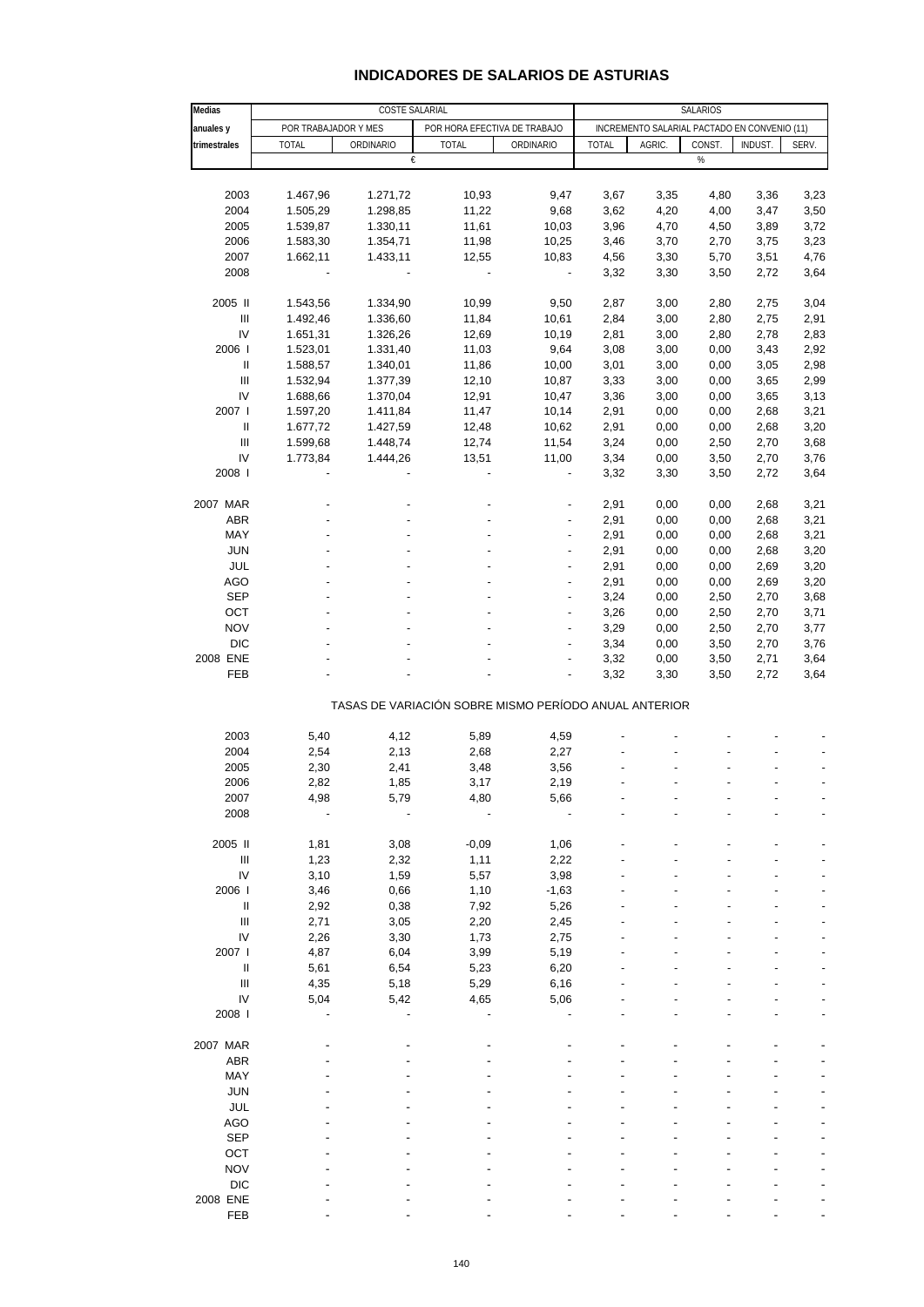| Medias       |                        | CRÉDITOS Y DEPÓSITOS DEL SISTEMA BANCARIO |                                                       | HIPOTECAS INMOBILIARIAS |                           |                |  |  |  |  |  |  |  |
|--------------|------------------------|-------------------------------------------|-------------------------------------------------------|-------------------------|---------------------------|----------------|--|--|--|--|--|--|--|
| anuales y    | CRÉDITOS               |                                           | <b>DEPÓSITOS</b>                                      |                         | FINCAS RÚSTICAS Y URBANAS |                |  |  |  |  |  |  |  |
| trimestrales | S.PRIVADO<br>S.PÚBLICO |                                           | S.PRIVADO                                             | S.PÚBLICO               | NÚMERO                    | <b>IMPORTE</b> |  |  |  |  |  |  |  |
|              |                        |                                           | Millones de €                                         |                         | Unidades                  | Miles de €     |  |  |  |  |  |  |  |
|              |                        |                                           |                                                       |                         |                           |                |  |  |  |  |  |  |  |
| 2003         | 12.361,66              | 1.089,97                                  | 12.630,40                                             | 322,97                  | 2.484                     | 218.372        |  |  |  |  |  |  |  |
| 2004         | 13.691,71              | 1.126,87                                  | 13.099,53                                             | 391,58                  | 2.501                     | 242.610        |  |  |  |  |  |  |  |
| 2005         | 16.322,17              | 1.159,30                                  | 14.245,32                                             | 434,94                  | 2.437                     | 274.273        |  |  |  |  |  |  |  |
| 2006         | 20.118,23              | 1.134,54                                  | 16.133,92                                             | 528,89                  | 2.732                     | 365.285        |  |  |  |  |  |  |  |
| 2007         | 24.205,53              | 1.089,87                                  | 18.478,21                                             | 680,53                  | 2.744                     | 405.094        |  |  |  |  |  |  |  |
| 2008         |                        |                                           |                                                       |                         | 2.641                     | 436.749        |  |  |  |  |  |  |  |
|              |                        |                                           |                                                       |                         |                           |                |  |  |  |  |  |  |  |
| 2005 II      | 15.942,48              | 1.179,18                                  | 14.251,34                                             | 378,12                  | 2.705                     | 290.639        |  |  |  |  |  |  |  |
| Ш            | 16.906,76              | 1.207,53                                  | 14.302,65                                             | 453,81                  | 2.321                     | 264.169        |  |  |  |  |  |  |  |
| IV           | 17.702,13              | 1.173,13                                  | 14.978,22                                             | 524,73                  | 2.316                     | 273.108        |  |  |  |  |  |  |  |
| 2006         | 18.594,08              | 1.135,63                                  | 15.107,78                                             | 549,16                  | 3.218                     | 401.657        |  |  |  |  |  |  |  |
| Ш            | 19.686,04              | 1.141,36                                  | 15.858,50                                             | 490,43                  | 2.694                     | 318.855        |  |  |  |  |  |  |  |
| Ш            | 20.490,83              | 1.126,69                                  | 16.306,02                                             | 492,54                  | 2.590                     | 381.929        |  |  |  |  |  |  |  |
| IV           | 21.701,98              | 1.134,49                                  | 17.263,37                                             | 583,42                  | 2.427                     | 358.701        |  |  |  |  |  |  |  |
| 2007 l       | 22.672,88              | 1.088,88                                  | 17.385,79                                             | 525,83                  | 3.017                     | 435.065        |  |  |  |  |  |  |  |
| Ш            | 23.905,37              | 1.083,62                                  | 18.411,41                                             | 583,74                  | 2.760                     | 382.841        |  |  |  |  |  |  |  |
| Ш            | 24.622,34              | 1.069,51                                  | 18.670,39                                             | 754,28                  | 2.459                     | 405.284        |  |  |  |  |  |  |  |
| IV           | 25.621,53              | 1.117,49                                  | 19.445,24                                             | 858,28                  | 2.739                     | 397.184        |  |  |  |  |  |  |  |
| 2008         |                        |                                           |                                                       |                         | 2.641                     | 436.749        |  |  |  |  |  |  |  |
|              |                        |                                           |                                                       |                         |                           |                |  |  |  |  |  |  |  |
| 2007 FEB     |                        |                                           |                                                       |                         | 3.097                     | 423.205        |  |  |  |  |  |  |  |
| <b>MAR</b>   |                        |                                           |                                                       |                         | 2.436                     | 360.384        |  |  |  |  |  |  |  |
| <b>ABR</b>   |                        |                                           |                                                       |                         | 2.679                     | 387.067        |  |  |  |  |  |  |  |
| MAY          |                        |                                           |                                                       |                         | 2.710                     | 353.898        |  |  |  |  |  |  |  |
| <b>JUN</b>   |                        |                                           |                                                       |                         | 2.892                     | 407.559        |  |  |  |  |  |  |  |
| JUL          |                        |                                           |                                                       |                         | 2.328                     | 331.414        |  |  |  |  |  |  |  |
| AGO          |                        |                                           |                                                       |                         | 2.539                     | 461.920        |  |  |  |  |  |  |  |
| <b>SEP</b>   |                        |                                           |                                                       |                         | 2.511                     | 422.518        |  |  |  |  |  |  |  |
| OCT          |                        |                                           |                                                       |                         | 2.842                     | 398.898        |  |  |  |  |  |  |  |
| <b>NOV</b>   |                        |                                           |                                                       |                         | 3.724                     | 554.403        |  |  |  |  |  |  |  |
| <b>DIC</b>   |                        |                                           |                                                       |                         | 1.650                     | 238.251        |  |  |  |  |  |  |  |
| 2008 ENE     |                        |                                           |                                                       |                         | 2.641                     | 436.749        |  |  |  |  |  |  |  |
|              |                        |                                           |                                                       |                         |                           |                |  |  |  |  |  |  |  |
|              |                        |                                           | TASAS DE VARIACIÓN SOBRE MISMO PERÍODO ANUAL ANTERIOR |                         |                           |                |  |  |  |  |  |  |  |
|              |                        |                                           |                                                       |                         |                           |                |  |  |  |  |  |  |  |
| 2003         | 10,94                  | $-1,91$                                   | 0,17                                                  | 1,45                    | $-7,89$                   | 3,77           |  |  |  |  |  |  |  |
| 2004         | 10,76                  | 3,39                                      | 3,71                                                  | 21,24                   | 0,69                      | 11,10          |  |  |  |  |  |  |  |
| 2005         | 19,21                  | 2,88                                      | 8,75                                                  | 11,07                   | $-2,56$                   | 13,05          |  |  |  |  |  |  |  |
| 2006         | 23,26                  | $-2,14$                                   | 13,26                                                 | 21,60                   | 12,10                     | 33,18          |  |  |  |  |  |  |  |
| 2007         | 20,32                  | $-3,94$                                   | 14,53                                                 | 28.67                   | 0,42                      | 10,90          |  |  |  |  |  |  |  |
| 2008         |                        |                                           |                                                       |                         | $-24,91$                  | -16,27         |  |  |  |  |  |  |  |
|              |                        |                                           |                                                       |                         |                           |                |  |  |  |  |  |  |  |
| 2005 II      | 16,79                  | 4,61                                      | 9,00                                                  | 10,65                   | 10,41                     | 25,45          |  |  |  |  |  |  |  |
| Ш            | 22,15                  | 6,03                                      | 8,75                                                  | 6,27                    | $-11,29$                  | $-2,44$        |  |  |  |  |  |  |  |
| IV           | 24,49                  | 5,38                                      | 10,24                                                 | 24,18                   | 4,42                      | 23,29          |  |  |  |  |  |  |  |
| 2006         | 26,17                  | 5,41                                      | 12,33                                                 | 43,34                   | 33,67                     | 49,22          |  |  |  |  |  |  |  |
| Ш            | 23,48                  | $-3,21$                                   | 11,28                                                 | 29,70                   | $-0,42$                   | 9,71           |  |  |  |  |  |  |  |
| Ш            | 21,20                  | $-6,69$                                   | 14,01                                                 | 8,54                    | 11,61                     | 44,58          |  |  |  |  |  |  |  |
| IV           | 22,60                  | $-3,29$                                   | 15,26                                                 | 11,19                   | 4,79                      | 31,34          |  |  |  |  |  |  |  |
| 2007 l       | 21,94                  | $-4, 12$                                  | 15,08                                                 | $-4,25$                 | $-6,26$                   | 8,32           |  |  |  |  |  |  |  |
| Ш            | 21,43                  | $-5,06$                                   | 16,10                                                 | 19,03                   | 2,47                      | 20,07          |  |  |  |  |  |  |  |
| Ш            | 20,16                  | $-5,07$                                   | 14,50                                                 | 53,14                   | $-5,05$                   | 6,12           |  |  |  |  |  |  |  |
| IV           | 18,06                  | $-1,50$                                   | 12,64                                                 | 47,11                   | 12,84                     | 10,73          |  |  |  |  |  |  |  |
| 2008 l       |                        |                                           |                                                       |                         | $-24,91$                  | $-16,27$       |  |  |  |  |  |  |  |
|              |                        |                                           |                                                       |                         |                           |                |  |  |  |  |  |  |  |
| 2007 FEB     |                        |                                           |                                                       |                         | $-11,69$                  | 13,30          |  |  |  |  |  |  |  |
| MAR          |                        |                                           |                                                       |                         | $-23,18$                  | $-24,75$       |  |  |  |  |  |  |  |
| ABR          |                        |                                           |                                                       |                         | $-0,37$                   | 16,18          |  |  |  |  |  |  |  |
| MAY          |                        |                                           |                                                       |                         | $-10,77$                  | $-4,36$        |  |  |  |  |  |  |  |
| <b>JUN</b>   |                        |                                           |                                                       |                         | 22,80                     | 60,86          |  |  |  |  |  |  |  |
|              |                        |                                           |                                                       |                         |                           |                |  |  |  |  |  |  |  |

#### **INDICADORES MONETARIOS Y FINANCIEROS DE ASTURIAS**

 JUL - - - - -14,63 -17,45 AGO - - - - - - - - 12,10 54,42 SEP - - - - - - - - - - - - - - - - - 5,09 OCT - - - - - - 23,14 20,07 NOV - - - - - - - - - 31,68 52,74 DIC - - - - -23,08 -37,45 2008 ENE ---- -24,91 -16,27